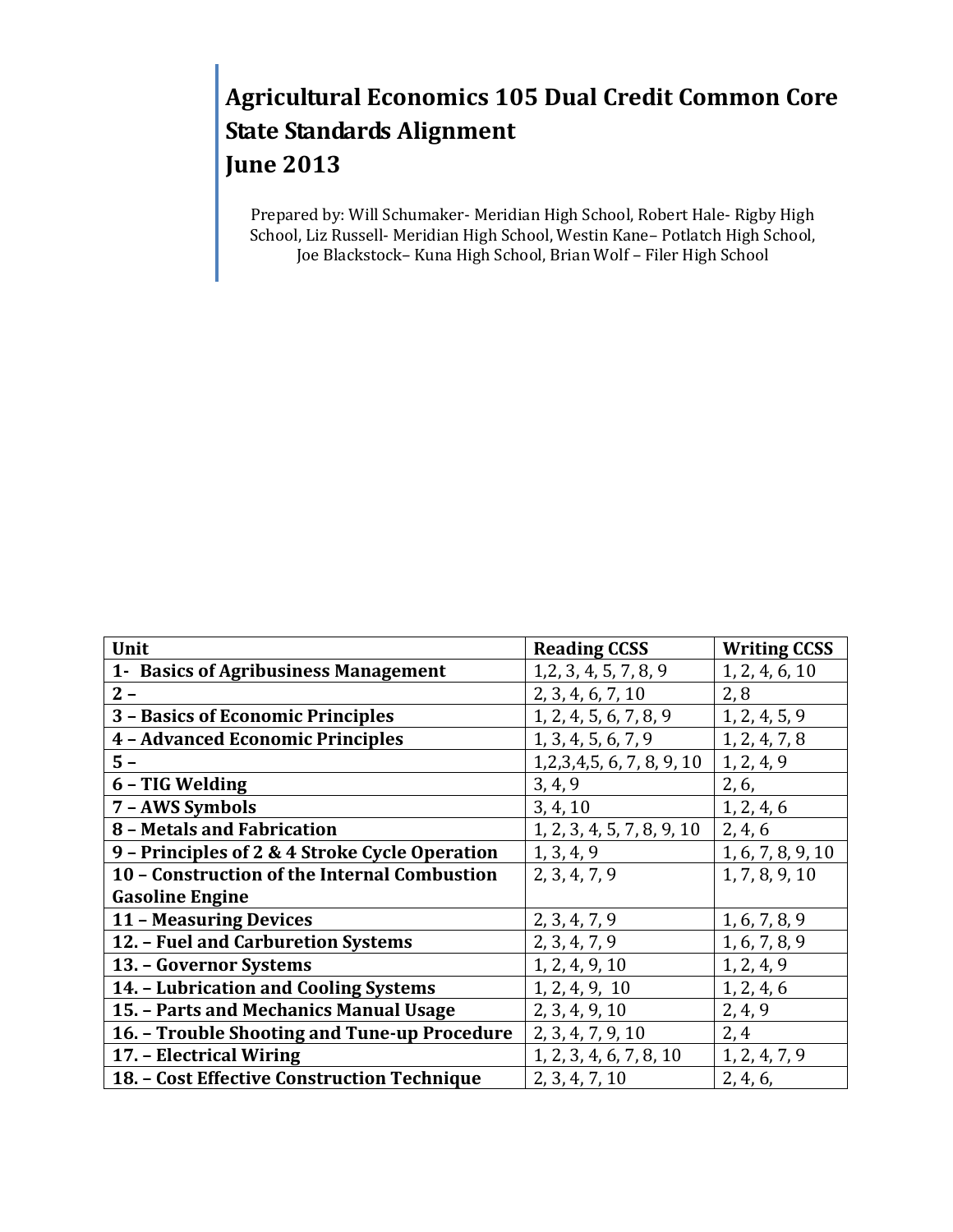**Unit Name**: 1 - Basics of Agribusiness Management **Unit Objectives:**

- 1. Match terms associated with the basics of agribusiness management to their definitions.
- 2. Describe agribusiness management.
- 3. List the characteristics of a good manager. (Goal 3.3, Objective 2)
- 4. Arrange in order the steps in decision making. (Goal 3.3, Objective 2)
- 5. List sources of information for making decisions, including your own business records.
- 6. List factors that affect the starting of an agribusiness. (Goal 3.3, Objective 2)
- 7. List regulatory items that need to be evaluated before starting a business. (Goal 3.3, Objective 2)
- 8. Define productivity.
- 9. Describe how to determine market potential.
- 10. Label the basic types of business structures in the United States.(Goal3.3,Objective1)
- 11. Distinguish among the main characteristics of individual proprietorships, partnerships, corporations, and LLC's.
- 12. List the unique characteristics of subchapter S corporations and cooperatives.
- 13. Match methods of involving non-owners in a business to descriptions of those methods.
- 14. Design a partnership agreement.
- 15. Describe national income accounting.
- 16. List the categories used to compute gross national product based on expenditures.
- 17. List the categories used to compute gross national product based on income.
- 18. List the types of income used to compute national income.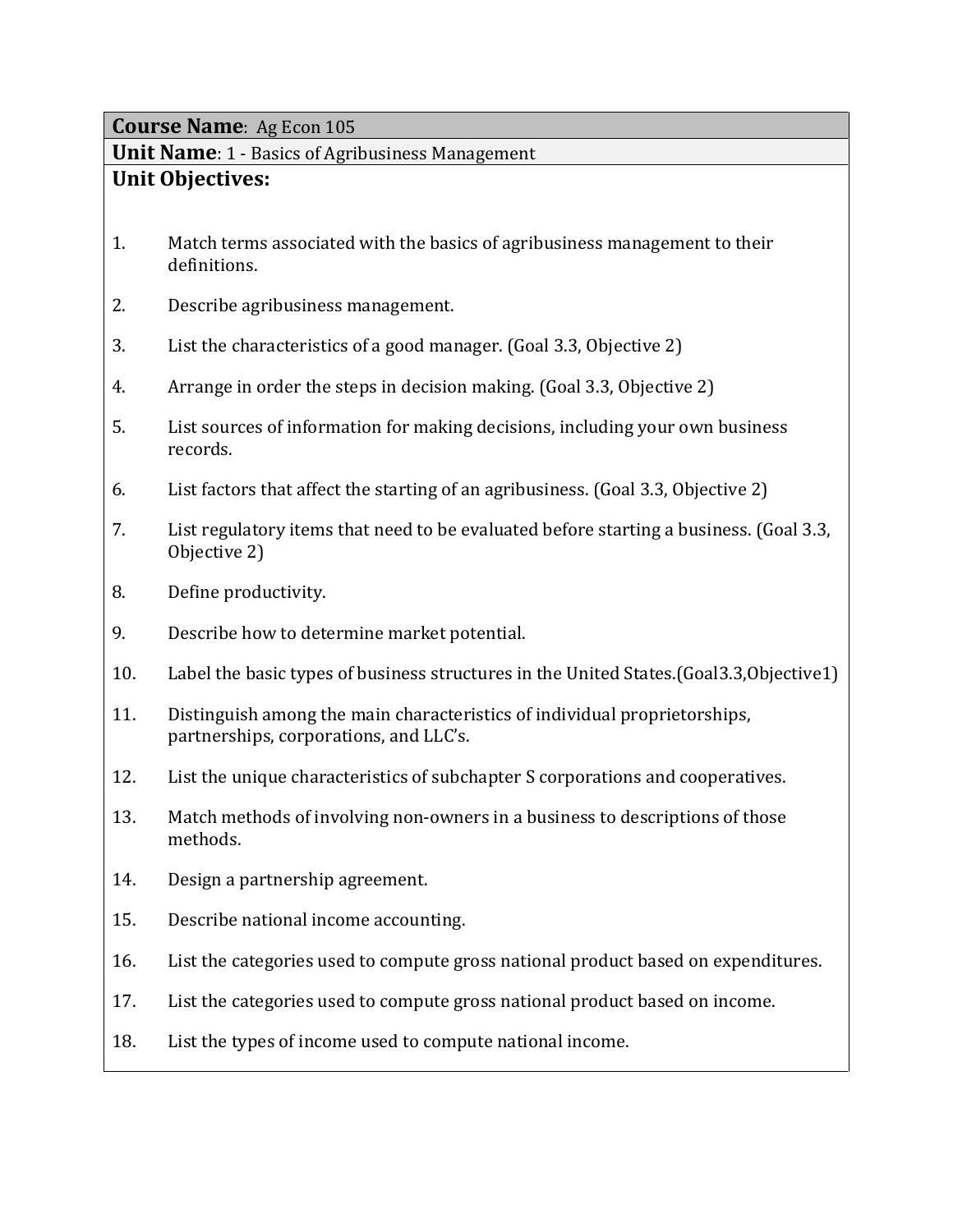## **Preferred Common Core Standards for Instruction**

RST.11-12.1 – Cite specific textual evidence to support analysis of science and technical texts, attending to important distinctions the author makes and to any gaps or inconsistencies in the account. (A3, A12)

RST.11-12.2 - Determine the central ideas or conclusions of a text; summarize complex concepts, processes, or information presented in a text by paraphrasing them in simpler but still accurate terms. (A2, A8, A15, A14)

RST.11-12.3 - Follow precisely a complex multistep procedure when carrying out experiments, taking measurements, or performing technical tasks; analyze the specific results based on explanations in the text. (A14)

RST.11-12.4 - Determine the meaning of symbols, key terms, and other domain-specific words and phrases as they are used in a specific scientific or technical context relevant to *grades 11–12 texts and topics*. (A1, A8)

RST.11-12.5 - Analyze how the text structures information or ideas into categories or hierarchies, demonstrating understanding of the information or ideas. (A11, A10)

RST.11-12.7 - Integrate and evaluate multiple sources of information presented in diverse formats and media (e.g., quantitative data, video, multimedia) in order to address a question or solve a problem. (A16, A17)

RST.11-12.8 - Evaluate the hypotheses, data, analysis, and conclusions in a science or technical text, verifying the data when possible and corroborating or challenging conclusions with other sources of information. (A15, A18)

RST.11-12.9 - Synthesize information from a range of sources (e.g., texts, experiments, simulations) into a coherent understanding of a process, phenomenon, or concept, resolving conflicting information when possible. (A14)

WHST.11-12.1- Write arguments focused on discipline-specific content. *a.* Introduce precise, knowledgeable claim(s), establish the significance of the claim(s), distinguish the claim(s) from alternate or opposing claims, and create an organization that logically sequences the claim(s), counterclaims, reasons, and evidence. (A4, A7) *b.* Develop claim(s) and counterclaims fairly and thoroughly, supplying the most relevant data and evidence for each while pointing out the strengths and limitations of both claim(s) and counterclaims in a discipline-appropriate form that anticipates the audience's knowledge level, concerns, values, and possible biases. (A3, A6)

WHST.11-12.2 - Write informative/explanatory texts, including the narration of historical events, scientific procedures/ experiments, or technical processes.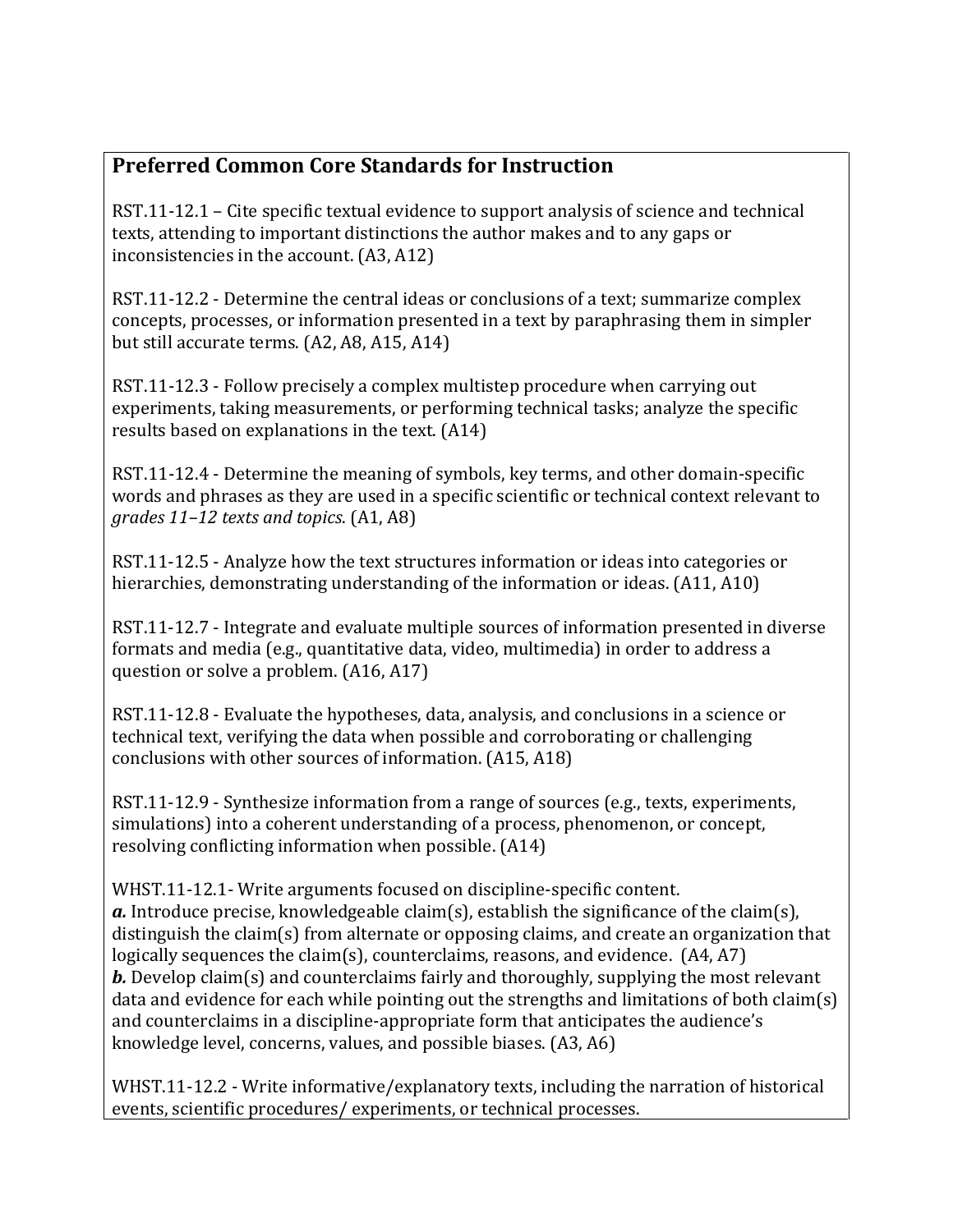*a.* Introduce a topic and organize complex ideas, concepts, and information so that each new element builds on that which precedes it to create a unified whole; include formatting (e.g., headings), graphics (e.g., figures, tables), and multimedia when useful to aiding comprehension. (A14, A9)

*b.* Develop the topic thoroughly by selecting the most significant and relevant facts, extended definitions, concrete details, quotations, or other information and examples appropriate to the audience's knowledge of the topic. (A2, A9, A15)

*c.* Use varied transitions and sentence structures to link the major sections of the text, create cohesion, and clarify the relationships among complex ideas and concepts. (A13) *d.* Provide a concluding statement or section that follows from and supports the information or explanation provided (e.g., articulating implications or the significance of the topic). (A2, A8, A5)

WHST.11-12.4 - Produce clear and coherent writing in which the development, organization, and style are appropriate to task, purpose, and audience. (A2, A9, A15) WHST.11-12.5 - Develop and strengthen writing as needed by planning, revising, editing, rewriting, or trying a new approach, focusing on addressing what is most significant for a specific purpose and audience. (A14)

WHST.11-12.6 - Use technology, including the Internet, to produce, publish, and update individual or shared writing products in response to ongoing feedback, including new arguments or information. (A5)

WHST.11-12.10 - Write routinely over extended time frames (time for reflection and revision) and shorter time frames (a single sitting or a day or two) for a range of disciplinespecific tasks, purposes, and audiences. (A5)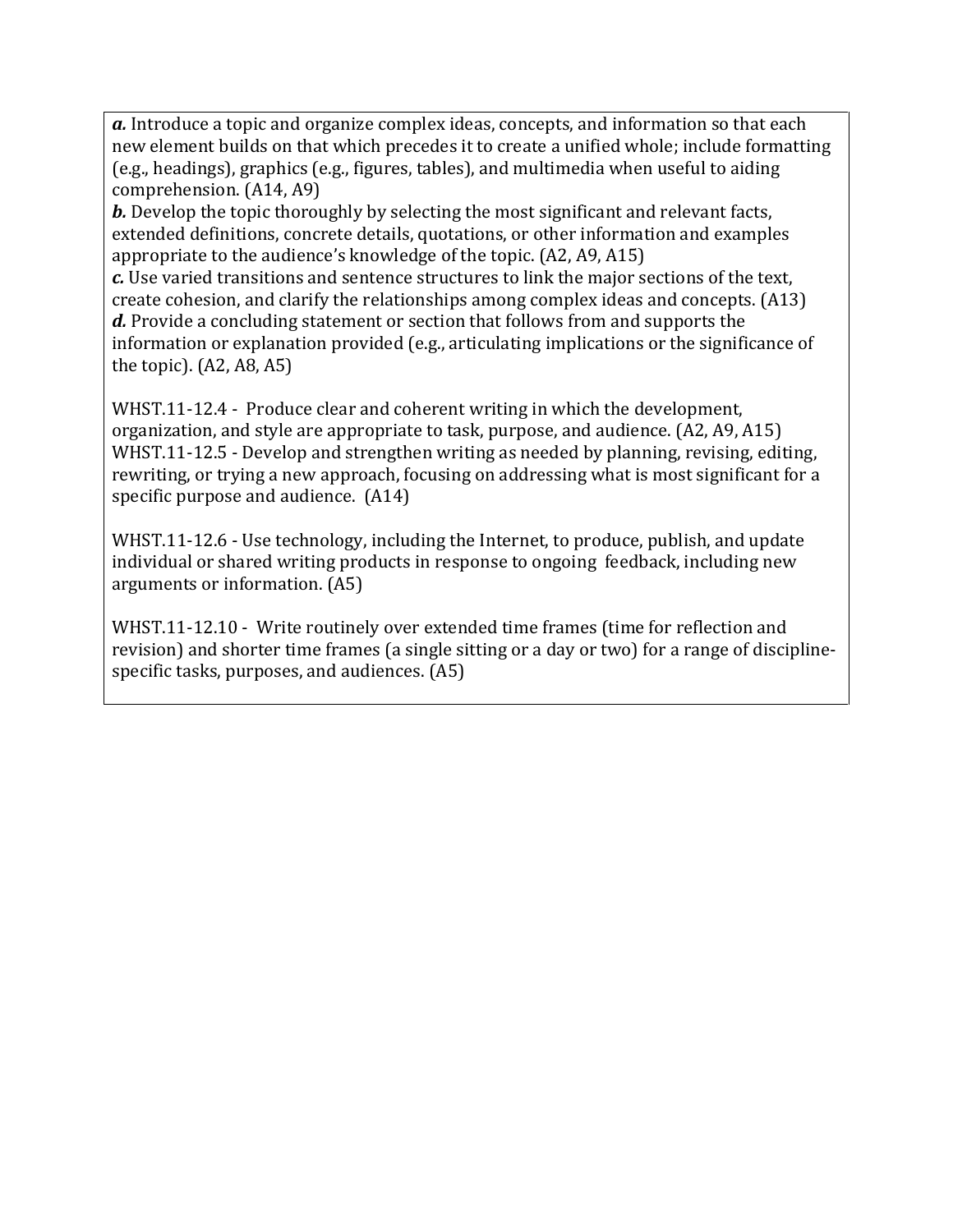#### **Unit Name**: 2 – Government Organizations Affecting Agriculture

### **Unit Objectives:**

- 1. Match terms associated with the role of agencies in agriculture to their correct definitions.
- 2. List the primary state agencies involved with Idaho agriculture.
- 3. List the major objectives of the United States Department of Agriculture.
- 4. Match major agricultural agencies to their primary purpose.
- 5. Select services provided by the Agricultural Marketing Service.
- 6. Match the primary types of Farm Service Agency to their descriptions.
- 7. Describe the primary services provided by the NRCS.
- 8. Select characteristics of the soil conservation districts.
- 9. List the primary government agencies involved with agricultural credit.
- 10. Describe the Farm Credit System and the organizations that are part of it.
- 11. Describe three services provided by the Cooperative Extension Service.
- 12. Describe the three services provided by the Analytical Services Lab.
- 13. Describe the creation, purpose and funding of agricultural commodity commissions.
- 14. Construct a chart of agencies in the local area including the services they provide.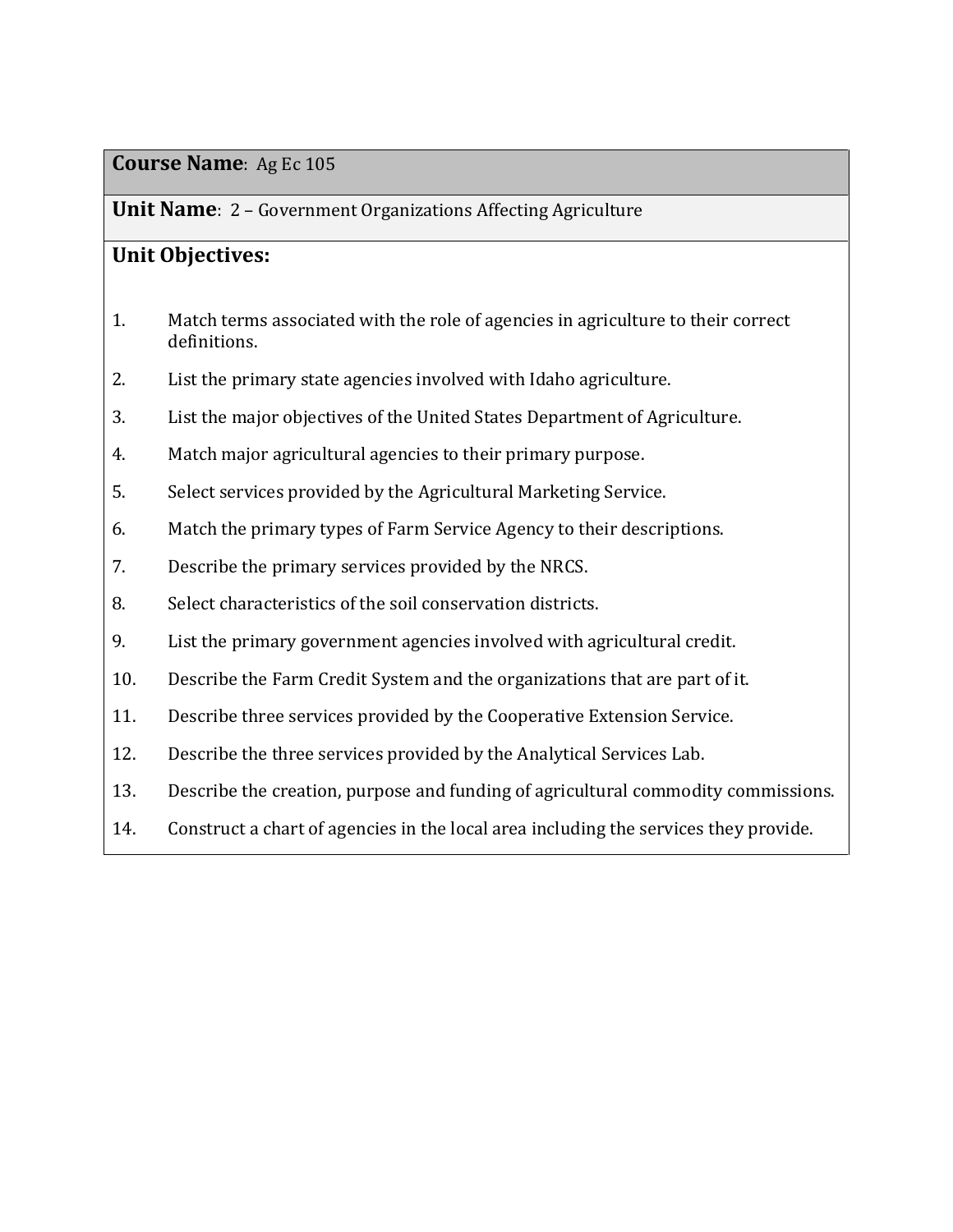## **Preferred Common Core Standards for Instruction**

RST.11-12.1 – Cite specific textual evidence to support analysis of science and technical texts, attending to important distinctions the author makes and to any gaps or inconsistencies in the account. (B14)

RST.11-12.2 - Determine the central ideas or conclusions of a text; summarize complex concepts, processes, or information presented in a text by paraphrasing them in simpler but still accurate terms. (B7, B10, B11, B12, B13)

RST.11-12.3 - Follow precisely a complex multistep procedure when carrying out experiments, taking measurements, or performing technical tasks; analyze the specific results based on explanations in the text. (B14)

RST.11-12.4 - Determine the meaning of symbols, key terms, and other domain-specific words and phrases as they are used in a specific scientific or technical context relevant to *grades 11–12 texts and topics*. (B1, B2, B3, B4, B5, B6, B7, B8, B9)

RST.11-12.5 - Analyze how the text structures information or ideas into categories or hierarchies, demonstrating understanding of the information or ideas. (B4)

RST.11-12.6 - Analyze the author's purpose in providing an explanation, describing a procedure, or discussing an experiment in a text, identifying important issues that remain unresolved. (B11, B12)

RST.11-12.7 - Integrate and evaluate multiple sources of information presented in diverse formats and media (e.g., quantitative data, video, multimedia) in order to address a question or solve a problem. (B2)

RST.11-12.8 - Evaluate the hypotheses, data, analysis, and conclusions in a science or technical text, verifying the data when possible and corroborating or challenging conclusions with other sources of information. (B14)

RST.11-12.9 - Synthesize information from a range of sources (e.g., texts, experiments, simulations) into a coherent understanding of a process, phenomenon, or concept, resolving conflicting information when possible. (B5)

WHST.11-12.2 - Write informative/explanatory texts, including the narration of historical events, scientific procedures/ experiments, or technical processes.

*d.* Use precise language, domain-specific vocabulary and techniques such as metaphor, simile, and analogy to manage the complexity of the topic; convey a knowledgeable stance in a style that responds to the discipline and context as well as to the expertise of likely readers. (B7, B8)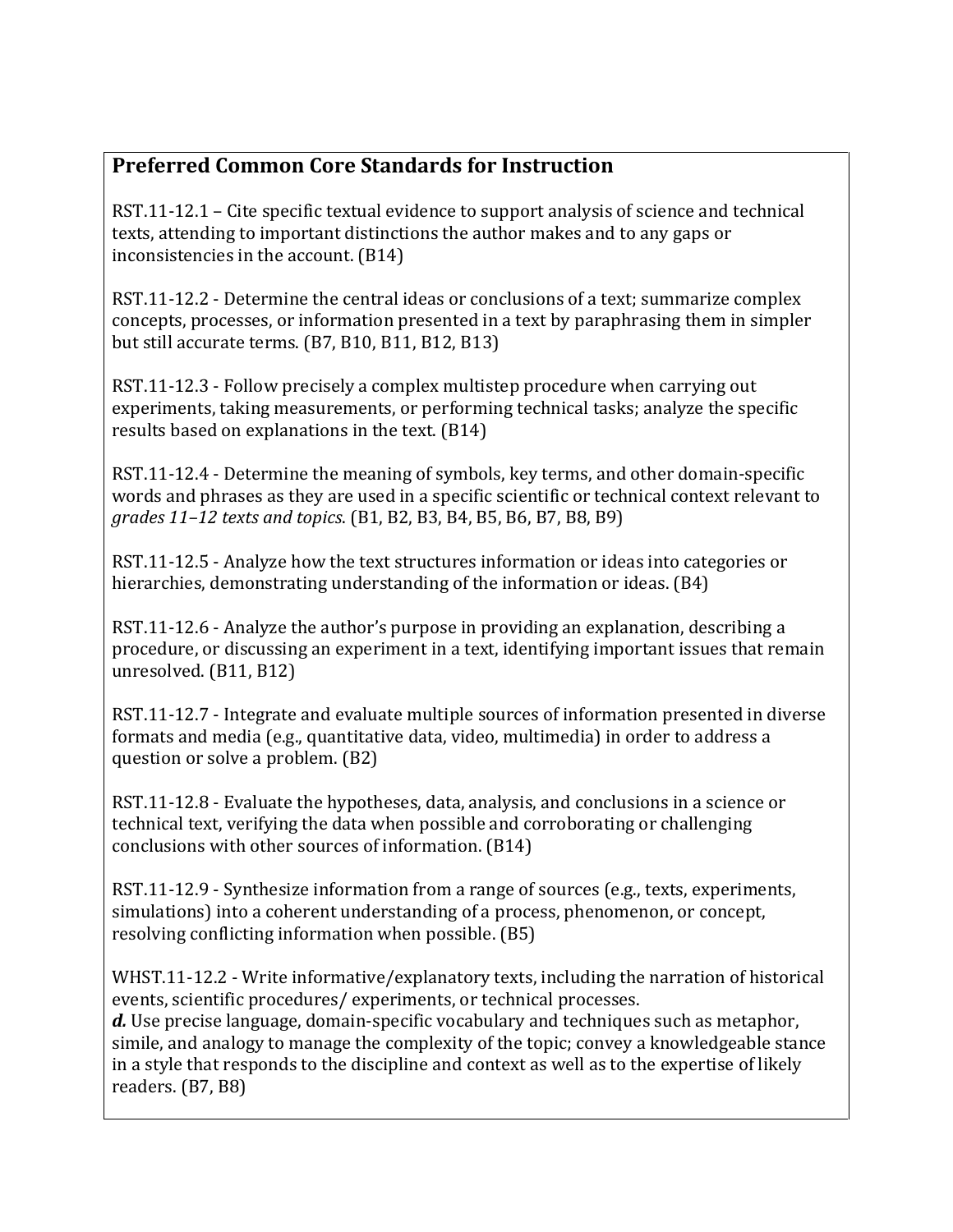WHST.11-12.7 - Conduct short as well as more sustained research projects to answer a question (including a self generated question) or solve a problem; narrow or broaden the inquiry when appropriate; synthesize multiple sources on the subject, demonstrating understanding of the subject under investigation. (B13)

WHST.11-12.8 - Gather relevant information from multiple authoritative print and digital sources, using advanced searches effectively; assess the strengths and limitations of each source in terms of the specific task, purpose, and audience; integrate information into the text selectively to maintain the flow of ideas, avoiding plagiarism and overreliance on any one source and following a standard format for citation. (B13)

WHST.11-12.9 - Draw evidence from informational texts to support analysis, reflection, and research. (B14)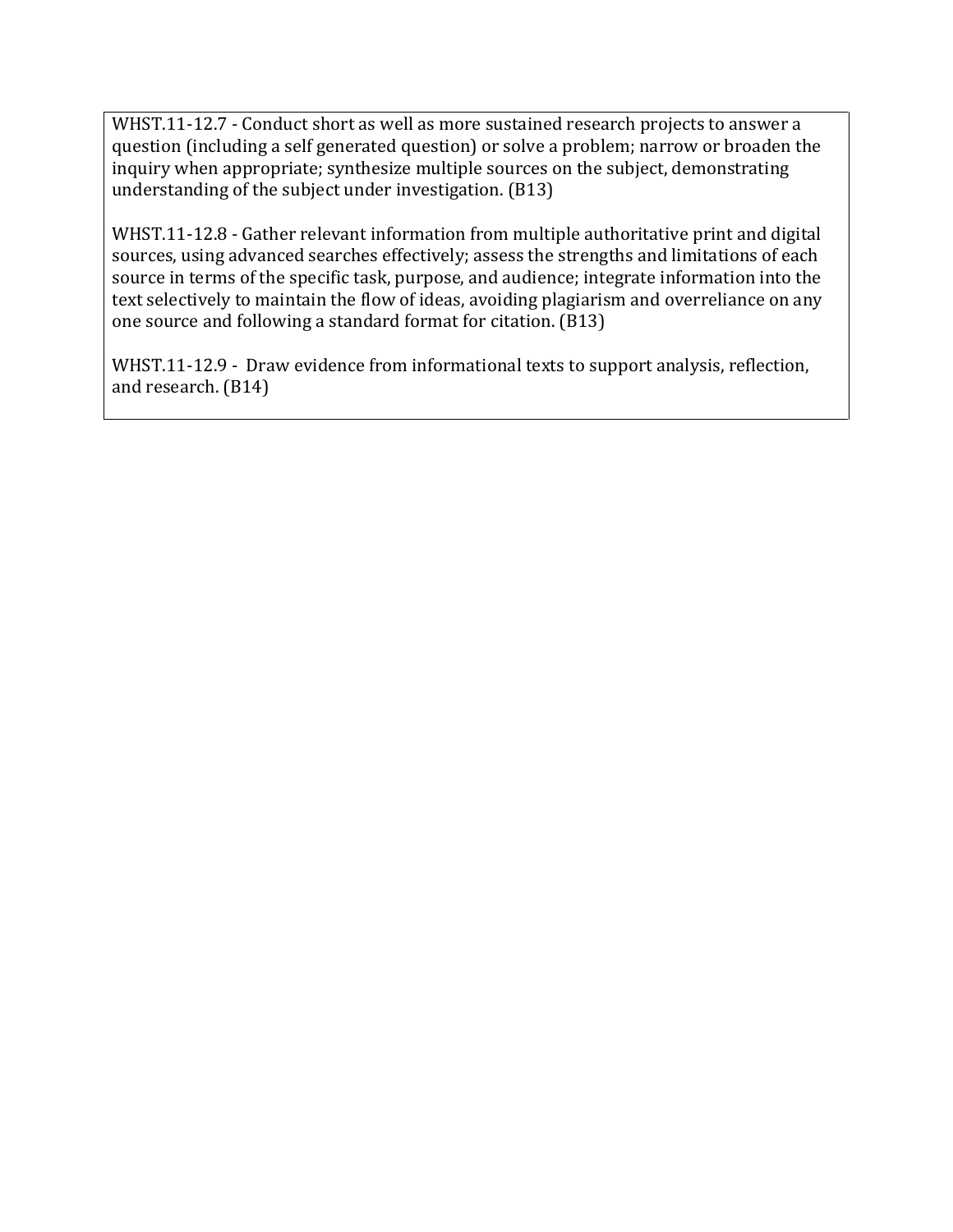**Unit Name**: 3 - Basics of Economic Principles

## **Unit Objectives:**

- 1. Match terms associated with basic economic principles to their correct definitions.
- 2. Define economics. (Goal 3.1, Objective 1)
- 3. Define an economic system. (Goal 3.1, Objective 3)

List the three basic questions that must be answered by every economic system. (Goal 3.1, Objective 3)

- 4. List and define the basic economic systems. (Goal 3.2, Objective 1) (Goal 4.2, Objective 1)
- 5. Select the basic beliefs of capitalism. (Goal 3.1, Objective 3)
- 7. Write the main characteristic of pure competition.
- 8. List functions of money.
- 9. Name the ways the Federal Reserve System can increase the money supply. (Goal 3.2, Objective 2)(Goal 3.3, Objective 3)
- 10. Name three ways the Federal Reserve System can decrease the money supply. (Goal 3.2, Objective 2) (Goal 3.3, Objective 3)
- 11. Explain the difference between monetary and fiscal policy. (Goal 3.3, Objective 5) (Goal 3.2, Objective 2)
- 12. Describe the role prices play in economics. (Goal 3.1, Objective 2)
- 13. Describe the reasons prices paid to the farmer do not tend to rise with inflation.
- 14. Describe how supply and demand affect prices. (Goal 4.2, Objective 2)
- 15. List the factors that affect prices other than supply and demand.(Goal4.2,Objective2)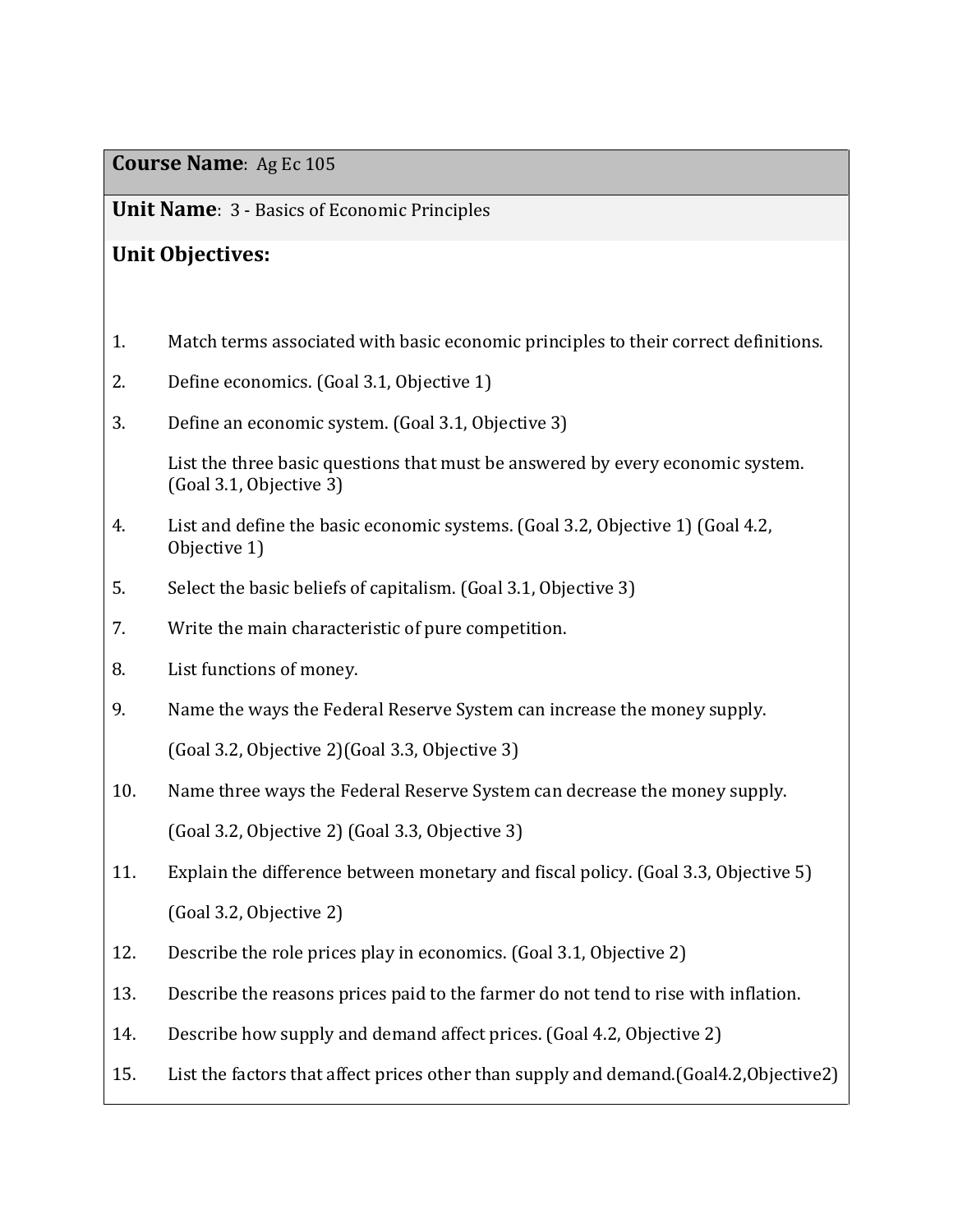- 16. Explain the purpose of labor unions. (Goal 3.3, Objective 4)
- 17. Describe the reasons price cycles occur. (Goal 3.3, Objective 6)
- 18. Distinguish among supplementary, complementary, competitive and independent enterprises.
- 19. List the advantages of diversification.
- 20. List the advantages of specialization.
- 21. Define money.
- 22. List the functions of money.
- 23. Identify the types of financial institutions.
- 24. Describe the Federal Reserve System.
- 25. List the functions of the Federal Reserve System.
- 26. Discuss the impact of savings on our national economy.
- 27. List and define the phases of a business cycle.(Goal 3.3, Objective 6)
- 28. List the causes of the business cycle.
- 29. List and define the indicators of the business cycle.
- 30. List and define the types of unemployment.
- 31. Define inflation.
- 32. List and define the types of inflation.
- 33. Distinguish among various types of assets.
- 34. Distinguish among various types of liabilities.
- 35. Discuss the impact of savings on our national economy.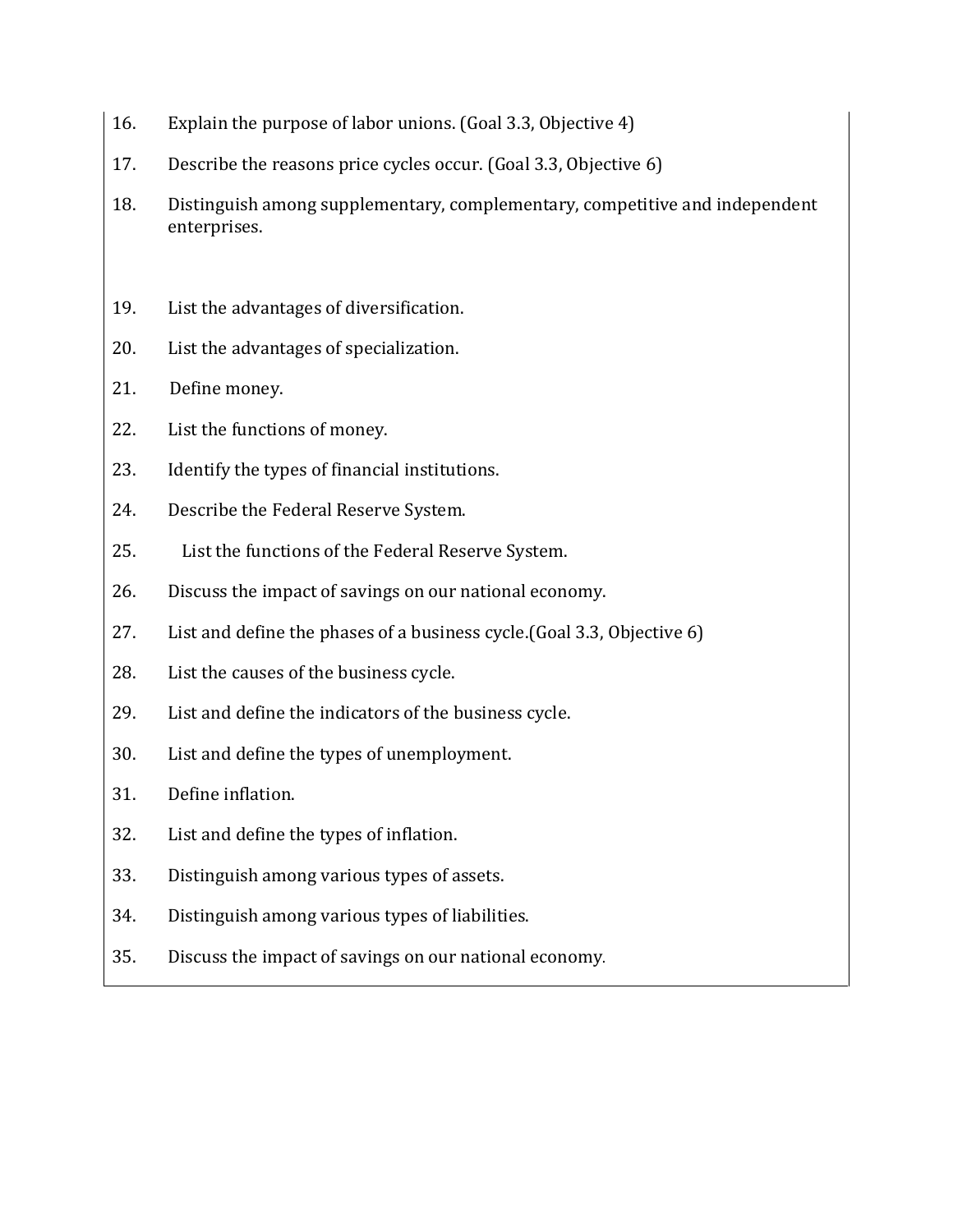## **Preferred Common Core Standards for Instruction**

RST.11-12.1 – Cite specific textual evidence to support analysis of science and technical texts, attending to important distinctions the author makes and to any gaps or inconsistencies in the account. (C4, C5. C8, C15, C19, C20, C22, C25, C27, C28, C29, C30, C32)

RST.11-12.2 - Determine the central ideas or conclusions of a text; summarize complex concepts, processes, or information presented in a text by paraphrasing them in simpler but still accurate terms. (C2, C3, C6, C12, C13, C14, C17, C21, C24)

RST.11-12.4 - Determine the meaning of symbols, key terms, and other domain-specific words and phrases as they are used in a specific scientific or technical context relevant to *grades 11–12 texts and topics*. (C1, C2, C3, C21, C31)

RST.11-12.5 - Analyze how the text structures information or ideas into categories or hierarchies, demonstrating understanding of the information or ideas. (C11, C18, C23, C33, C34)

RST.11-12.6 - Analyze the author's purpose in providing an explanation, describing a procedure, or discussing an experiment in a text, identifying important issues that remain unresolved. (C26, C35)

RST.11-12.7 - Integrate and evaluate multiple sources of information presented in diverse formats and media (e.g., quantitative data, video, multimedia) in order to address a question or solve a problem. (C26, C35)

RST.11-12.8 - Evaluate the hypotheses, data, analysis, and conclusions in a science or technical text, verifying the data when possible and corroborating or challenging conclusions with other sources of information. (C26, C35)

RST.11-12.9 - Synthesize information from a range of sources (e.g., texts, experiments, simulations) into a coherent understanding of a process, phenomenon, or concept, resolving conflicting information when possible. (C26, C35)

WHST.11-12.1- Write arguments focused on discipline-specific content. *a.* Introduce precise, knowledgeable claim(s), establish the significance of the claim(s), distinguish the claim(s) from alternate or opposing claims, and create an organization that logically sequences the claim(s), counterclaims, reasons, and evidence. (C9, C10) *b.* Develop claim(s) and counterclaims fairly and thoroughly, supplying the most relevant data and

evidence for each while pointing out the strengths and limitations of both claim(s) and counterclaims in a discipline-appropriate form that anticipates the audience's knowledge level, concerns, values, and possible biases. (C19, C20),

*c.* Use words, phrases, and clauses as well as varied syntax to link the major sections of the text, create cohesion, and clarify the relationships between claim(s) and reasons, between reasons and evidence, and between claim(s) and counterclaims. (C1, C11, C13, C14)

*e.* Provide a concluding statement or section that follows from or supports the argument presented. (C7)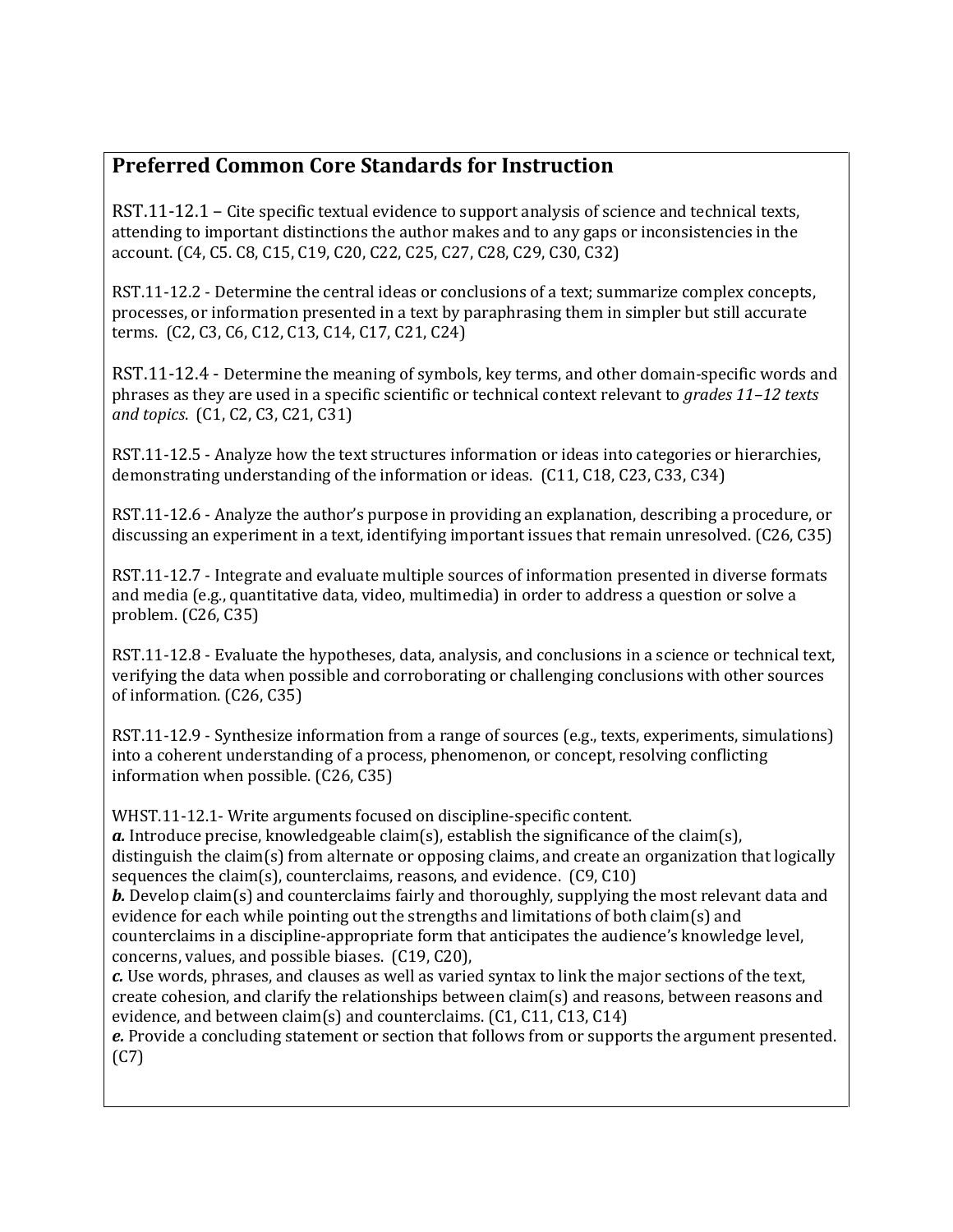WHST.11-12.2 - Write informative/explanatory texts, including the narration of historical events, scientific procedures/ experiments, or technical processes.

*a.* Introduce a topic and organize complex ideas, concepts, and information so that each new element builds on that which precedes it to create a unified whole; include formatting (e.g., headings), graphics (e.g., figures, tables), and multimedia when useful to aiding comprehension. (C12, C14, C17, C26, C35)

*b.* Develop the topic thoroughly by selecting the most significant and relevant facts, extended definitions, concrete details, quotations, or other information and examples appropriate to the audience's knowledge of the topic. (C11, C12, C13, C14, C17, C24)

*c.* Use varied transitions and sentence structures to link the major sections of the text, create cohesion, and clarify the relationships among complex ideas and concepts. (C1)

*e.* Provide a concluding statement or section that follows from and supports the information or explanation provided (e.g., articulating implications or the significance of the topic). (C7)

WHST.11-12.4 - Produce clear and coherent writing in which the development, organization, and style are appropriate to task, purpose, and audience. (C11, C12, C13, C14, C17, C24)

WHST.11-12.5 - Develop and strengthen writing as needed by planning, revising, editing, rewriting, or trying a new approach, focusing on addressing what is most significant for a specific purpose and audience. (C11, C16)

WHST.11-12.9 - Draw evidence from informational texts to support analysis, reflection, and research. (C11, C13, C14, C16, C17, C26, C33, C34, C35)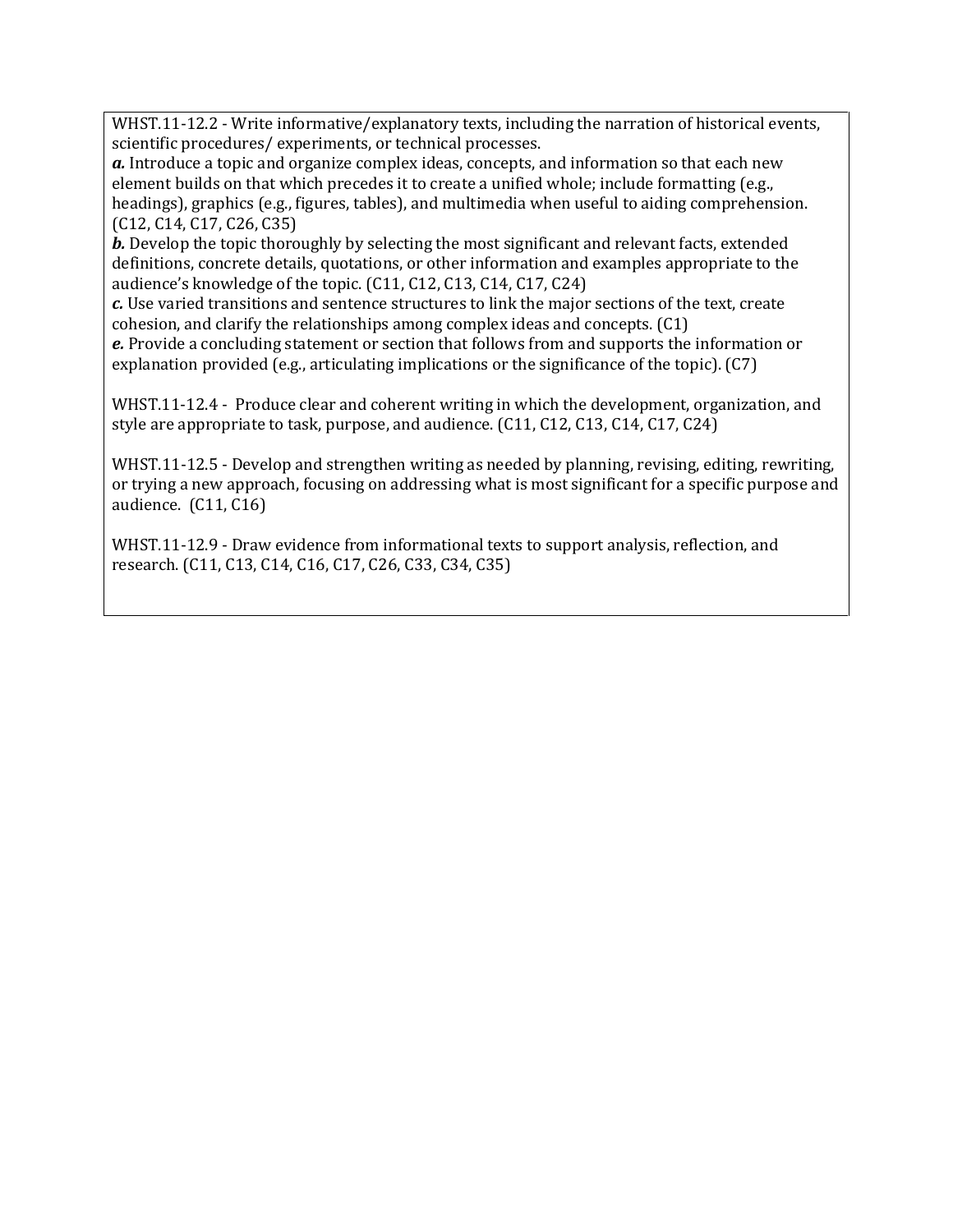**Unit Name**: 4 – Advanced Economic Principles

### **Unit Objectives:**

- 1. Match terms associated with advanced economic principles to their correct definitions.
- 2. Select the product an area would produce using the principle of comparative advantage.
- 3. Describe the substitution principle.
- 4. Describe the concept of diminishing returns.
- 5. Distinguish among the stages of production.
- 6. Calculate fixed (ownership), variable (operating), and total costs.
- 7. Determine the maximum profit point or the number of inputs at which maximum net return is realized.
- 8. Determine where to allocate resources using the equi-marginal principle.
- 9. Calculate marginal cost and marginal return.

## **Preferred Common Core Standards for Instruction**

RST.11-12.1 – Cite specific textual evidence to support analysis of science and technical texts, attending to important distinctions the author makes and to any gaps or inconsistencies in the account. (D2, D3)

RST.11-12.3 - Follow precisely a complex multistep procedure when carrying out experiments, taking measurements, or performing technical tasks; analyze the specific results based on explanations in the text. (D6, D9)

RST.11-12.4 - Determine the meaning of symbols, key terms, and other domain-specific words and phrases as they are used in a specific scientific or technical context relevant to *grades 11–12 texts and topics*. (D1)

RST.11-12.5 - Analyze how the text structures information or ideas into categories or hierarchies, demonstrating understanding of the information or ideas. (D6)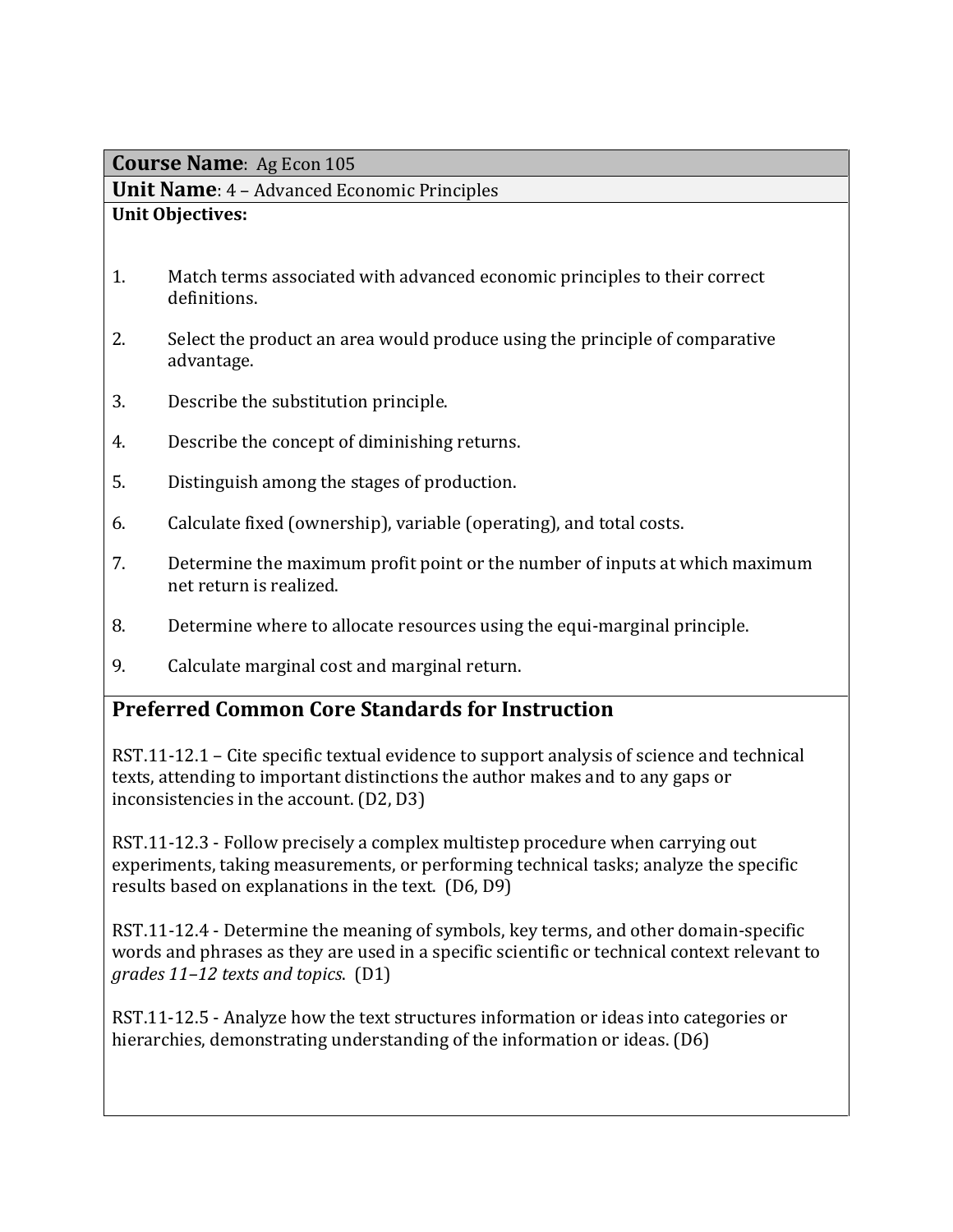RST.11-12.6 - Analyze the author's purpose in providing an explanation, describing a procedure, or discussing an experiment in a text, identifying important issues that remain unresolved. (D5, D9)

RST.11-12.7 - Integrate and evaluate multiple sources of information presented in diverse formats and media (e.g., quantitative data, video, multimedia) in order to address a question or solve a problem. (D9)

RST.11-12.9 - Synthesize information from a range of sources (e.g., texts, experiments, simulations) into a coherent understanding of a process, phenomenon, or concept, resolving conflicting information when possible. (D5, D7)

WHST.11-12.1- Write arguments focused on discipline-specific content. *a.* Introduce precise, knowledgeable claim(s), establish the significance of the claim(s), distinguish the claim(s) from alternate or opposing claims, and create an organization that logically sequences the claim(s), counterclaims, reasons, and evidence. (D2) *b.* Establish and maintain a formal style and objective tone while attending to the norms and conventions of the discipline in which they are writing. (D8) *c.* Provide a concluding statement or section that follows from or supports the argument presented. (D7)

WHST.11-12.2 - Write informative/explanatory texts, including the narration of historical events, scientific procedures/ experiments, or technical processes.

*a.* Introduce a topic and organize complex ideas, concepts, and information so that each new element builds on that which precedes it to create a unified whole; include formatting (e.g., headings), graphics (e.g., figures, tables), and multimedia when useful to aiding comprehension. (D3, D4)

*b.* Develop the topic thoroughly by selecting the most significant and relevant facts, extended definitions, concrete details, quotations, or other information and examples appropriate to the audience's knowledge of the topic. (D6, D9)

*c.* Use varied transitions and sentence structures to link the major sections of the text, create cohesion, and clarify the relationships among complex ideas and concepts. (D2) *d.* Use precise language, domain-specific vocabulary and techniques such as metaphor, simile, and analogy to manage the complexity of the topic; convey a knowledgeable stance

in a style that responds to the discipline and context as well as to the expertise of likely readers. (D4)

*e.* Provide a concluding statement or section that follows from and supports the information or explanation provided (e.g., articulating implications or the significance of the topic). (D2)

WHST.11-12.4 - Produce clear and coherent writing in which the development, organization, and style are appropriate to task, purpose, and audience. (D3, D4)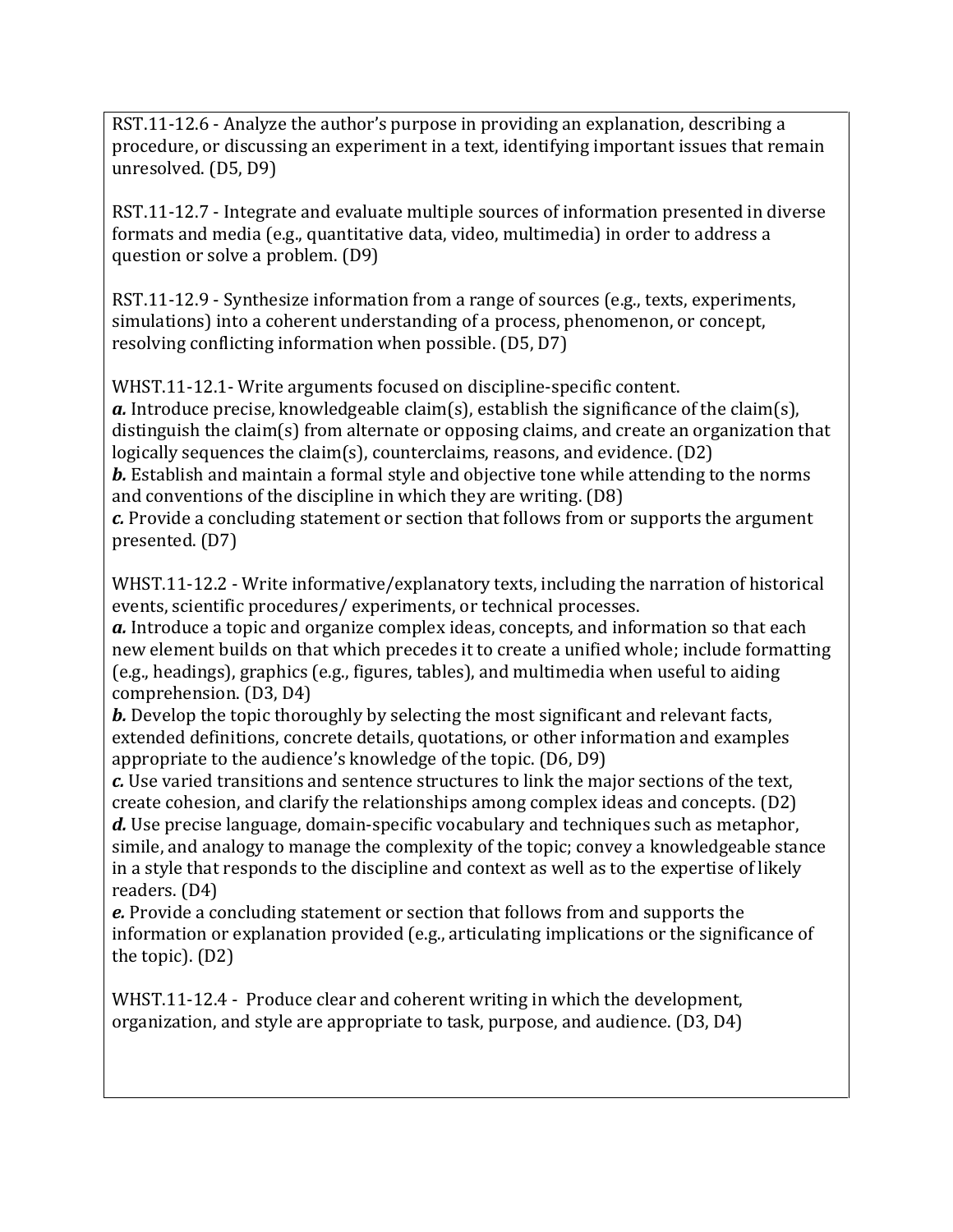WHST.11-12.7 - Conduct short as well as more sustained research projects to answer a question (including a self-generated question) or solve a problem; narrow or broaden the inquiry when appropriate; synthesize multiple sources on the subject, demonstrating understanding of the subject under investigation. (D4, D7)

WHST.11-12.8 - Gather relevant information from multiple authoritative print and digital sources, using advanced searches effectively; assess the strengths and limitations of each source in terms of the specific task, purpose, and audience; integrate information into the text selectively to maintain the flow of ideas, avoiding plagiarism and overreliance on any one source and following a standard format for citation. (D7)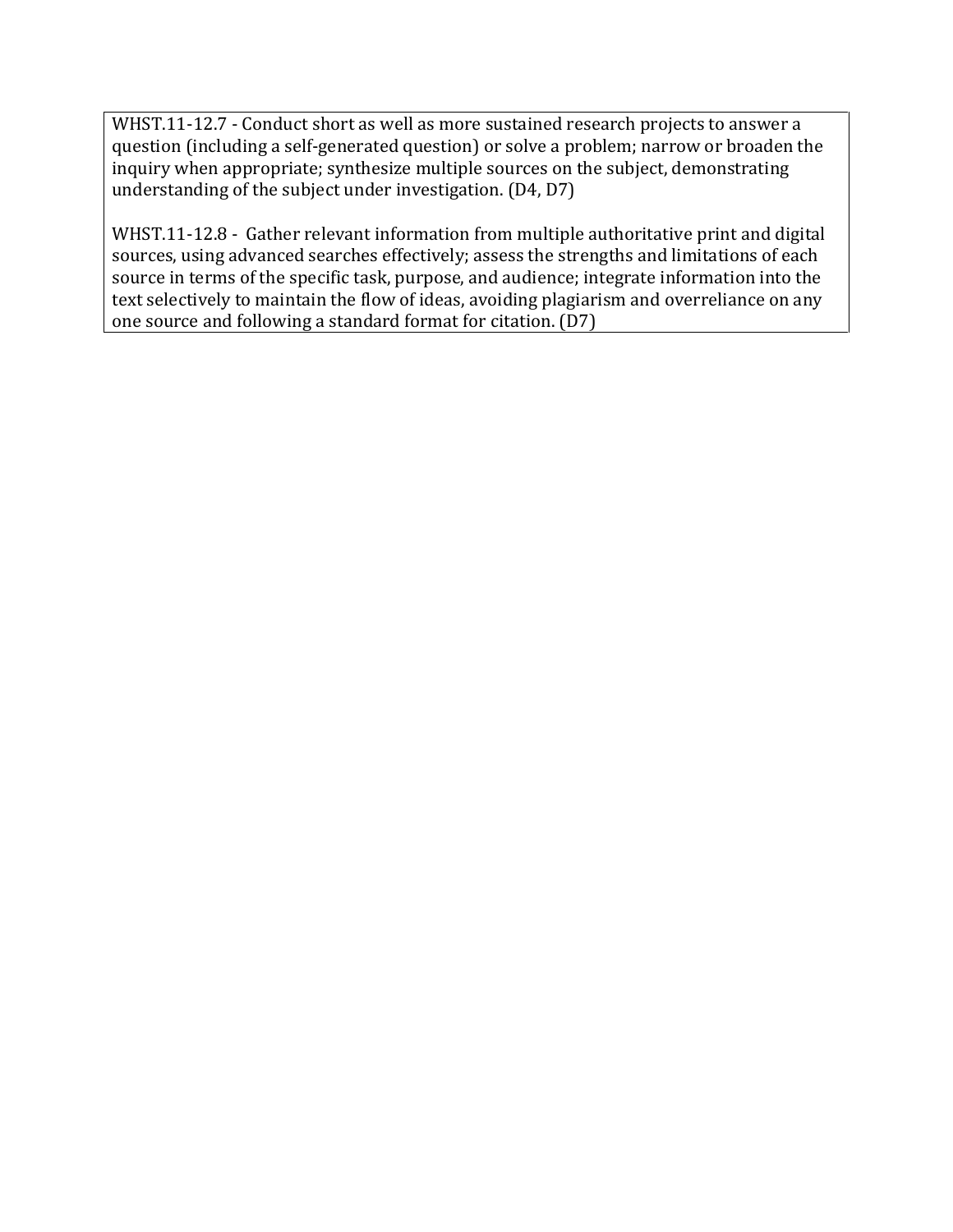**Unit Name**: 5 – Agricultural Credit

## **Unit Objectives:**

- 1. Match terms associated with agricultural credit to their correct definitions.
- 2. Describe in a short paragraph, the role of credit in agriculture.
- 3. List the primary principles to observe in using credit to be considered by a potential borrower.
- 4. Distinguish among the short-term, intermediate and long-term basis.
- 5. Define production credit and consumption credit.
- 6. List factors to consider in selecting a source of credit.
- 7. Match sources of credit to a list of advantages and disadvantages.
- 8. List the primary factors a lender might consider in evaluating a loan application.
- 9. List the factors affecting repayment capacity.
- 10. List the factors that affect the cost of credit and explanation of personal credit score.
- 11. Match types of interest to their proper explanation.
- 12. Determine the actual interest rate.
- 13. Identify types of savings and investment programs. (Goal 3.4, Objective 1)
- 14. Calculate interest expense. (Goal 3.4, Objective 1)
- 15. Select the most appropriate lending institution. (Goal 3.4, Objective 1)

## **Preferred Common Core Standards for Instruction**

RST.11-12.1 – Cite specific textual evidence to support analysis of science and technical texts, attending to important distinctions the author makes and to any gaps or inconsistencies in the account. (E3)

RST.11-12.2 - Determine the central ideas or conclusions of a text; summarize complex concepts, processes, or information presented in a text by paraphrasing them in simpler but still accurate terms. (E8)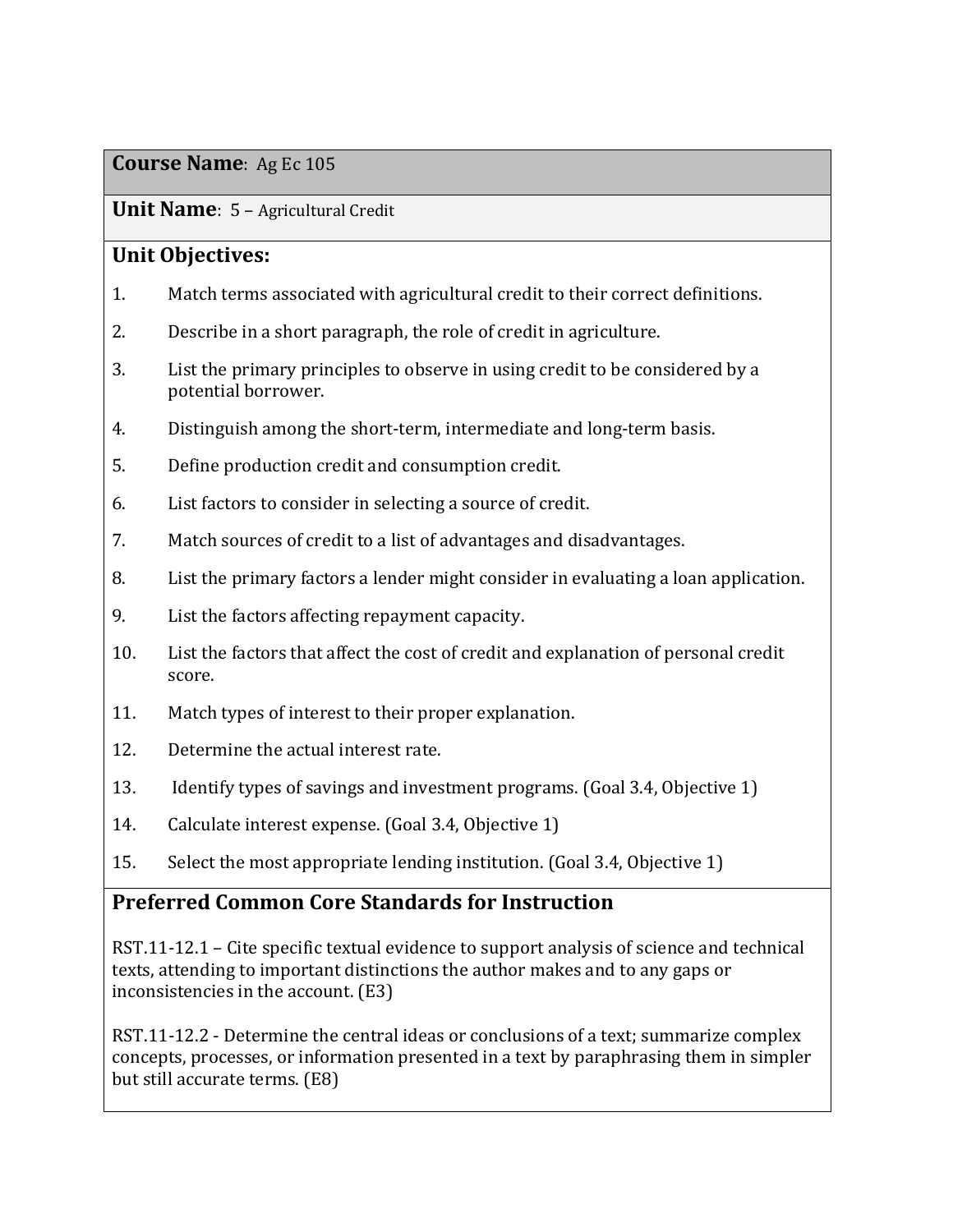RST.11-12.3 - Follow precisely a complex multistep procedure when carrying out experiments, taking measurements, or performing technical tasks; analyze the specific results based on explanations in the text. (E8, E10, E9)

RST.11-12.4 - Determine the meaning of symbols, key terms, and other domain-specific words and phrases as they are used in a specific scientific or technical context relevant to *grades 11–12 texts and topics*. (E1, E2, E3, E6, E8, E9, E10)

RST.11-12.5 - Analyze how the text structures information or ideas into categories or hierarchies, demonstrating understanding of the information or ideas. (E7, E11)

RST.11-12.6 - Analyze the author's purpose in providing an explanation, describing a procedure, or discussing an experiment in a text, identifying important issues that remain unresolved. (E8, E15, E14, E13, E12)

RST.11-12.7 - Integrate and evaluate multiple sources of information presented in diverse formats and media (e.g., quantitative data, video, multimedia) in order to address a question or solve a problem. (E2, E3)

RST.11-12.9 - Synthesize information from a range of sources (e.g., texts, experiments, simulations) into a coherent understanding of a process, phenomenon, or concept, resolving conflicting information when possible. (E2)

RST.11-12.10 - By the end of grade 12, read and comprehend science/technical texts in the grades 11–CCR text complexity band independently and proficiently. (E2)

WHST.11-12.1- Write arguments focused on discipline-specific content. *a.* Introduce precise, knowledgeable claim(s), establish the significance of the claim(s), distinguish the claim(s) from alternate or opposing claims, and create an organization that logically sequences the claim(s), counterclaims, reasons, and evidence. (E2) *b.* Develop claim(s) and counterclaims fairly and thoroughly, supplying the most relevant data and evidence for each while pointing out the strengths and limitations of both claim(s) and counterclaims in a discipline-appropriate form that anticipates the audience's knowledge level, concerns, values, and possible biases. (E2) *c.* Use words, phrases, and clauses as well as varied syntax to link the major sections of the text, create cohesion, and clarify the relationships between claim(s) and reasons, between reasons and evidence, and between claim(s) and counterclaims. (E2) *d.* Establish and maintain a formal style and objective tone while attending to the norms and conventions of the discipline in which they are writing. (E2) *e.* Provide a concluding statement or section that follows from or supports the argument presented. (E2)

WHST.11-12.2 - Write informative/explanatory texts, including the narration of historical events, scientific procedures/ experiments, or technical processes. (E2) *a.* Introduce a topic and organize complex ideas, concepts, and information so that each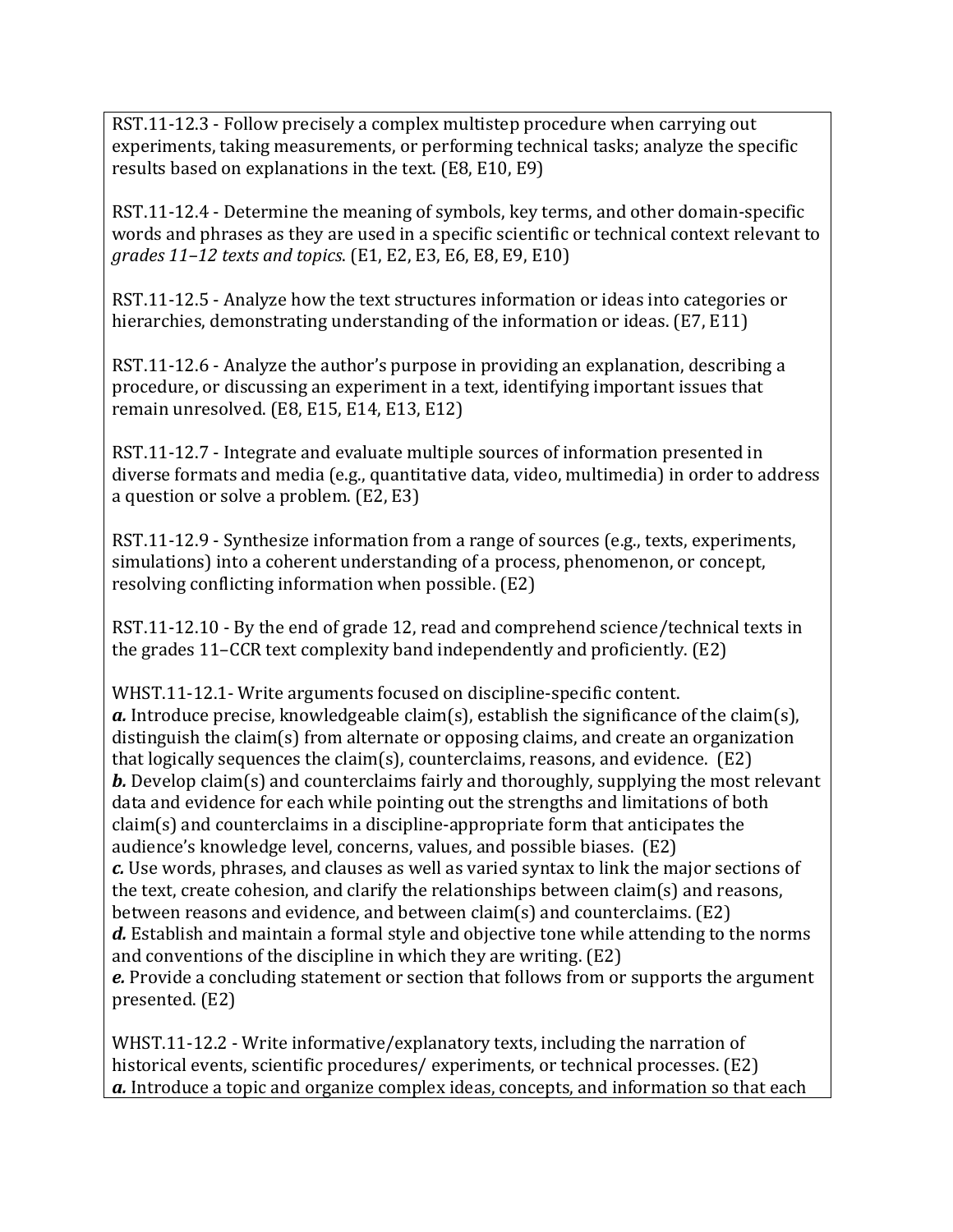new element builds on that which precedes it to create a unified whole; include formatting (e.g., headings), graphics (e.g., figures, tables), and multimedia when useful to aiding comprehension. (E2)

*b.* Develop the topic thoroughly by selecting the most significant and relevant facts, extended definitions, concrete details, quotations, or other information and examples appropriate to the audience's knowledge of the topic. (E2)

*c.* Use varied transitions and sentence structures to link the major sections of the text, create cohesion, and clarify the relationships among complex ideas and concepts. (E2) *d.* Use precise language, domain-specific vocabulary and techniques such as metaphor, simile, and analogy to manage the complexity of the topic; convey a knowledgeable stance in a style that responds to the discipline and context as well as to the expertise of likely readers. (E2)

*e.* Provide a concluding statement or section that follows from and supports the information or explanation provided (e.g., articulating implications or the significance of the topic). (E2)

WHST.11-12.4 - Produce clear and coherent writing in which the development, organization, and style are appropriate to task, purpose, and audience. (E2)

WHST.11-12.5 - Develop and strengthen writing as needed by planning, revising, editing, rewriting, or trying a new approach, focusing on addressing what is most significant for a specific purpose and audience. (E2)

WHST.11-12.6 - Use technology, including the Internet, to produce, publish, and update individual or shared writing products in response to ongoing feedback, including new arguments or information. (E5)

WHST.11-12.7 - Conduct short as well as more sustained research projects to answer a question (including a self generated question) or solve a problem; narrow or broaden the inquiry when appropriate; synthesize multiple sources on the subject, demonstrating understanding of the subject under investigation. (E13)

WHST.11-12.8 - Gather relevant information from multiple authoritative print and digital sources, using advanced searches effectively; assess the strengths and limitations of each source in terms of the specific task, purpose, and audience; integrate information into the text selectively to maintain the flow of ideas, avoiding plagiarism and overreliance on any one source and following a standard format for citation. (E15)

WHST.11-12.9 - Draw evidence from informational texts to support analysis, reflection, and research. (E2)

WHST.11-12.10 - Write routinely over extended time frames (time for reflection and revision) and shorter time frames (a single sitting or a day or two) for a range of discipline-specific tasks, purposes, and audiences. (E2)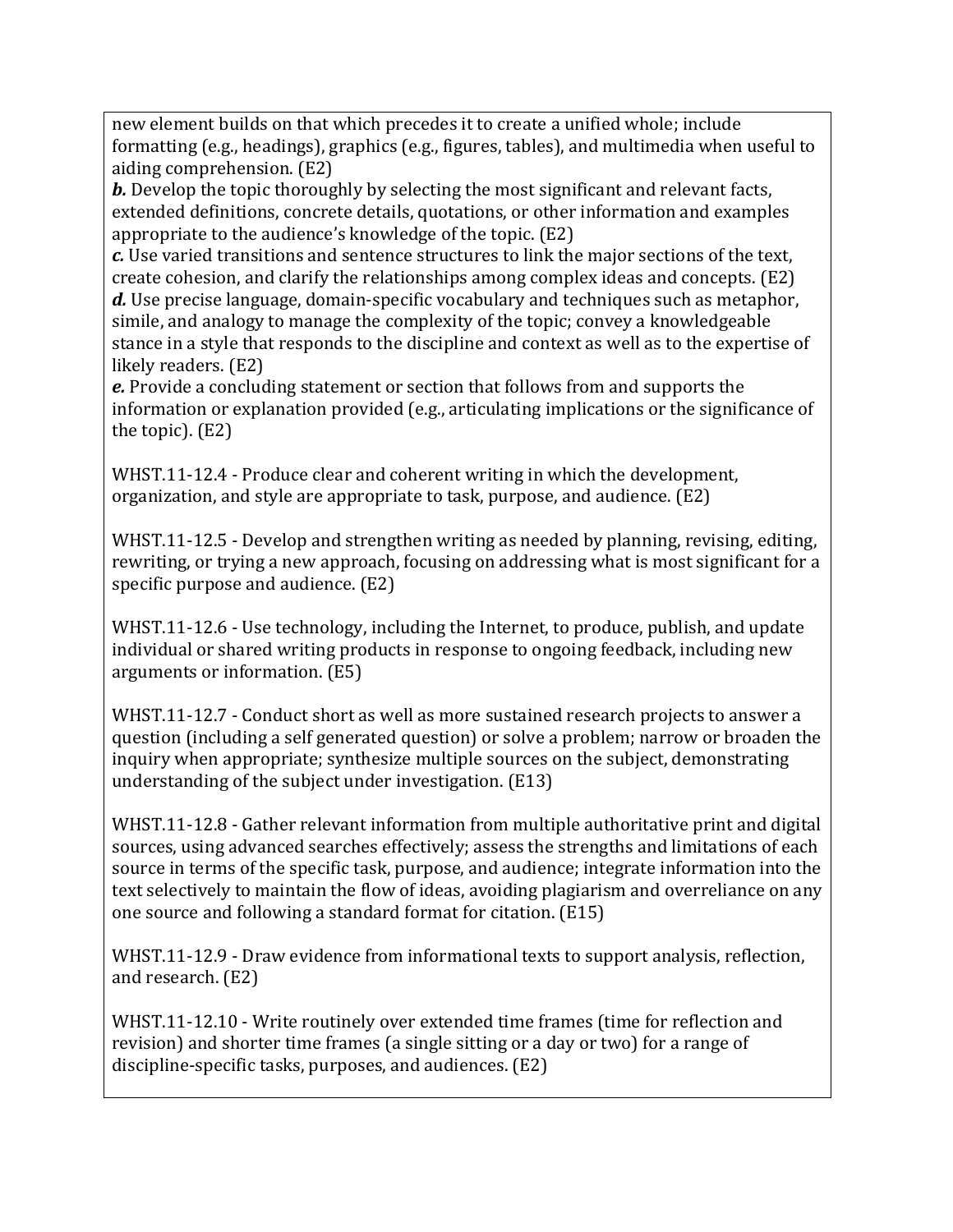### **Unit Name**: 6 – Agricultural Records

### **Unit Objectives:**

- 1. Write a check. (Goal 3.4, Objective 1)
- 2. Describe how and where to endorse a check. (Goal 3.4, Objective 1)
- 3. List & describe the three types of check endorsements. (Goal 3.4, Objective 1)
- 4. Fill out a deposit slip. (Goal 3.4, Objective 1)
- 5. Reconcile a checkbook register and bank statement. (Goal 3.4, Objective 1)
- 6. Complete a budget on the computer.
- 7. Enter daily journal records on the computer.
- 8. Describe the purposes of enterprise records.
- 9. Match terms associated with the introduction to farm records to their definitions.
- 10. List the reasons for keeping records.
- 11. Match types of records to their descriptions.
- 12. Distinguish between the two methods of accounting.
- 13. Describe the two basic systems of keeping books.
- 14. List items of planning information that can be included in enterprise records.
- 15. List the reasons for keeping records of farm products used at home.
- 16. Describe the ways to allocate overhead expenses to the various enterprises.
- 17. List the steps in finding and correcting errors in records.
- 18. List the purposes for calculating depreciation.
- 19. Understand straight-line, declining balance and MACRS methods of depreciation.
- 20. Demonstrate at least 3 methods of depreciation.
- 21. Describe the criteria of depreciable property for tax purposes.
- 22. Describe the information needed to figure depreciation.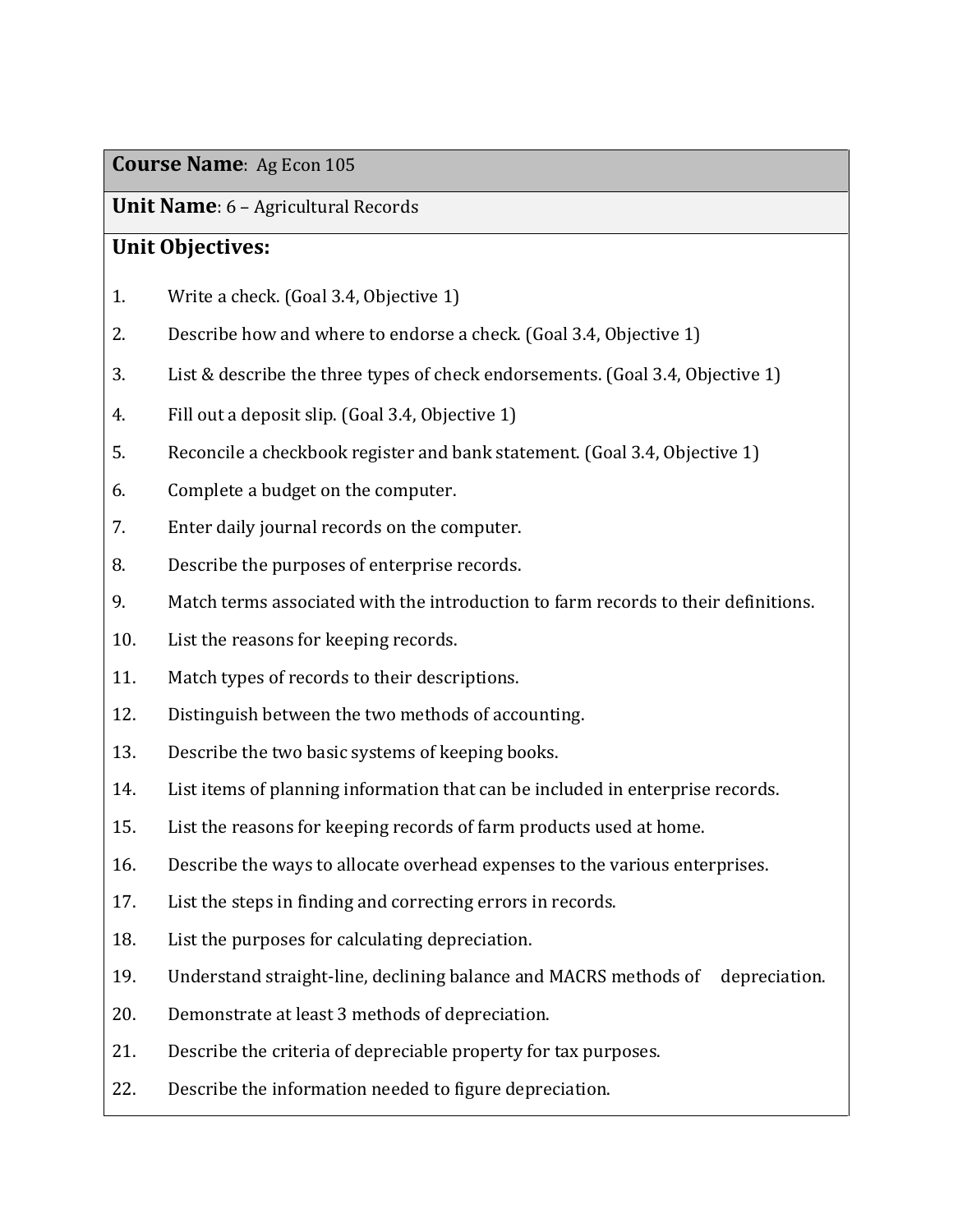- 23. List the purposes of an inventory.
- 24. List the principles in taking an inventory.
- 25. Describe methods of determining the value of various assets for an inventory.
- 26. Describe how to determine the basis of an asset.
- 27. Distinguish between inventory values and depreciation values.
- 28. Complete an inventory record.

#### **Preferred Common Core Standards for Instruction**

RST.11-12.1 – Cite specific textual evidence to support analysis of science and technical texts, attending to important distinctions the author makes and to any gaps or inconsistencies in the account. (F8, F9, F15, F17, F18, F23, F26)

RST.11-12.2 - Determine the central ideas or conclusions of a text; summarize complex concepts, processes, or information presented in a text by paraphrasing them in simpler but still accurate terms. (F3, F5, F10, F12, F13, F21, F22, F27)

RST.11-12.3 - Follow precisely a complex multistep procedure when carrying out experiments, taking measurements, or performing technical tasks; analyze the specific results based on explanations in the text. (F1, F2, F4, F25, F28)

RST.11-12.4 - Determine the meaning of symbols, key terms, and other domain-specific words and phrases as they are used in a specific scientific or technical context relevant to *grades 11–12 texts and topics*. (F9)

RST.11-12.5 - Analyze how the text structures information or ideas into categories or hierarchies, demonstrating understanding of the information or ideas. (F11, F19)

RST.11-12.6 - Analyze the author's purpose in providing an explanation, describing a procedure, or discussing an experiment in a text, identifying important issues that remain unresolved. (F24, F27)

RST.11-12.7 - Integrate and evaluate multiple sources of information presented in diverse formats and media (e.g., quantitative data, video, multimedia) in order to address a question or solve a problem. (F20, F28)

RST.11-12.8 - Evaluate the hypotheses, data, analysis, and conclusions in a science or technical text, verifying the data when possible and corroborating or challenging conclusions with other sources of information. (F6, F7, F14)

RST.11-12.9 - Synthesize information from a range of sources (e.g., texts, experiments, simulations) into a coherent understanding of a process, phenomenon, or concept,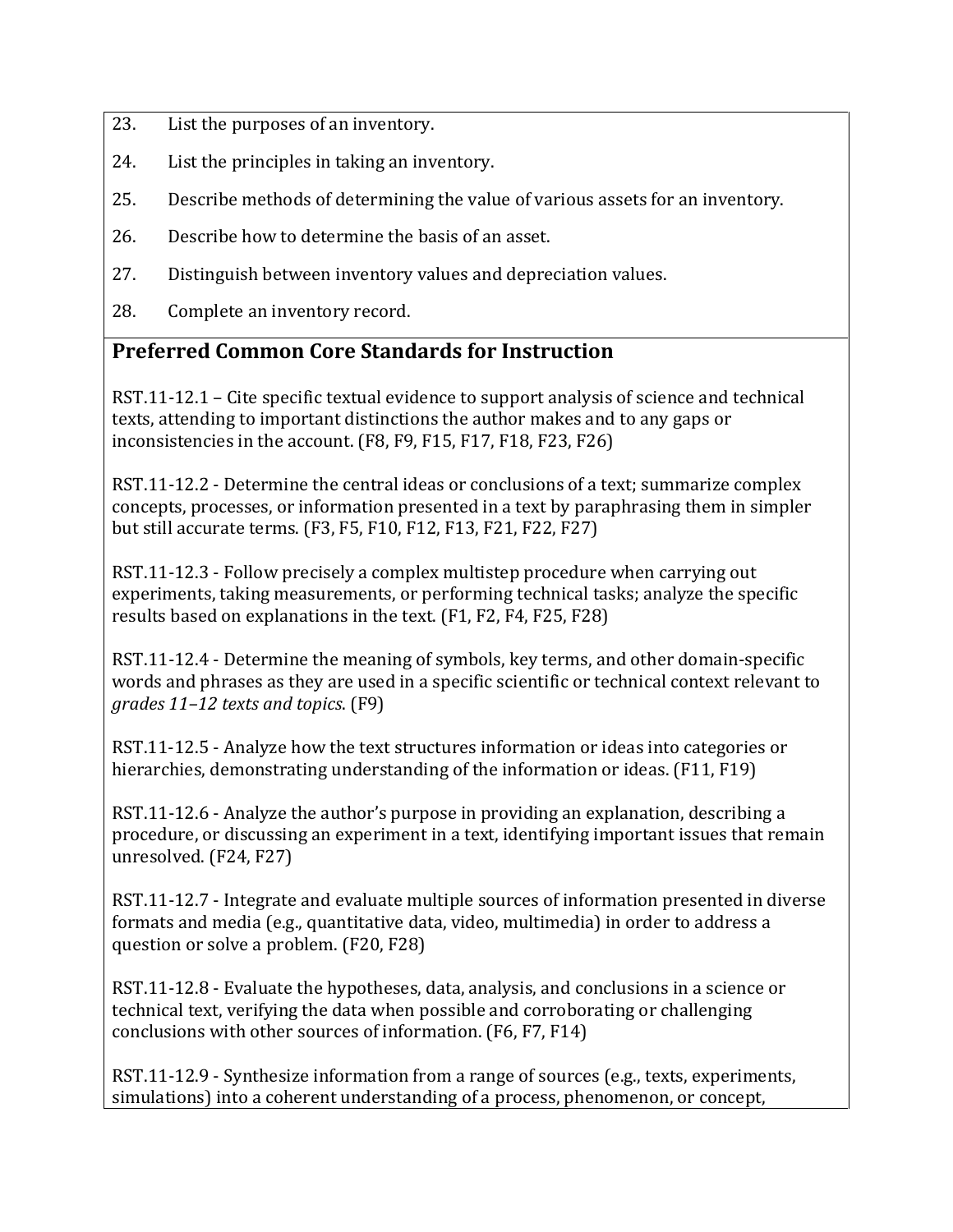resolving conflicting information when possible. (F17)

RST.11-12.10 - By the end of grade 12, read and comprehend science/technical texts in the grades 11–CCR text complexity band independently and proficiently. (F9)

WHST.11-12.1- Write arguments focused on discipline-specific content. *a.* Introduce precise, knowledgeable claim(s), establish the significance of the claim(s), distinguish the claim(s) from alternate or opposing claims, and create an organization that logically sequences the claim(s), counterclaims, reasons, and evidence. (F7, F8, F21, F26) *b.* Develop claim(s) and counterclaims fairly and thoroughly, supplying the most relevant data and evidence for each while pointing out the strengths and limitations of both claim(s) and counterclaims in a discipline-appropriate form that anticipates the audience's knowledge level, concerns, values, and possible biases. (F13, F17, F27) *c.* Use words, phrases, and clauses as well as varied syntax to link the major sections of the text, create cohesion, and clarify the relationships between claim(s) and reasons, between reasons and evidence, and between claim(s) and counterclaims. (F13, F20, F27) *d.* Establish and maintain a formal style and objective tone while attending to the norms and conventions of the discipline in which they are writing. (F13, F21, F22, F25, F26) *e.* Provide a concluding statement or section that follows from or supports the argument presented. (F13, F21, F22, F25, F26)

WHST.11-12.2 - Write informative/explanatory texts, including the narration of historical events, scientific procedures/ experiments, or technical processes.

*a.* Introduce a topic and organize complex ideas, concepts, and information so that each new element builds on that which precedes it to create a unified whole; include formatting (e.g., headings), graphics (e.g., figures, tables), and multimedia when useful to aiding comprehension. (F8, F14)

*b.* Develop the topic thoroughly by selecting the most significant and relevant facts, extended definitions, concrete details, quotations, or other information and examples appropriate to the audience's knowledge of the topic. (F10, F16, F23, F24)

*c.* Use varied transitions and sentence structures to link the major sections of the text, create cohesion, and clarify the relationships among complex ideas and concepts. (F22, F24)

*d.* Use precise language, domain-specific vocabulary and techniques such as metaphor, simile, and analogy to manage the complexity of the topic; convey a knowledgeable stance in a style that responds to the discipline and context as well as to the expertise of likely readers. (F12, F20)

*e.* Provide a concluding statement or section that follows from and supports the information or explanation provided (e.g., articulating implications or the significance of the topic). (F8, F16, F21, F22, F25)

WHST.11-12.4 - Produce clear and coherent writing in which the development, organization, and style are appropriate to task, purpose, and audience. (F7)

WHST.11-12.5 - Develop and strengthen writing as needed by planning, revising, editing,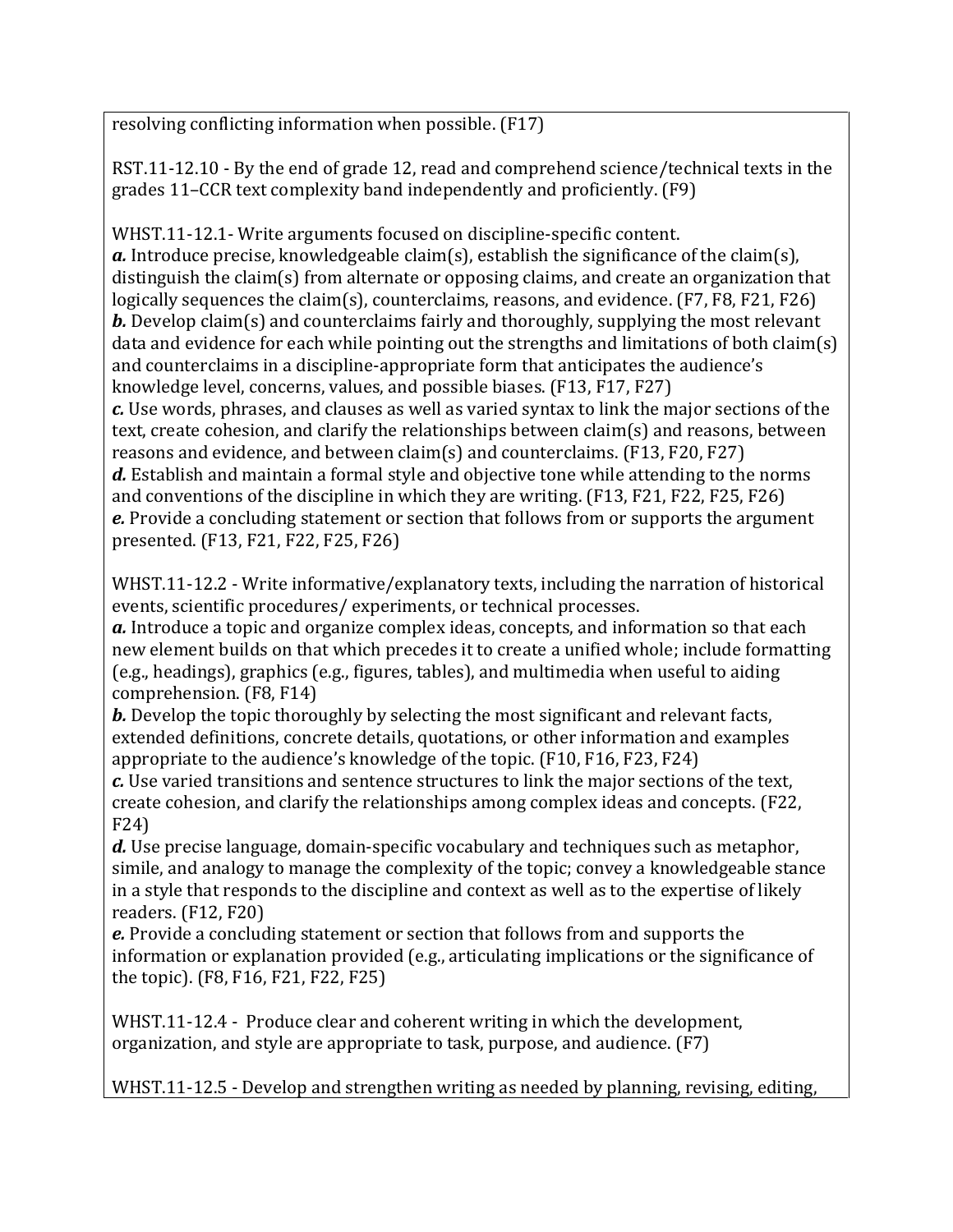rewriting, or trying a new approach, focusing on addressing what is most significant for a specific purpose and audience. (F7, F12, F24)

WHST.11-12.6 - Use technology, including the Internet, to produce, publish, and update individual or shared writing products in response to ongoing feedback, including new arguments or information. (F5, F7, F19)

WHST.11-12.7 - Conduct short as well as more sustained research projects to answer a question (including a self generated question) or solve a problem; narrow or broaden the inquiry when appropriate; synthesize multiple sources on the subject, demonstrating understanding of the subject under investigation. (F19, F21, F27)

WHST.11-12.8 - Gather relevant information from multiple authoritative print and digital sources, using advanced searches effectively; assess the strengths and limitations of each source in terms of the specific task, purpose, and audience; integrate information into the text selectively to maintain the flow of ideas, avoiding plagiarism and overreliance on any one source and following a standard format for citation. (F12, F21)

WHST.11-12.9 - Draw evidence from informational texts to support analysis, reflection, and research.(F9)

WHST.11-12.10 - Write routinely over extended time frames (time for reflection and revision) and shorter time frames (a single sitting or a day or two) for a range of disciplinespecific tasks, purposes, and audiences. (F7, F19, F28)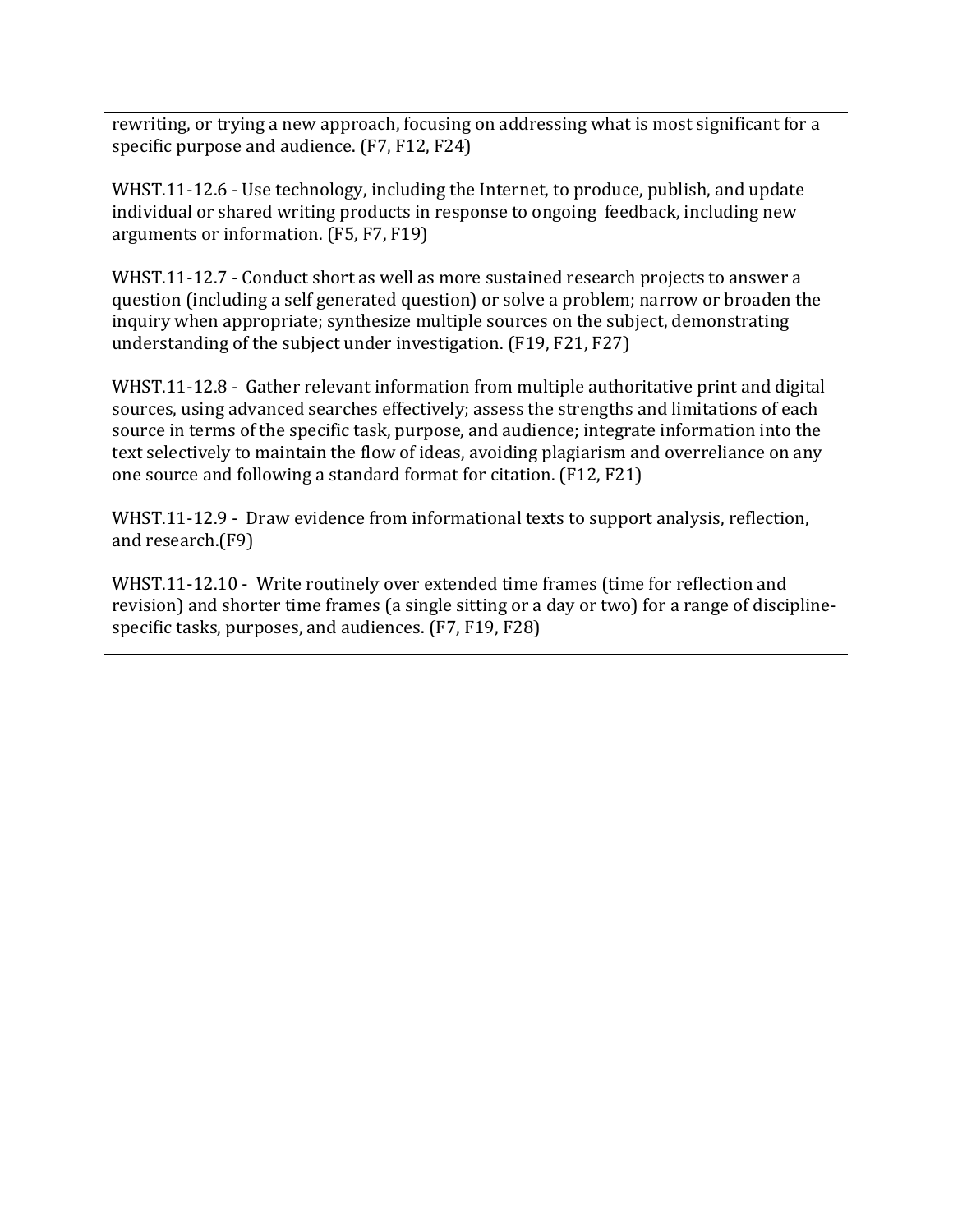## **Unit Name**: 7 – Financial Balance Sheet

## **Unit Objectives:**

- 1. Understand that net worth statement, balance sheet and financial statements are synonymous terms.
- 2. Understand that Owner Equity and net worth are synonymous terms.
- 3. Distinguish between current and non-current assets.
- 4. Distinguish between current and non-current liabilities.
- 5. Determine net worth "owner equity".
- 6. Calculate and understand solvency and liquidity ratios.
- 7. Comparing balance sheet from year to year.
- 8. Understand how to use ratios to evaluate the health of a business.
- 9. Complete a balance sheet on the computer.

## **Preferred Common Core Standards for Instruction**

RST.11-12.1 – Cite specific textual evidence to support analysis of science and technical texts, attending to important distinctions the author makes and to any gaps or inconsistencies in the account. (G1, G2, G3, G4, G8)

RST.11-12.2 - Determine the central ideas or conclusions of a text; summarize complex concepts, processes, or information presented in a text by paraphrasing them in simpler but still accurate terms. (G1, G8)

RST.11-12.3 - Follow precisely a complex multistep procedure when carrying out experiments, taking measurements, or performing technical tasks; analyze the specific results based on explanations in the text. (G7, G8, G9)

RST.11-12.4 - Determine the meaning of symbols, key terms, and other domain-specific words and phrases as they are used in a specific scientific or technical context relevant to *grades 11–12 texts and topics*. (G1, G2, G5)

RST.11-12.7 - Integrate and evaluate multiple sources of information presented in diverse formats and media (e.g., quantitative data, video, multimedia) in order to address a question or solve a problem. (G7, G8, G9)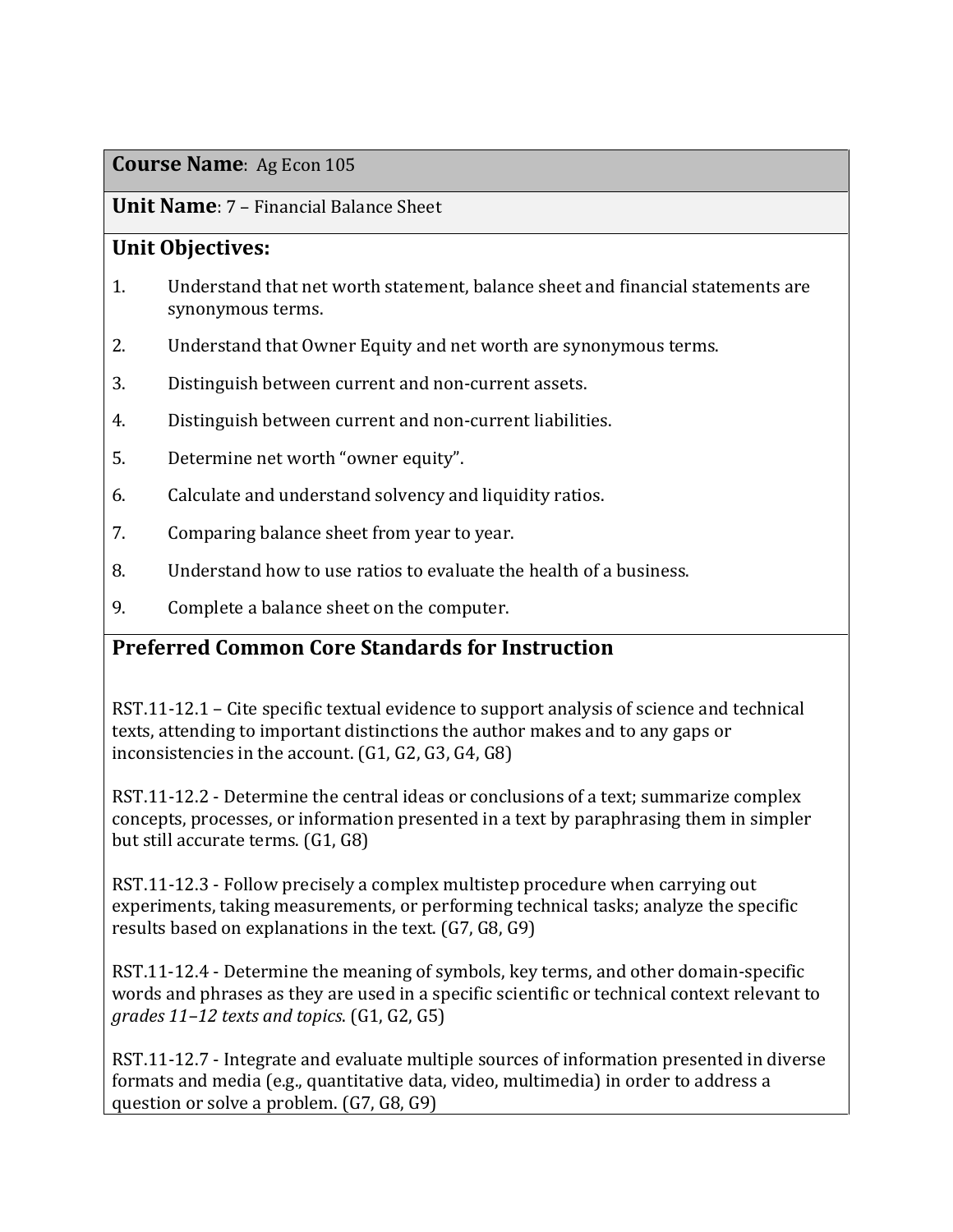RST.11-12.8 - Evaluate the hypotheses, data, analysis, and conclusions in a science or technical text, verifying the data when possible and corroborating or challenging conclusions with other sources of information. (G7, G8)

RST.11-12.9 - Synthesize information from a range of sources (e.g., texts, experiments, simulations) into a coherent understanding of a process, phenomenon, or concept, resolving conflicting information when possible. (K1, K2, K3, K4)

WHST.11-12.1- Write arguments focused on discipline-specific content.

*b.* Develop claim(s) and counterclaims fairly and thoroughly, supplying the most relevant data and evidence for each while pointing out the strengths and limitations of both claim(s) and counterclaims in a discipline-appropriate form that anticipates the audience's knowledge level, concerns, values, and possible biases. (G6)

*c.* Use words, phrases, and clauses as well as varied syntax to link the major sections of the text, create cohesion, and clarify the relationships between claim(s) and reasons, between reasons and evidence, and between claim(s) and counterclaims. (G6, G7)

*d.* Establish and maintain a formal style and objective tone while attending to the norms and conventions of the discipline in which they are writing.

*e.* Provide a concluding statement or section that follows from or supports the argument presented. (G1, G2, G5, G6, G7, G8)

WHST.11-12.2 - Write informative/explanatory texts, including the narration of historical events, scientific procedures/ experiments, or technical processes.

*c.* Use varied transitions and sentence structures to link the major sections of the text, create cohesion, and clarify the relationships among complex ideas and concepts. (G7, G8) *e.* Provide a concluding statement or section that follows from and supports the information or explanation provided (e.g., articulating implications or the significance of the topic).(G7, G8)

WHST.11-12.4 - Produce clear and coherent writing in which the development, organization, and style are appropriate to task, purpose, and audience. (G6)

WHST.11-12.7 - Conduct short as well as more sustained research projects to answer a question (including a self-generated question) or solve a problem; narrow or broaden the inquiry when appropriate; synthesize multiple sources on the subject, demonstrating understanding of the subject under investigation. (G9)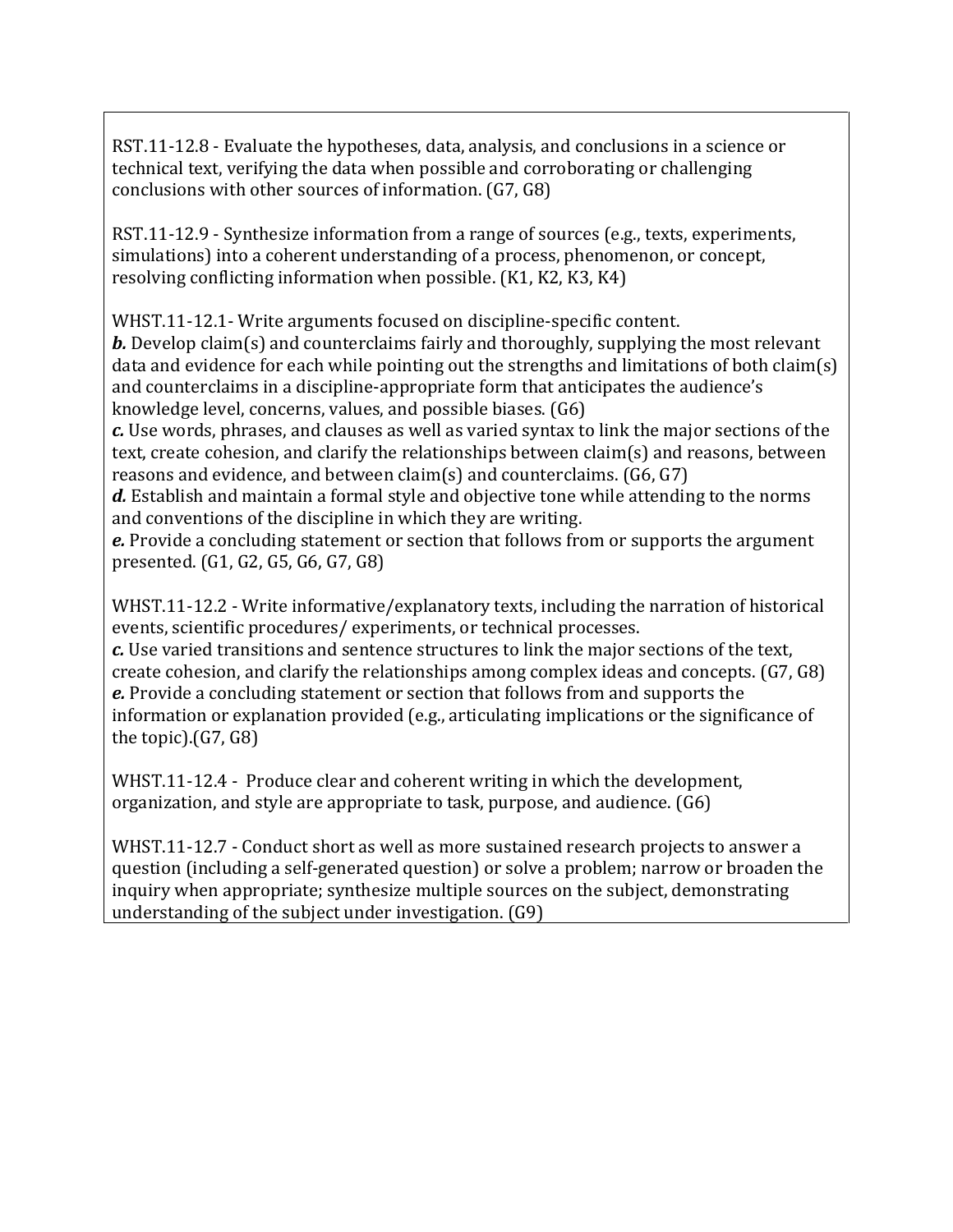#### **Unit Name**: 8 – Financial Income Statement

### **Unit Objectives:**

- 1. Understand that net worth statement, balance sheet and financial statements are synonymous terms.
- 2. Understand that Owner Equity and net worth are synonymous terms.
- 3. Distinguish between current and non-current assets.
- 4. Distinguish between current and non-current liabilities.
- 5. Determine net worth "owner equity".
- 6. Calculate and understand solvency and liquidity ratios.
- 7. Comparing balance sheet from year to year.
- 8. Understand how to use ratios to evaluate the health of a business.
- 9. Complete a balance sheet on the computer.

## **Preferred Common Core Standards for Instruction**

RST.11-12.1 – Cite specific textual evidence to support analysis of science and technical texts, attending to important distinctions the author makes and to any gaps or inconsistencies in the account. (H1, H2, H4, H5)

RST.11-12.2 - Determine the central ideas or conclusions of a text; summarize complex concepts, processes, or information presented in a text by paraphrasing them in simpler but still accurate terms. (H1, H2, H3, H5)

RST.11-12.3 - Follow precisely a complex multistep procedure when carrying out experiments, taking measurements, or performing technical tasks; analyze the specific results based on explanations in the text. (H7, H8, H9)

RST.11-12.4 - Determine the meaning of symbols, key terms, and other domain-specific words and phrases as they are used in a specific scientific or technical context relevant to *grades 11–12 texts and topics*. (H1, H2, H4, H5, H6, H7, H8)

RST.11-12.5 - Analyze how the text structures information or ideas into categories or hierarchies, demonstrating understanding of the information or ideas.(H4)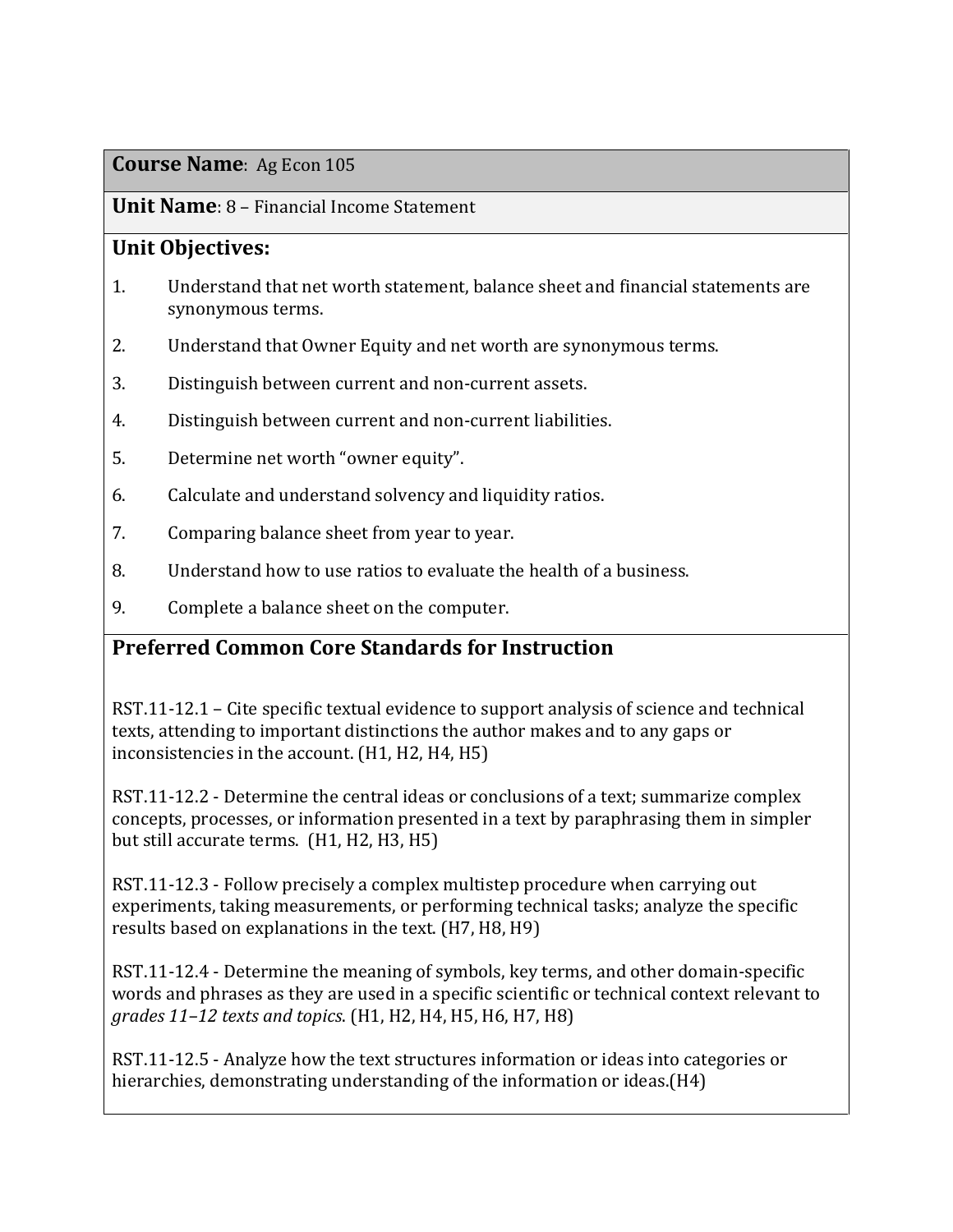RST.11-12.6 - Analyze the author's purpose in providing an explanation, describing a procedure, or discussing an experiment in a text, identifying important issues that remain unresolved. (H9)

RST.11-12.8 - Evaluate the hypotheses, data, analysis, and conclusions in a science or technical text, verifying the data when possible and corroborating or challenging conclusions with other sources of information. (H9)

RST.11-12.9 - Synthesize information from a range of sources (e.g., texts, experiments, simulations) into a coherent understanding of a process, phenomenon, or concept, resolving conflicting information when possible.(H10)

WHST.11-12.1- Write arguments focused on discipline-specific content. *a.* Introduce precise, knowledgeable claim(s), establish the significance of the claim(s), distinguish the claim(s) from alternate or opposing claims, and create an organization that logically sequences the claim(s), counterclaims, reasons, and evidence. (H5) *b.* Develop claim(s) and counterclaims fairly and thoroughly, supplying the most relevant data and evidence for each while pointing out the strengths and limitations of both claim(s) and counterclaims in a discipline-appropriate form that anticipates the audience's knowledge level, concerns, values, and possible biases. (H2)

WHST.11-12.2 - Write informative/explanatory texts, including the narration of historical events, scientific procedures/ experiments, or technical processes. *a.* Introduce a topic and organize complex ideas, concepts, and information so that each new element builds on that which precedes it to create a unified whole; include formatting (e.g., headings), graphics (e.g., figures, tables), and multimedia when useful to aiding comprehension.(H10)

WHST.11-12.4 - Produce clear and coherent writing in which the development, organization, and style are appropriate to task, purpose, and audience. (H10)

WHST.11-12.7 - Conduct short as well as more sustained research projects to answer a question (including a self-generated question) or solve a problem; narrow or broaden the inquiry when appropriate; synthesize multiple sources on the subject, demonstrating understanding of the subject under investigation. (H9)

WHST.11-12.9 - Draw evidence from informational texts to support analysis, reflection, and research. (K2, K4, K5)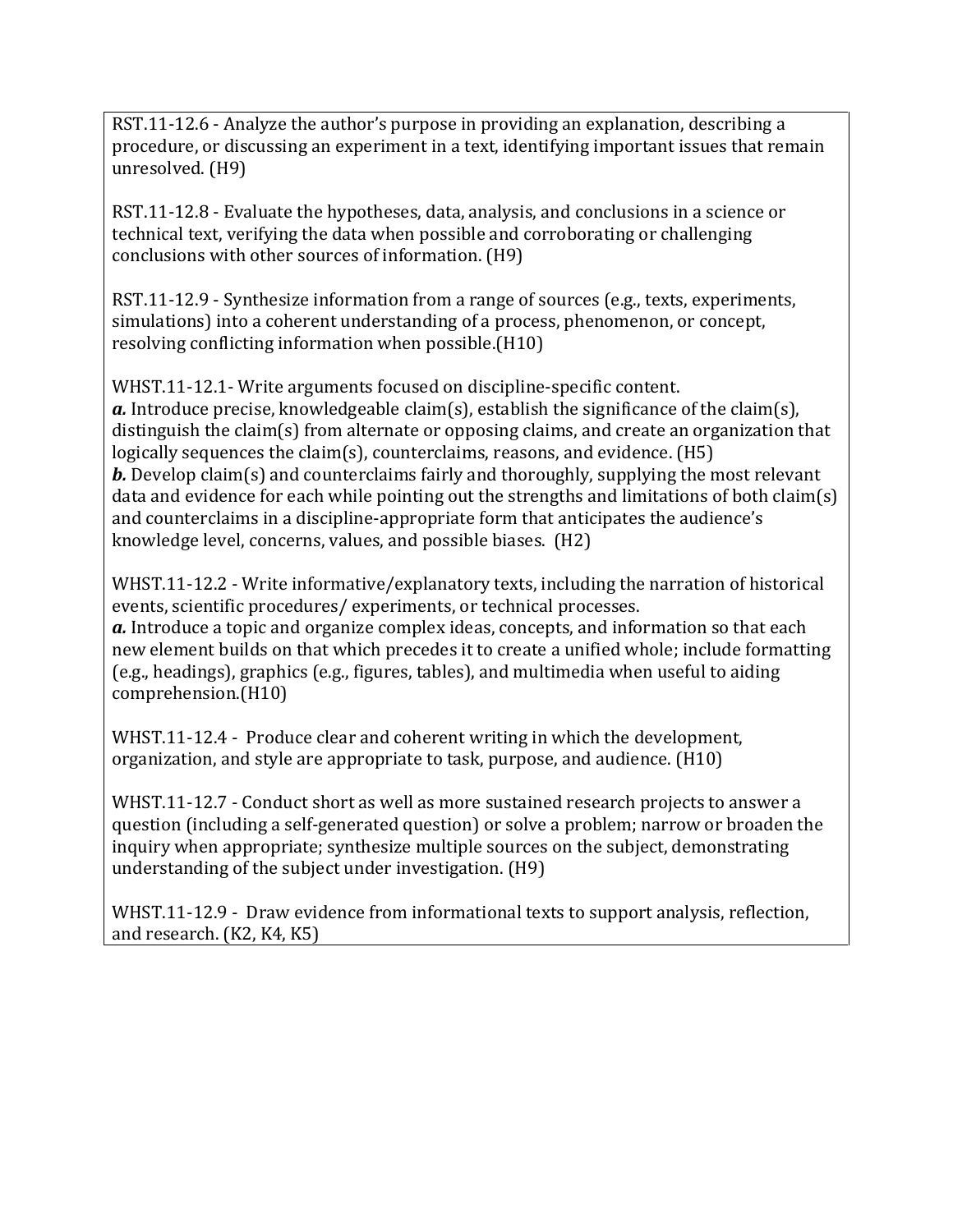**Unit Name**: 10 – Cash Flow

## **Unit Objectives:**

- 1. Define cash flow summary and cash flow estimate.
- 2. Select characteristics of cash flow records.
- 3. Describe benefits of cash flow planning.
- 4. Describe the steps in making a cash flow estimate.
- 5. List the methods for altering cash flow.
- 6. Complete an example cash flow estimate.

## **Preferred Common Core Standards for Instruction**

RST.11-12.1 – Cite specific textual evidence to support analysis of science and technical texts, attending to important distinctions the author makes and to any gaps or inconsistencies in the account. (J5)

RST.11-12.2 - Determine the central ideas or conclusions of a text; summarize complex concepts, processes, or information presented in a text by paraphrasing them in simpler but still accurate terms.  $(1, 1, 3, 14, 16)$ 

RST.11-12.3 - Follow precisely a complex multistep procedure when carrying out experiments, taking measurements, or performing technical tasks; analyze the specific results based on explanations in the text. (J5, J6)

RST.11-12.4 - Determine the meaning of symbols, key terms, and other domain-specific words and phrases as they are used in a specific scientific or technical context relevant to *grades 11–12 texts and topics*. (J1)

RST.11-12.5 - Analyze how the text structures information or ideas into categories or hierarchies, demonstrating understanding of the information or ideas. (J2)

RST.11-12.6 - Analyze the author's purpose in providing an explanation, describing a procedure, or discussing an experiment in a text, identifying important issues that remain unresolved. (J5)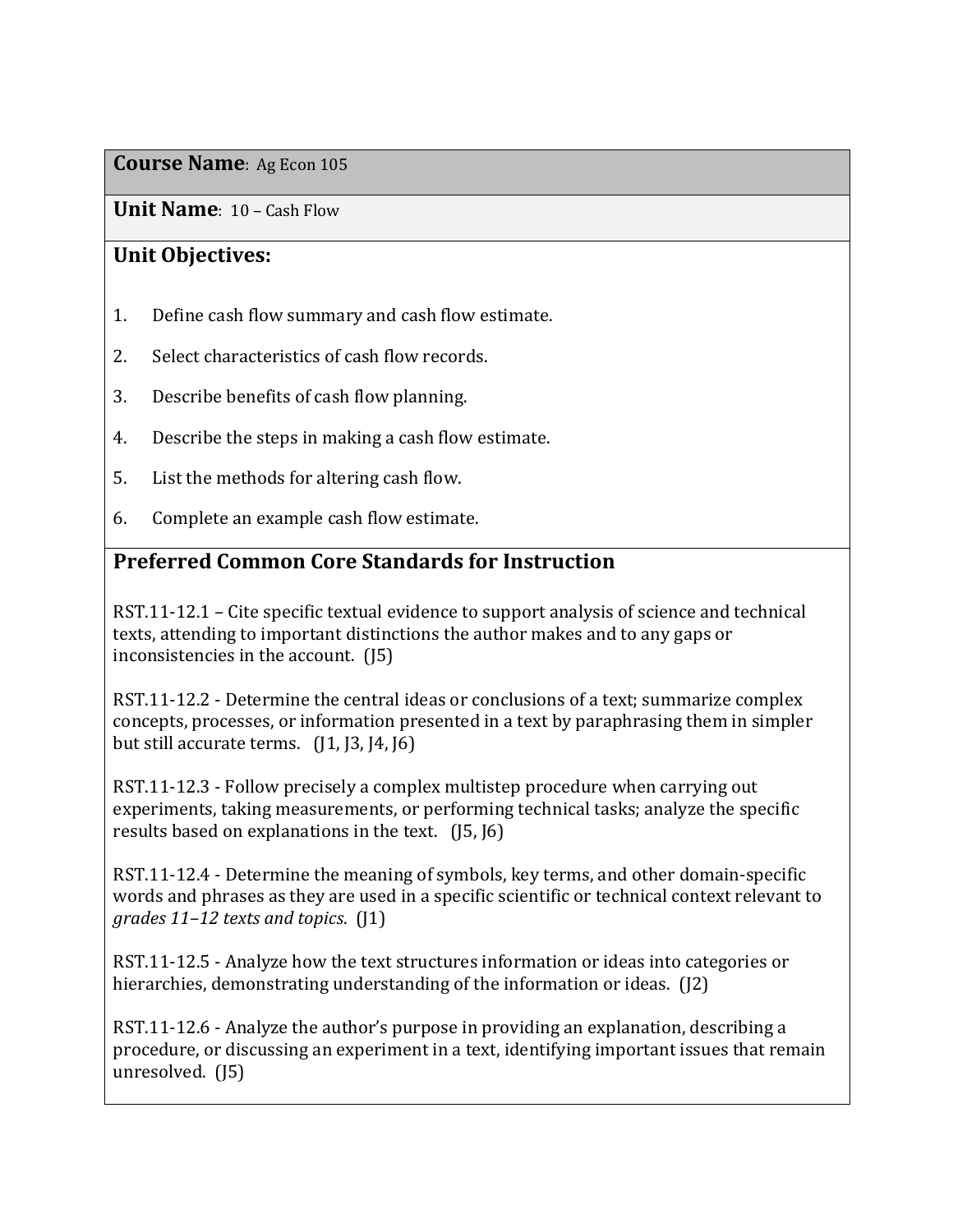RST.11-12.7 - Integrate and evaluate multiple sources of information presented in diverse formats and media (e.g., quantitative data, video, multimedia) in order to address a question or solve a problem. (J6)

RST.11-12.8 - Evaluate the hypotheses, data, analysis, and conclusions in a science or technical text, verifying the data when possible and corroborating or challenging conclusions with other sources of information. (J3, J4)

RST.11-12.9 - Synthesize information from a range of sources (e.g., texts, experiments, simulations) into a coherent understanding of a process, phenomenon, or concept, resolving conflicting information when possible. (J6)

WHST.11-12.1- Write arguments focused on discipline-specific content.

*b.* Develop claim(s) and counterclaims fairly and thoroughly, supplying the most relevant data and evidence for each while pointing out the strengths and limitations of both claim(s) and counterclaims in a discipline-appropriate form that anticipates the audience's knowledge level, concerns, values, and possible biases. (J6)

*c.* Use words, phrases, and clauses as well as varied syntax to link the major sections of the text, create cohesion, and clarify the relationships between claim(s) and reasons, between reasons and evidence, and between claim(s) and counterclaims. (J2)

*d.* Establish and maintain a formal style and objective tone while attending to the norms and conventions of the discipline in which they are writing. (J6)

*e.* Provide a concluding statement or section that follows from or supports the argument presented. (J1, J3, J4)

WHST.11-12.2 - Write informative/explanatory texts, including the narration of historical events, scientific procedures/ experiments, or technical processes.

*a.* Introduce a topic and organize complex ideas, concepts, and information so that each new element builds on that which precedes it to create a unified whole; include formatting (e.g., headings), graphics (e.g., figures, tables), and multimedia when useful to aiding comprehension. (J5)

*b*. Develop the topic thoroughly by selecting the most significant and relevant facts, extended definitions, concrete details, quotations, or other information and examples appropriate to the audience's knowledge of the topic. (J3)

*e.* Provide a concluding statement or section that follows from and supports the information or explanation provided (e.g., articulating implications or the significance of the topic). (J5)

WHST.11-12.4 - Produce clear and coherent writing in which the development, organization, and style are appropriate to task, purpose, and audience. (J3)

WHST.11-12.5 - Develop and strengthen writing as needed by planning, revising, editing, rewriting, or trying a new approach, focusing on addressing what is most significant for a specific purpose and audience. (J6)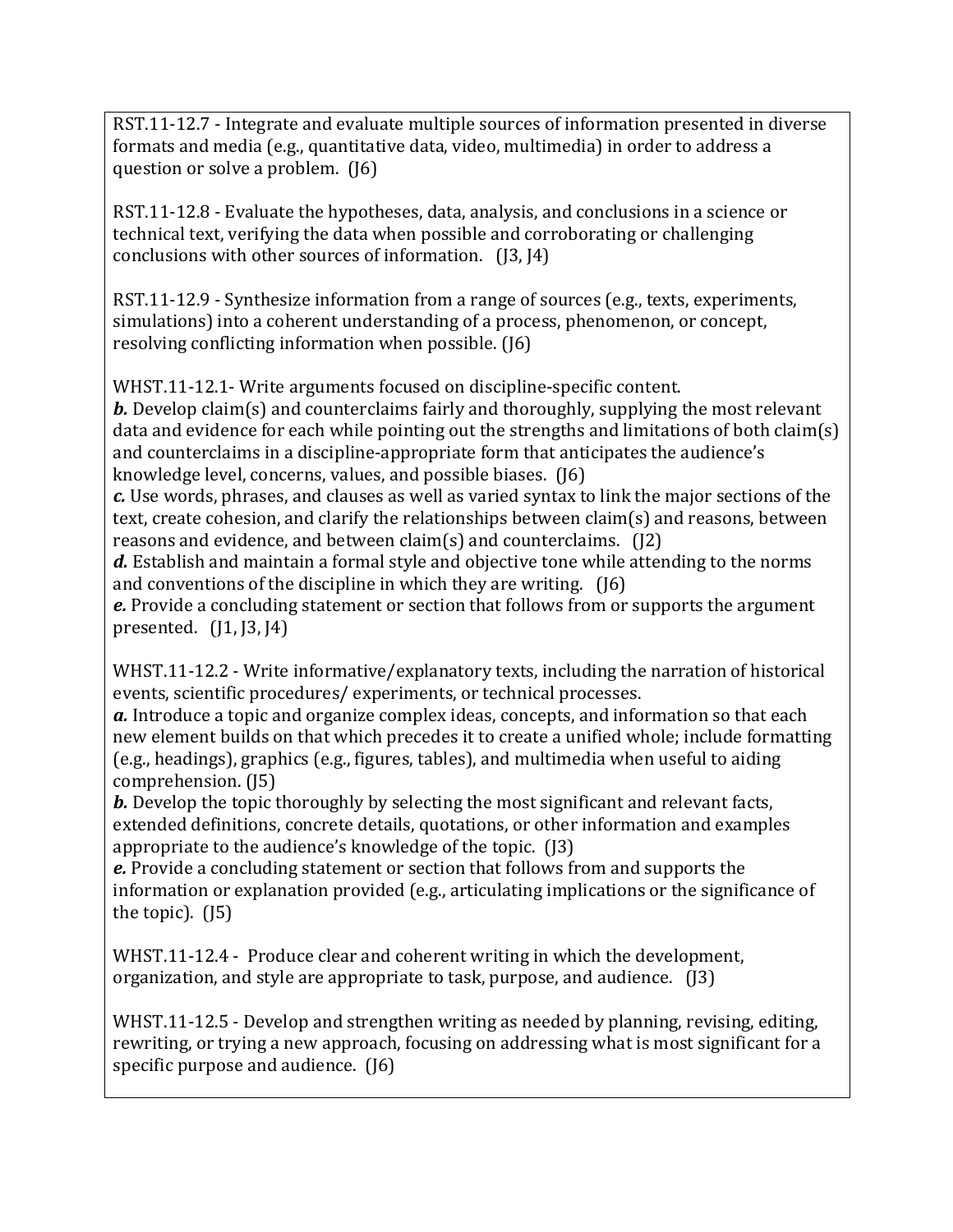WHST.11-12.6 - Use technology, including the Internet, to produce, publish, and update individual or shared writing products in response to ongoing feedback, including new arguments or information. (J5)

WHST.11-12.7 - Conduct short as well as more sustained research projects to answer a question (including a self generated question) or solve a problem; narrow or broaden the inquiry when appropriate; synthesize multiple sources on the subject, demonstrating understanding of the subject under investigation. (J5)

WHST.11-12.8 - Gather relevant information from multiple authoritative print and digital sources, using advanced searches effectively; assess the strengths and limitations of each source in terms of the specific task, purpose, and audience; integrate information into the text selectively to maintain the flow of ideas, avoiding plagiarism and over-reliance on any one source and following a standard format for citation. (J6)

WHST.11-12.9 - Draw evidence from informational texts to support analysis, reflection, and research. (J6)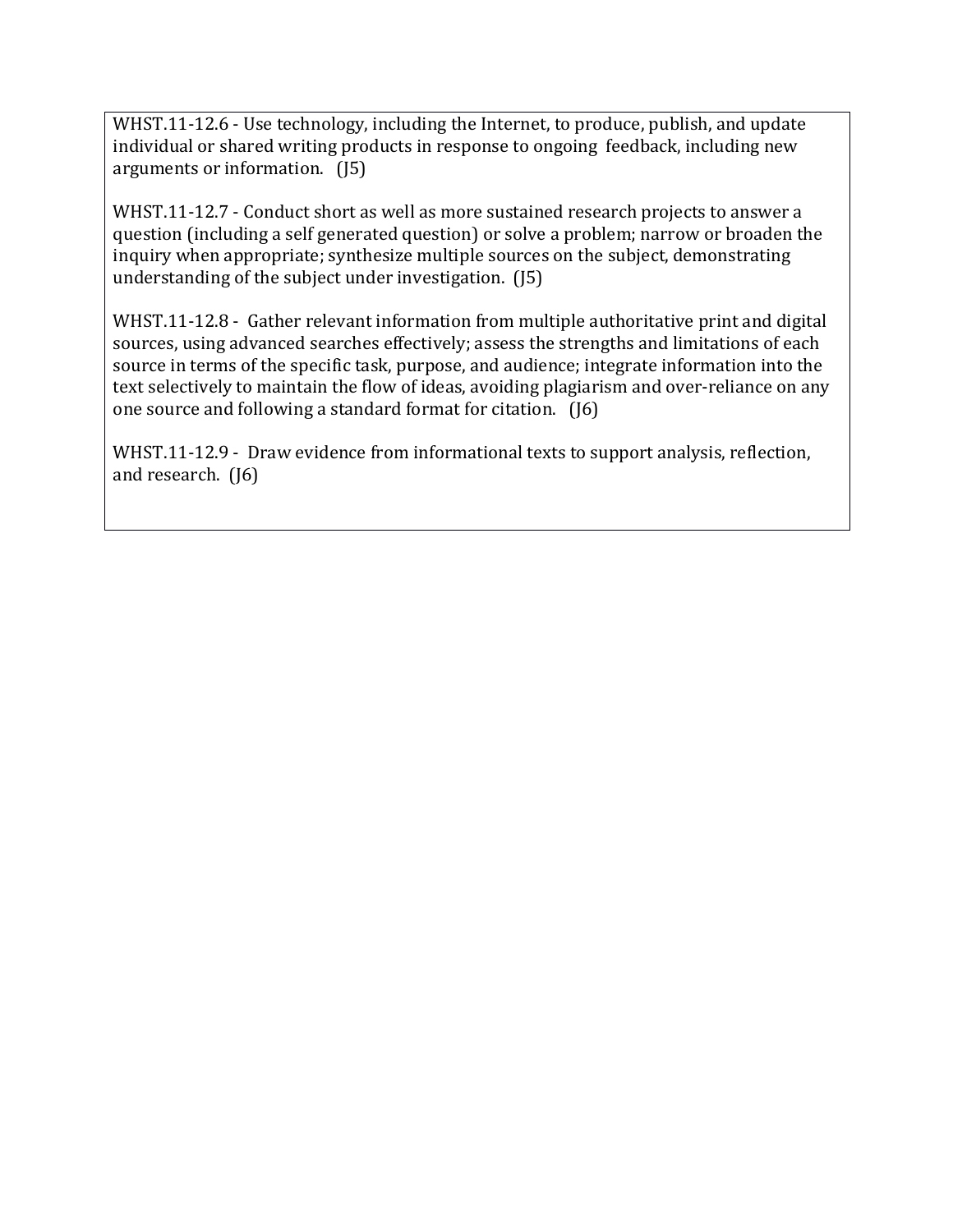### **Unit Name**: 11 – Taxes

### **Unit Objectives:**

- 1. Match terms associated with taxes to their correct definitions.
- 2. Describe the purpose of taxes.
- 3. List the purposes of tax planning.
- 4. Match the types of taxes to their descriptions.
- 5. Select statements true about the progressive income tax.
- 6. Select the types of property subject to property tax.
- 7. List six types of records and information helpful for tax management.
- 8. Describe the options available for tax accounting periods.
- 9. Describe the methods of reporting income for tax purposes.
- 10. Describe the time requirements in income tax payment.
- 11. Distinguish between taxable and non-taxable items.
- 12. List deductible business expenses.
- 13. Distinguish between tax management strategies to increase and decrease income.
- 14. Complete a Schedule F federal tax form and transfer information to a Form 1040.

## **Preferred Common Core Standards for Instruction**

RST.11-12.1 – Cite specific textual evidence to support analysis of science and technical texts, attending to important distinctions the author makes and to any gaps or inconsistencies in the account. (K2, K5, K11)

RST.11-12.2 - Determine the central ideas or conclusions of a text; summarize complex concepts, processes, or information presented in a text by paraphrasing them in simpler but still accurate terms. (K1, K2, K5, K6, K7, K13)

RST.11-12.3 - Follow precisely a complex multistep procedure when carrying out experiments, taking measurements, or performing technical tasks; analyze the specific results based on explanations in the text. (K14)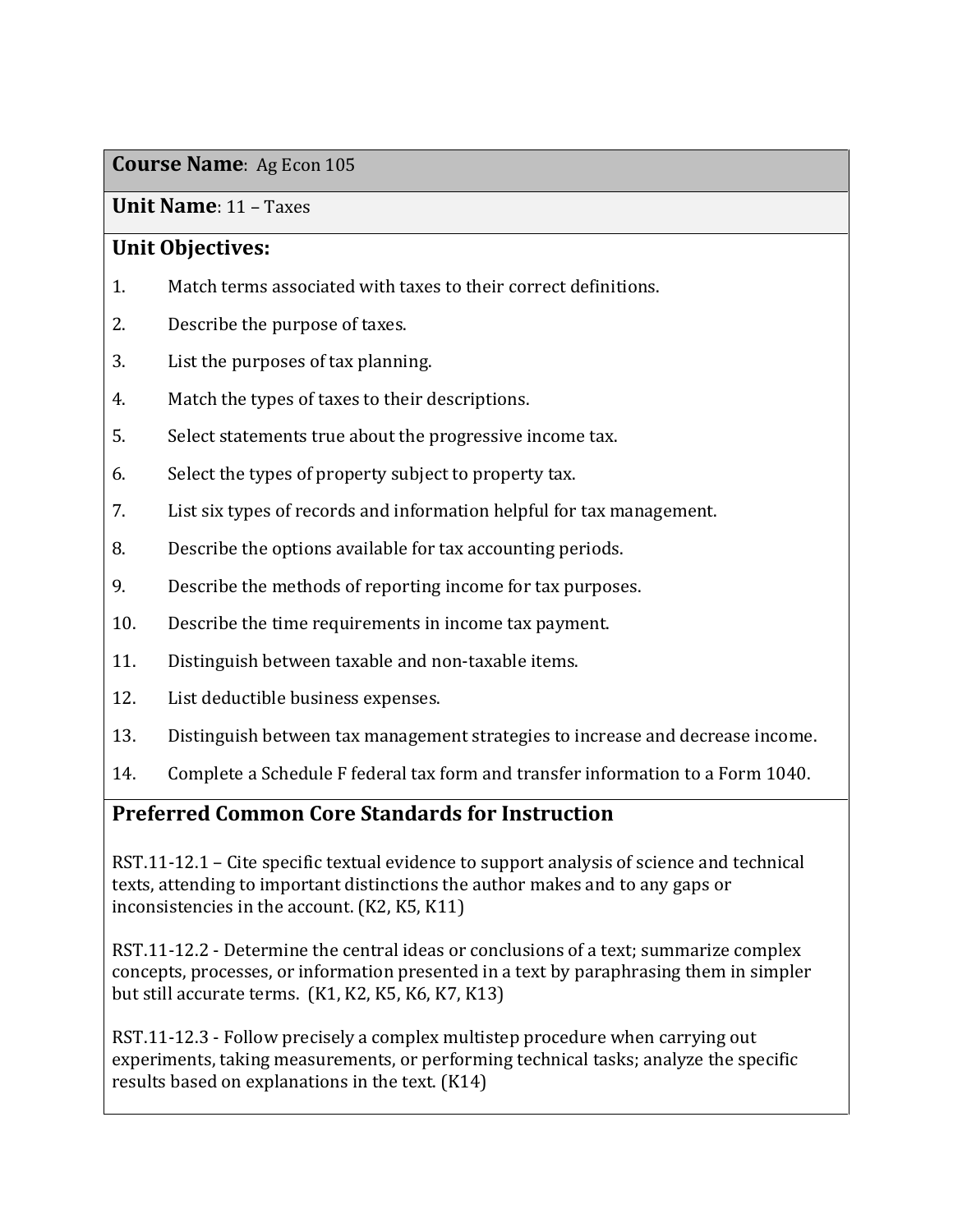RST.11-12.4 - Determine the meaning of symbols, key terms, and other domain-specific words and phrases as they are used in a specific scientific or technical context relevant to *grades 11–12 texts and topics*. (K1, K4, K7)

RST.11-12.6 - Analyze the author's purpose in providing an explanation, describing a procedure, or discussing an experiment in a text, identifying important issues that remain unresolved. (K2, K3, K5, K12, K13)

RST.11-12.7 - Integrate and evaluate multiple sources of information presented in diverse formats and media (e.g., quantitative data, video, multimedia) in order to address a question or solve a problem.(K13)

RST.11-12.9 - Synthesize information from a range of sources (e.g., texts, experiments, simulations) into a coherent understanding of a process, phenomenon, or concept, resolving conflicting information when possible.(K11)

WHST.11-12.1- Write arguments focused on discipline-specific content. *a.* Introduce precise, knowledgeable claim(s), establish the significance of the claim(s), distinguish the claim(s) from alternate or opposing claims, and create an organization that logically sequences the claim(s), counterclaims, reasons, and evidence. (K8, K9, K10) *b.* Develop claim(s) and counterclaims fairly and thoroughly, supplying the most relevant data and evidence for each while pointing out the strengths and limitations of both claim(s) and counterclaims in a discipline-appropriate form that anticipates the audience's knowledge level, concerns, values, and possible biases. (K3, K8, K9, K10, K12) *c.* Use words, phrases, and clauses as well as varied syntax to link the major sections of the text, create cohesion, and clarify the relationships between claim(s) and reasons, between reasons and evidence, and between claim(s) and counterclaims. (K3, K4, K8, K9, K10) *e.* Provide a concluding statement or section that follows from or supports the argument presented. (K8, K9, K10)

WHST.11-12.2 - Write informative/explanatory texts, including the narration of historical events, scientific procedures/ experiments, or technical processes.

*b*. Develop the topic thoroughly by selecting the most significant and relevant facts, extended definitions, concrete details, quotations, or other information and examples appropriate to the audience's knowledge of the topic. (K13)

*c.* Use varied transitions and sentence structures to link the major sections of the text, create cohesion, and clarify the relationships among complex ideas and concepts.(K13) *d.* Use precise language, domain-specific vocabulary and techniques such as metaphor, simile, and analogy to manage the complexity of the topic; convey a knowledgeable stance in a style that responds to the discipline and context as well as to the expertise of likely readers. (K2)

*e.* Provide a concluding statement or section that follows from and supports the information or explanation provided (e.g., articulating implications or the significance of the topic). (K2, K8, K9, K10, K13)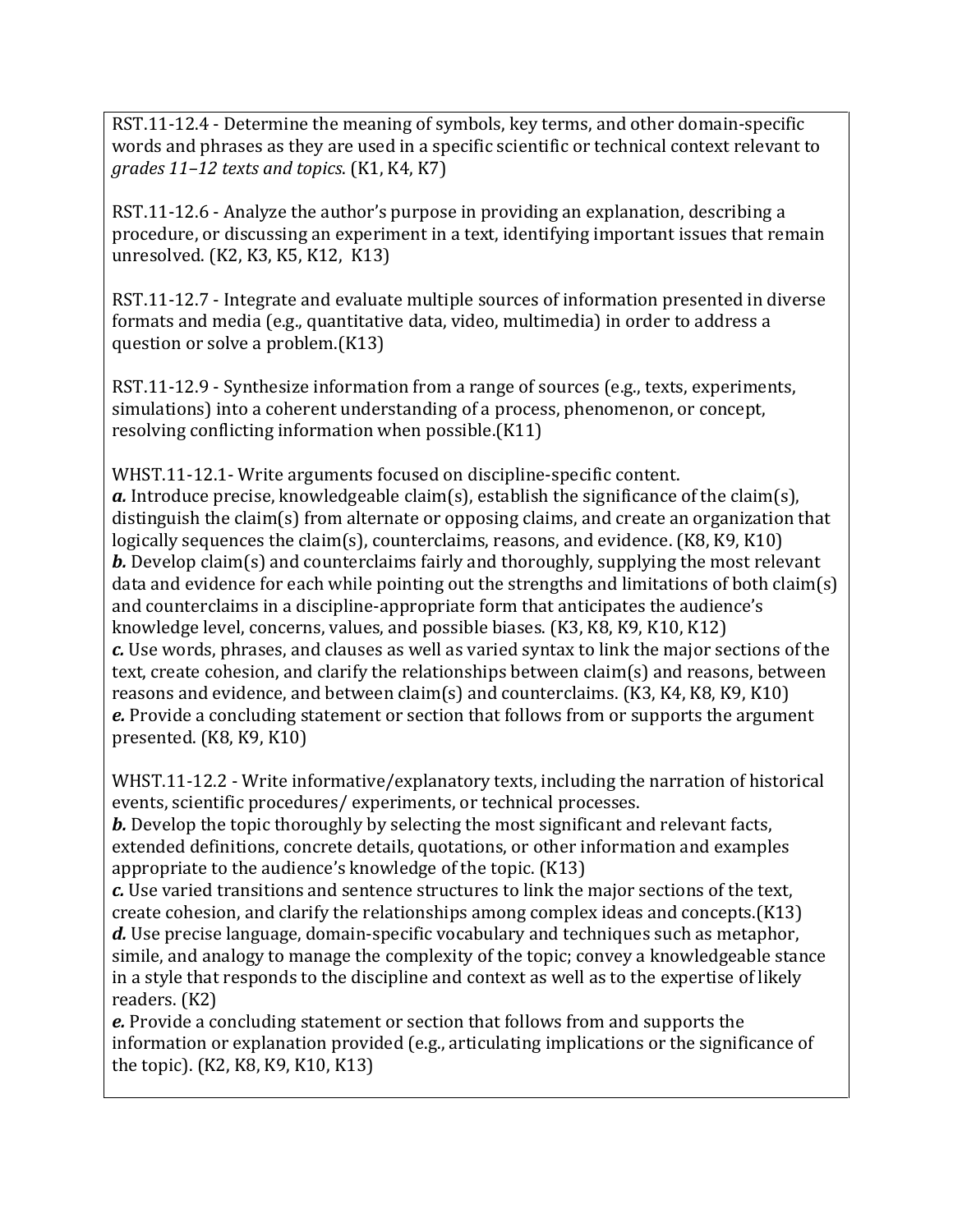WHST.11-12.4 - Produce clear and coherent writing in which the development, organization, and style are appropriate to task, purpose, and audience. (K2, K8, K9, K10, K13, K14)

WHST.11-12.7 - Conduct short as well as more sustained research projects to answer a question (including a self-generated question) or solve a problem; narrow or broaden the inquiry when appropriate; synthesize multiple sources on the subject, demonstrating understanding of the subject under investigation. (K13)

WHST.11-12.9 - Draw evidence from informational texts to support analysis, reflection, and research. (K2, K8, K9, K10, K13)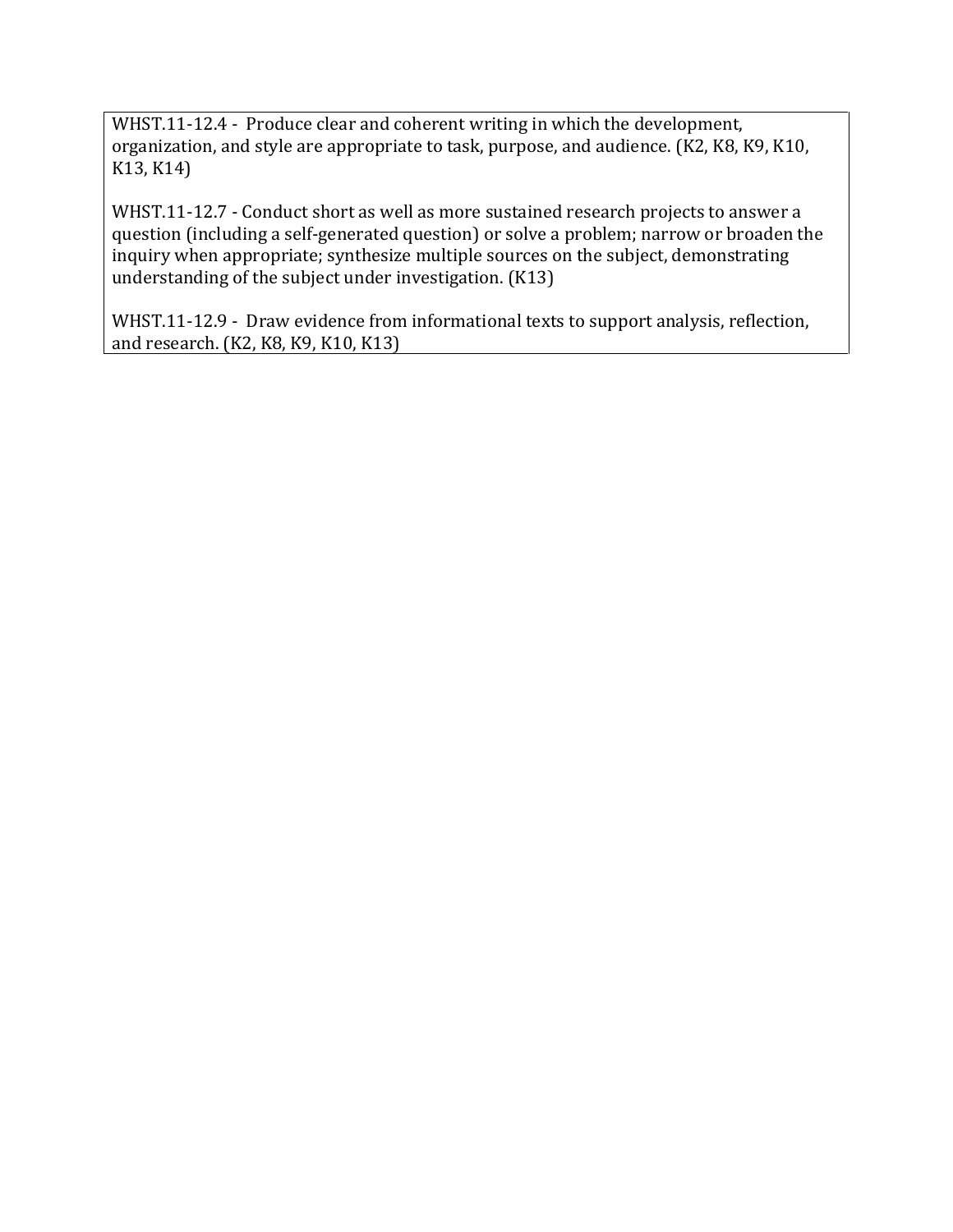**Unit Name**: 12 – Insurance

## **Unit Objectives:**

- 1. Match terms associated with insurance to their correct definitions.
- 2. Write the basic purpose of insurance.
- 3. Match the types of insurance to their descriptions.
- 4. List three questions to answer in deciding whether to insure against a loss.
- 5. List the circumstances or actions for which a farmer could be liable.
- 6. Describe the types of health insurance.
- 7. Distinguish between the two basic types of life insurance.
- 8. Select items that influence the cost of property insurance.
- 9. List the basic rules for buying property insurance.
- 10. Describe the benefits of crop insurance.
- 11. Select features of insurance provided by the Federal Crop Insurance Corporation.
- 12. Select characteristics of livestock insurance.
- 13. Match type of automobile insurance coverage to their descriptions.
- 14. Evaluate an insurance program and make recommendations for improvements.

## **Preferred Common Core Standards for Instruction**

RST.11-12.1 – Cite specific textual evidence to support analysis of science and technical texts, attending to important distinctions the author makes and to any gaps or inconsistencies in the account. (L9)

RST.11-12.2 - Determine the central ideas or conclusions of a text; summarize complex concepts, processes, or information presented in a text by paraphrasing them in simpler but still accurate terms. (L2, L8)

RST.11-12.3 - Follow precisely a complex multistep procedure when carrying out experiments, taking measurements, or performing technical tasks; analyze the specific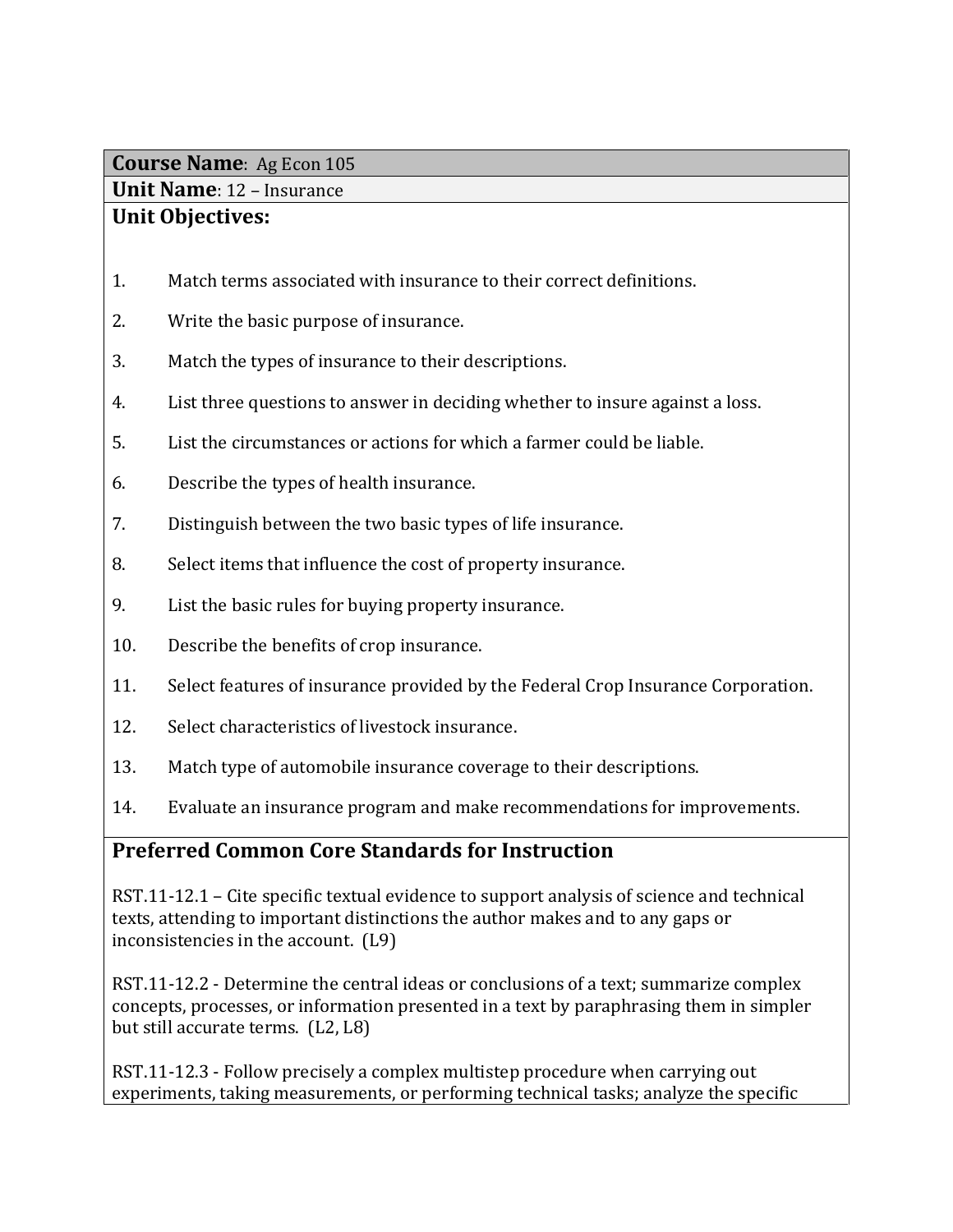results based on explanations in the text. (L14)

RST.11-12.4 - Determine the meaning of symbols, key terms, and other domain-specific words and phrases as they are used in a specific scientific or technical context relevant to *grades 11–12 texts and topics*. (L1, L3, L6, L9, L12, L13)

RST.11-12.5 - Analyze how the text structures information or ideas into categories or hierarchies, demonstrating understanding of the information or ideas. (L3, L7)

RST.11-12.7 - Integrate and evaluate multiple sources of information presented in diverse formats and media (e.g., quantitative data, video, multimedia) in order to address a question or solve a problem. (L5, L14)

RST.11-12.8 - Evaluate the hypotheses, data, analysis, and conclusions in a science or technical text, verifying the data when possible and corroborating or challenging conclusions with other sources of information. (L4, L5)

RST.11-12.9 - Synthesize information from a range of sources (e.g., texts, experiments, simulations) into a coherent understanding of a process, phenomenon, or concept, resolving conflicting information when possible. (L10)

WHST.11-12.1- Write arguments focused on discipline-specific content. *a.* Introduce precise, knowledgeable claim(s), establish the significance of the claim(s), distinguish the claim(s) from alternate or opposing claims, and create an organization that logically sequences the claim(s), counterclaims, reasons, and evidence. (L2, L4, L8) *b.* Develop claim(s) and counterclaims fairly and thoroughly, supplying the most relevant data and evidence for each while pointing out the strengths and limitations of both claim(s) and counterclaims in a discipline-appropriate form that anticipates the audience's knowledge level, concerns, values, and possible biases. (L5, L9)

*c.* Use words, phrases, and clauses as well as varied syntax to link the major sections of the text, create cohesion, and clarify the relationships between claim(s) and reasons, between reasons and evidence, and between claim(s) and counterclaims. (L14)

*e.* Provide a concluding statement or section that follows from or supports the argument presented. (L14)

WHST.11-12.2 - Write informative/explanatory texts, including the narration of historical events, scientific procedures/ experiments, or technical processes.

*a.* Introduce a topic and organize complex ideas, concepts, and information so that each new element builds on that which precedes it to create a unified whole; include formatting (e.g., headings), graphics (e.g., figures, tables), and multimedia when useful to aiding comprehension. (L2, L7, L8)

*b*. Develop the topic thoroughly by selecting the most significant and relevant facts, extended definitions, concrete details, quotations, or other information and examples appropriate to the audience's knowledge of the topic. (L10, L12)

*c.* Use varied transitions and sentence structures to link the major sections of the text,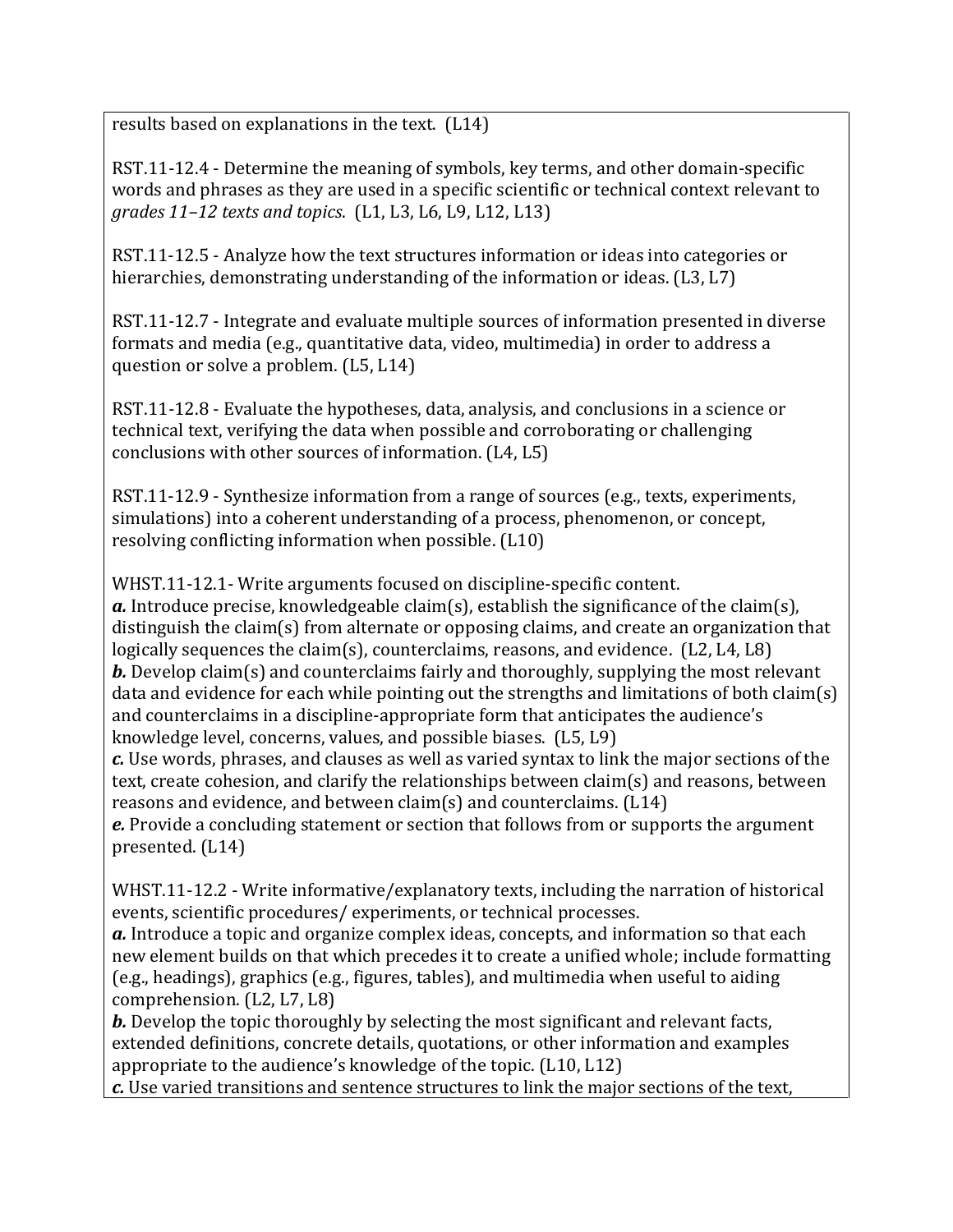create cohesion, and clarify the relationships among complex ideas and concepts. (L5) *d.* Use precise language, domain-specific vocabulary and techniques such as metaphor, simile, and analogy to manage the complexity of the topic; convey a knowledgeable stance in a style that responds to the discipline and context as well as to the expertise of likely readers. (L2)

WHST.11-12.4 - Produce clear and coherent writing in which the development, organization, and style are appropriate to task, purpose, and audience. (L2)

WHST.11-12.5 - Develop and strengthen writing as needed by planning, revising, editing, rewriting, or trying a new approach, focusing on addressing what is most significant for a specific purpose and audience. (L14)

WHST.11-12.6 - Use technology, including the Internet, to produce, publish, and update individual or shared writing products in response to ongoing feedback, including new arguments or information. (L4, L7, L13)

WHST.11-12.7 - Conduct short as well as more sustained research projects to answer a question (including a self generated question) or solve a problem; narrow or broaden the inquiry when appropriate; synthesize multiple sources on the subject, demonstrating understanding of the subject under investigation. (L10, L11)

WHST.11-12.8 - Gather relevant information from multiple authoritative print and digital sources, using advanced searches effectively; assess the strengths and limitations of each source in terms of the specific task, purpose, and audience; integrate information into the text selectively to maintain the flow of ideas, avoiding plagiarism and overreliance on any one source and following a standard format for citation. (L14)

WHST.11-12.9 - Draw evidence from informational texts to support analysis, reflection, and research. (L14)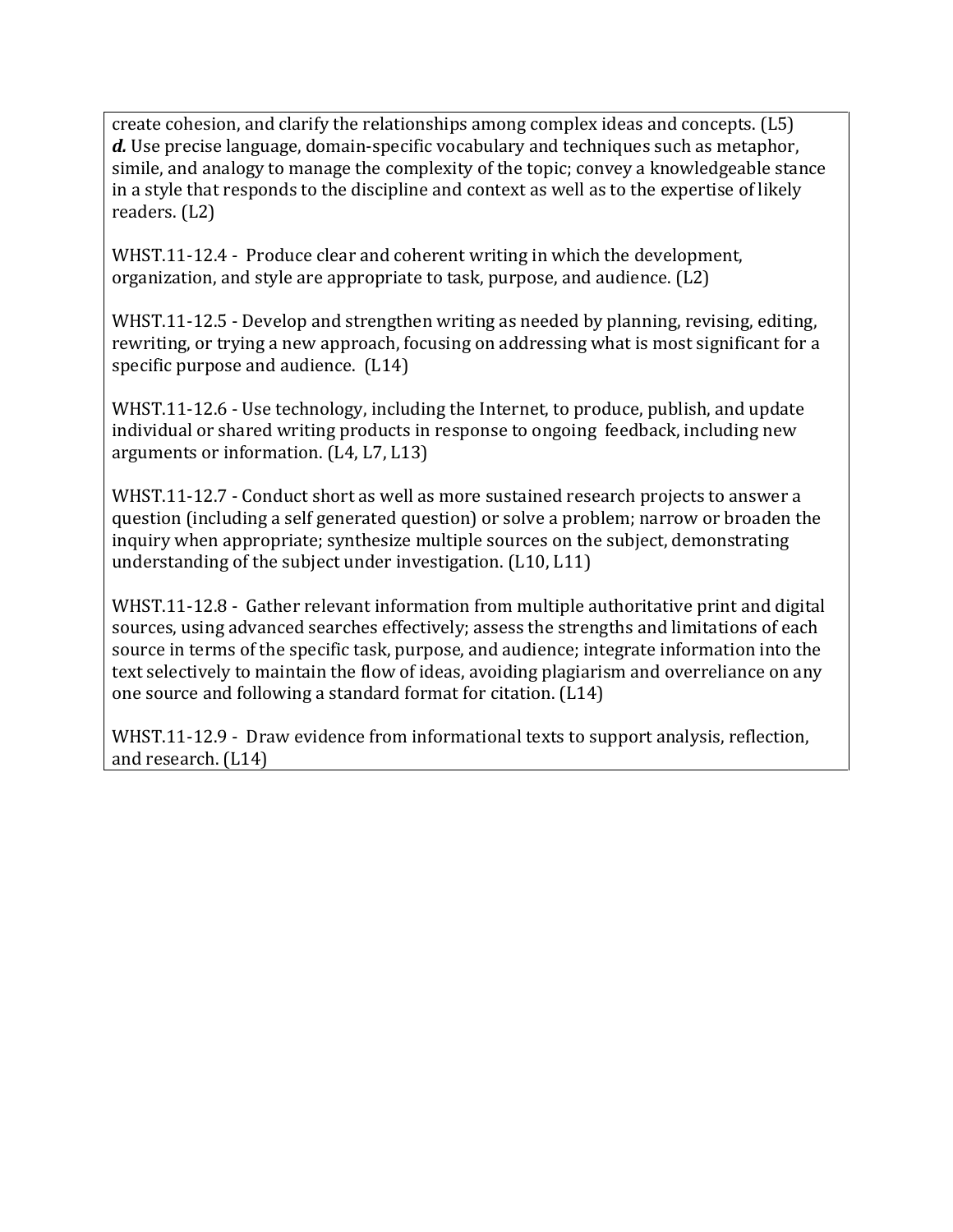**Unit Name**: 13 – Marketing

## **Unit Objectives:**

- 1. Match terms associated with marketing to their correct definitions.
- 2. Describe the different types of marketing functions.
- 3. List the tools of marketing.
- 4. Match the jobs involved with buying and selling to their descriptions.
- 5. Describe the types of markets.
- 6. Describe the importance of grades and standards.
- 7. Describe how the conditions of time, location and form affect the market price.
- 8. Select characteristics of marketing orders.
- 9. List the factors affecting grain quality and price.
- 10. List the different marketing strategies.
- 11. Match the types of costs that need to be evaluated when determining marketing strategy to their descriptions.
- 12. List the points to consider when forward contracting.
- 13. List the guidelines for developing a forward contract.
- 14. Distinguish between hedging and speculation.
- 15. Select characteristics of the futures market.
- 16. Select guidelines to follow when hedging.
- 17. List characteristics of marketers.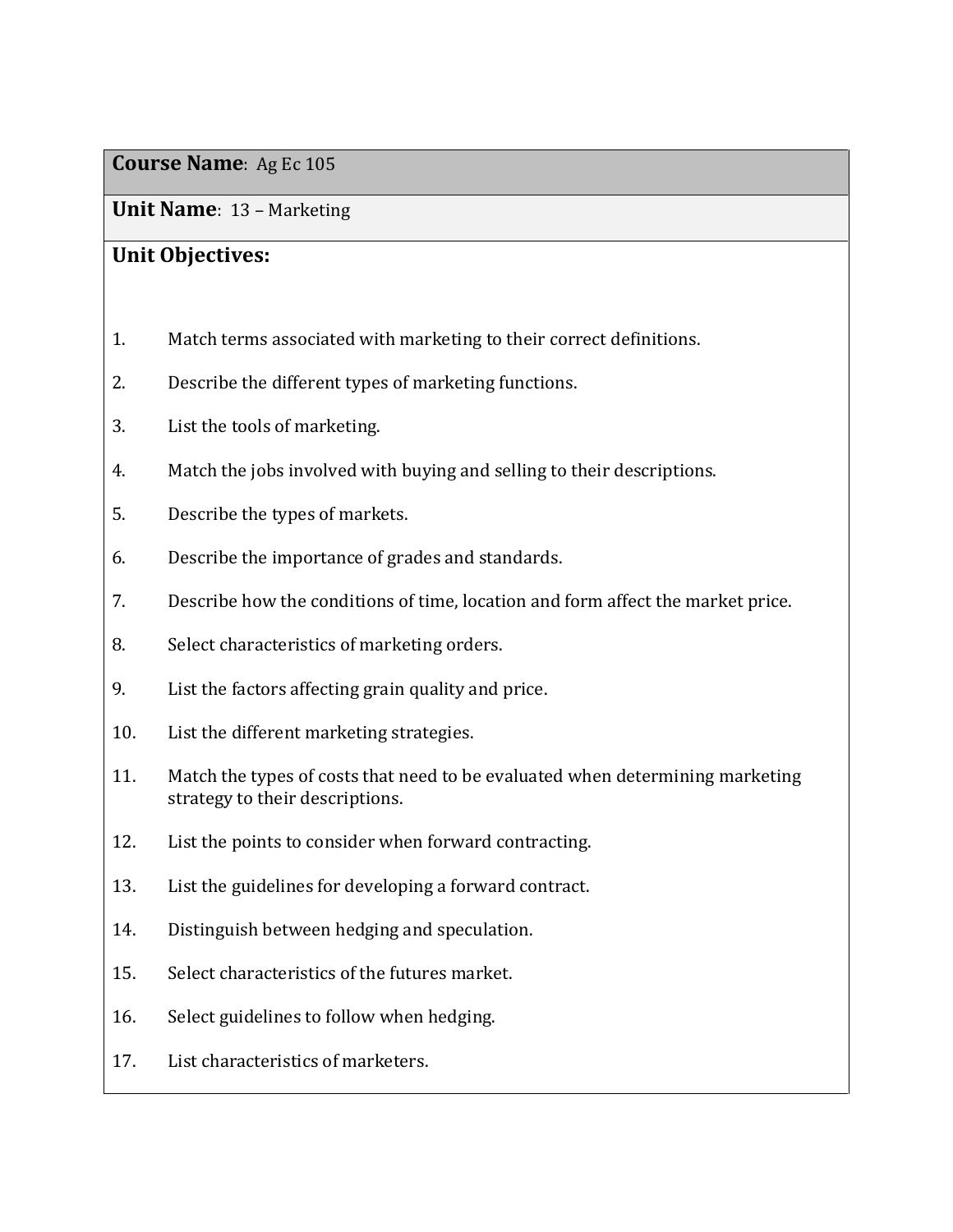- 18. Conduct a survey of local marketing practices.
- 19. Develop a marketing plan for a commodity.

### **Preferred Common Core Standards for Instruction**

RST.11-12.1 – Cite specific textual evidence to support analysis of science and technical texts, attending to important distinctions the author makes and to any gaps or inconsistencies in the account. (M3, M8, M9, M10, M12, M13, M15, M16, M17)

RST.11-12.2 - Determine the central ideas or conclusions of a text; summarize complex concepts, processes, or information presented in a text by paraphrasing them in simpler but still accurate terms. (M2, M5, M6, M7)

RST.11-12.3 - Follow precisely a complex multistep procedure when carrying out experiments, taking measurements, or performing technical tasks; analyze the specific results based on explanations in the text. (M18, M19)

RST.11-12.4 - Determine the meaning of symbols, key terms, and other domain-specific words and phrases as they are used in a specific scientific or technical context relevant to *grades 11–12 texts and topics*. (M1)

RST.11-12.5 - Analyze how the text structures information or ideas into categories or hierarchies, demonstrating understanding of the information or ideas. (M2, M5, M10, M11)

RST.11-12.7 - Integrate and evaluate multiple sources of information presented in diverse formats and media (e.g., quantitative data, video, multimedia) in order to address a question or solve a problem. (M18, M19)

RST.11-12.9 - Synthesize information from a range of sources (e.g., texts, experiments, simulations) into a coherent understanding of a process, phenomenon, or concept, resolving conflicting information when possible. (M18, M19)

WHST.11-12.1- Write arguments focused on discipline-specific content.

*a.* Introduce precise, knowledgeable claim(s), establish the significance of the claim(s), distinguish the claim(s) from alternate or opposing claims, and create an organization that logically sequences the claim(s), counterclaims, reasons, and evidence. (M8, M12, M15, M16) *b.* Develop claim(s) and counterclaims fairly and thoroughly, supplying the most relevant data and evidence for each while pointing out the strengths and limitations of both claim(s) and counterclaims in a discipline-appropriate form that anticipates the audience's knowledge level, concerns, values, and possible biases. (M6, M7, M11, M12)

WHST.11-12.2 - Write informative/explanatory texts, including the narration of historical events, scientific procedures/ experiments, or technical processes.

*a.* Introduce a topic and organize complex ideas, concepts, and information so that each new element builds on that which precedes it to create a unified whole; include formatting (e.g., headings), graphics (e.g., figures, tables), and multimedia when useful to aiding comprehension. (M7, M18, M19)

*b.* Develop the topic thoroughly by selecting the most significant and relevant facts, extended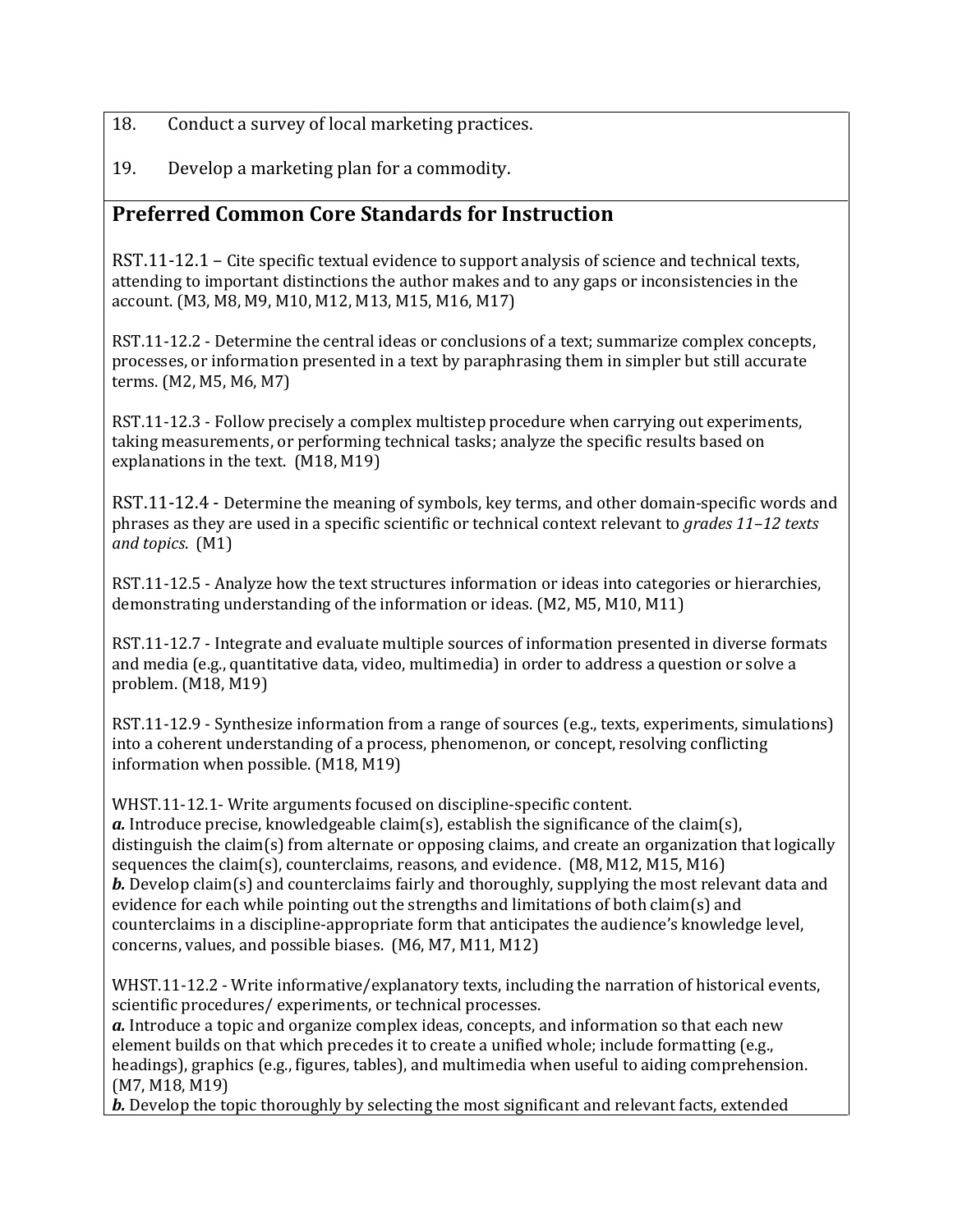definitions, concrete details, quotations, or other information and examples appropriate to the audience's knowledge of the topic. (M18, M19)

*c.* Use varied transitions and sentence structures to link the major sections of the text, create cohesion, and clarify the relationships among complex ideas and concepts. (M4, M11) *d.* Use precise language, domain-specific vocabulary and techniques such as metaphor, simile, and analogy to manage the complexity of the topic; convey a knowledgeable stance in a style that responds to the discipline and context as well as to the expertise of likely readers. (M18, M19) *e.* Provide a concluding statement or section that follows from and supports the information or explanation provided (e.g., articulating implications or the significance of the topic). (M19)

WHST.11-12.5 - Develop and strengthen writing as needed by planning, revising, editing, rewriting, or trying a new approach, focusing on addressing what is most significant for a specific purpose and audience. (M2, M5, M6, M7, M14)

WHST.11-12.6 - Use technology, including the Internet, to produce, publish, and update individual or shared writing products in response to ongoing feedback, including new arguments or information. (M18)

WHST.11-12.7 - Conduct short as well as more sustained research projects to answer a question (including a self generated question) or solve a problem; narrow or broaden the inquiry when appropriate; synthesize multiple sources on the subject, demonstrating understanding of the subject under investigation. (M18)

WHST.11-12.8 - Gather relevant information from multiple authoritative print and digital sources, using advanced searches effectively; assess the strengths and limitations of each source in terms of the specific task, purpose, and audience; integrate information into the text selectively to maintain the flow of ideas, avoiding plagiarism and overreliance on any one source and following a standard format for citation. (M19)

WHST.11-12.9 - Draw evidence from informational texts to support analysis, reflection, and research. (M19)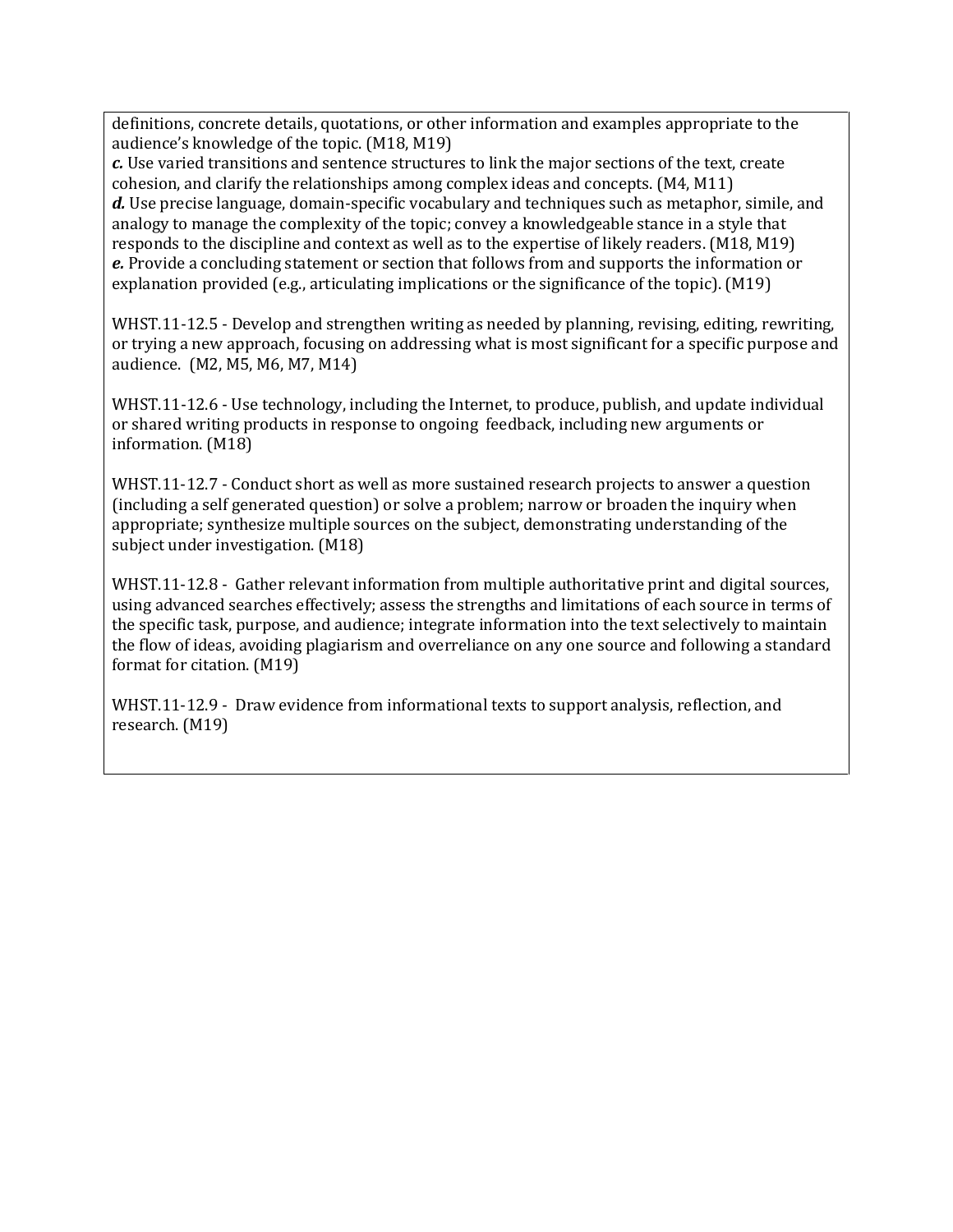**Unit Name**: 14 - Purchasing

### **Unit Objectives:**

- 1. List the advantages and the disadvantages of purchasing new equipment.
- 2. List the advantages and the disadvantages of purchasing used equipment.
- 3. Define the terms lease and rental (when referring to machinery and equipment).
- 4. Describe typical machinery and equipment rental practices.
- 5. Describe the situations in which renting machinery may be beneficial.
- 6. Describe the situations in which owning machinery is the best alternative.
- 7. Describe the situations in which leasing machinery is the best alternative.
- 8. List factors to consider when deciding to trade machinery and equipment.
- 9. List factors to consider when renting or leasing land.
- 10. Research costs involved with purchasing, renting and leasing machinery and equipment.

## **Preferred Common Core Standards for Instruction**

RST.11-12.1 – Cite specific textual evidence to support analysis of science and technical texts, attending to important distinctions the author makes and to any gaps or inconsistencies in the account. (N8, N9)

RST.11-12.2 - Determine the central ideas or conclusions of a text; summarize complex concepts, processes, or information presented in a text by paraphrasing them in simpler but still accurate terms. (N3)

RST.11-12.3 - Follow precisely a complex multistep procedure when carrying out experiments, taking measurements, or performing technical tasks; analyze the specific results based on explanations in the text. (N10)

RST.11-12.4 - Determine the meaning of symbols, key terms, and other domain-specific words and phrases as they are used in a specific scientific or technical context relevant to *grades 11–12 texts and topics*. (N3, N8, N9)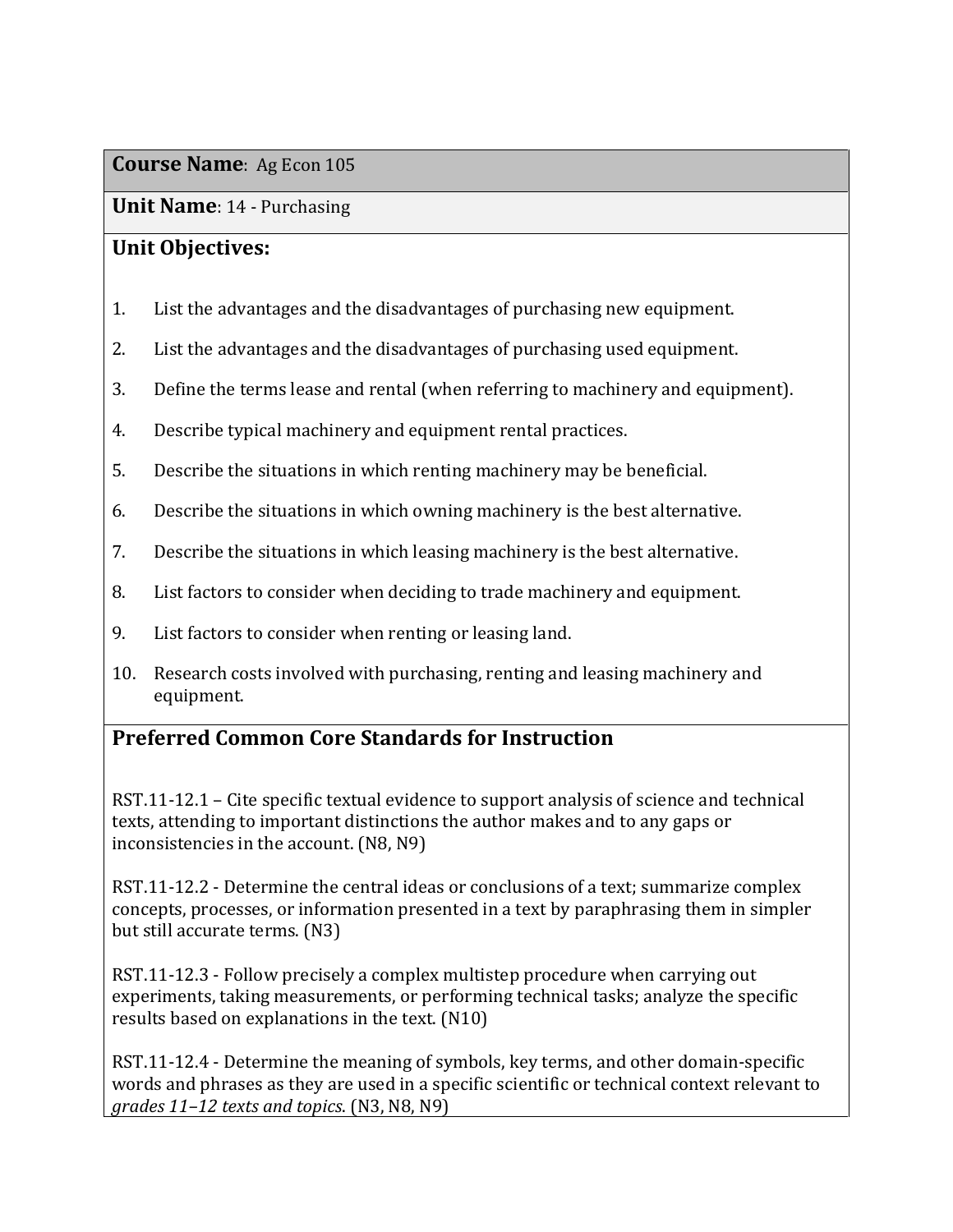RST.11-12.5 - Analyze how the text structures information or ideas into categories or hierarchies, demonstrating understanding of the information or ideas. (N1, N2, N8, N9)

RST.11-12.6 - Analyze the author's purpose in providing an explanation, describing a procedure, or discussing an experiment in a text, identifying important issues that remain unresolved. (N4)

RST.11-12.7 - Integrate and evaluate multiple sources of information presented in diverse formats and media (e.g., quantitative data, video, multimedia) in order to address a question or solve a problem. (N5, N6, N7)

RST.11-12.8 - Evaluate the hypotheses, data, analysis, and conclusions in a science or technical text, verifying the data when possible and corroborating or challenging conclusions with other sources of information. (N10)

RST.11-12.9 - Synthesize information from a range of sources (e.g., texts, experiments, simulations) into a coherent understanding of a process, phenomenon, or concept, resolving conflicting information when possible. (N5, N6, N7)

RST.11-12.10 - By the end of grade 12, read and comprehend science/technical texts in the grades 11–CCR text complexity band independently and proficiently. (N1, N2, N3, N4)

WHST.11-12.1- Write arguments focused on discipline-specific content. *a.* Introduce precise, knowledgeable claim(s), establish the significance of the claim(s), distinguish the claim(s) from alternate or opposing claims, and create an organization that logically sequences the claim(s), counterclaims, reasons, and evidence. (N5, N6, N7) *b.* Develop claim(s) and counterclaims fairly and thoroughly, supplying the most relevant data and evidence for each while pointing out the strengths and limitations of both claim(s) and counterclaims in a discipline-appropriate form that anticipates the audience's knowledge level, concerns, values, and possible biases. (N5, N6, N7) *c.* Use words, phrases, and clauses as well as varied syntax to link the major sections of the text, create cohesion, and clarify the relationships between claim(s) and reasons, between reasons and evidence, and between claim(s) and counterclaims. (N5, N6, N7) *d.* Establish and maintain a formal style and objective tone while attending to the norms and conventions of the discipline in which they are writing. (N4, N5, N6, N7) *e.* Provide a concluding statement or section that follows from or supports the argument presented. (N10)

WHST.11-12.2 - Write informative/explanatory texts, including the narration of historical events, scientific procedures/ experiments, or technical processes.

*a.* Introduce a topic and organize complex ideas, concepts, and information so that each new element builds on that which precedes it to create a unified whole; include formatting (e.g., headings), graphics (e.g., figures, tables), and multimedia when useful to aiding comprehension. (N3, N4)

*b.* Develop the topic thoroughly by selecting the most significant and relevant facts,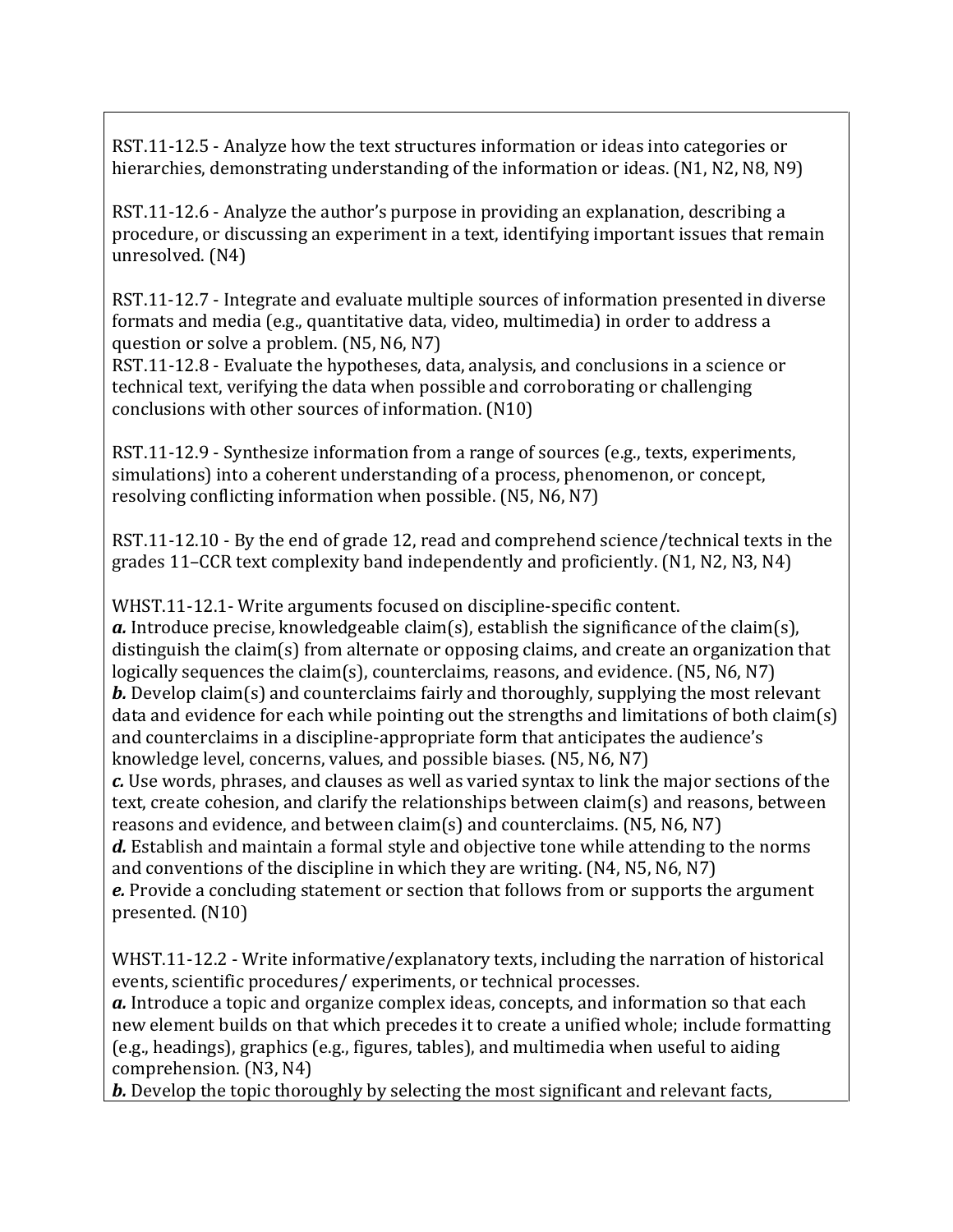extended definitions, concrete details, quotations, or other information and examples appropriate to the audience's knowledge of the topic. (N5) (N6) (N7) *c.* Use varied transitions and sentence structures to link the major sections of the text, create cohesion, and clarify the relationships among complex ideas and concepts. (N5-7) *d.* Use precise language, domain-specific vocabulary and techniques such as metaphor, simile, and analogy to manage the complexity of the topic; convey a knowledgeable stance in a style that responds to the discipline and context as well as to the expertise of likely readers. (N10)

*e.* Provide a concluding statement or section that follows from and supports the information or explanation provided (e.g., articulating implications or the significance of the topic). (N10)

WHST.11-12.4 - Produce clear and coherent writing in which the development, organization, and style are appropriate to task, purpose, and audience. (N4, N5, N6, N7)

WHST.11-12.5 - Develop and strengthen writing as needed by planning, revising, editing, rewriting, or trying a new approach, focusing on addressing what is most significant for a specific purpose and audience. (N4, N5, N6, N7)

WHST.11-12.6 - Use technology, including the Internet, to produce, publish, and update individual or shared writing products in response to ongoing feedback, including new arguments or information. (N10)

WHST.11-12.7 - Conduct short as well as more sustained research projects to answer a question (including a self generated question) or solve a problem; narrow or broaden the inquiry when appropriate; synthesize multiple sources on the subject, demonstrating understanding of the subject under investigation. (N3, N4, N5, N6, N7)

WHST.11-12.8 - Gather relevant information from multiple authoritative print and digital sources, using advanced searches effectively; assess the strengths and limitations of each source in terms of the specific task, purpose, and audience; integrate information into the text selectively to maintain the flow of ideas, avoiding plagiarism and overreliance on any one source and following a standard format for citation. (N5, N6, N7)

WHST.11-12.9 - Draw evidence from informational texts to support analysis, reflection, and research. (N4, N5, N6, N7)

WHST.11-12.10 - Write routinely over extended time frames (time for reflection and revision) and shorter time frames (a single sitting or a day or two) for a range of disciplinespecific tasks, purposes, and audiences. (N10)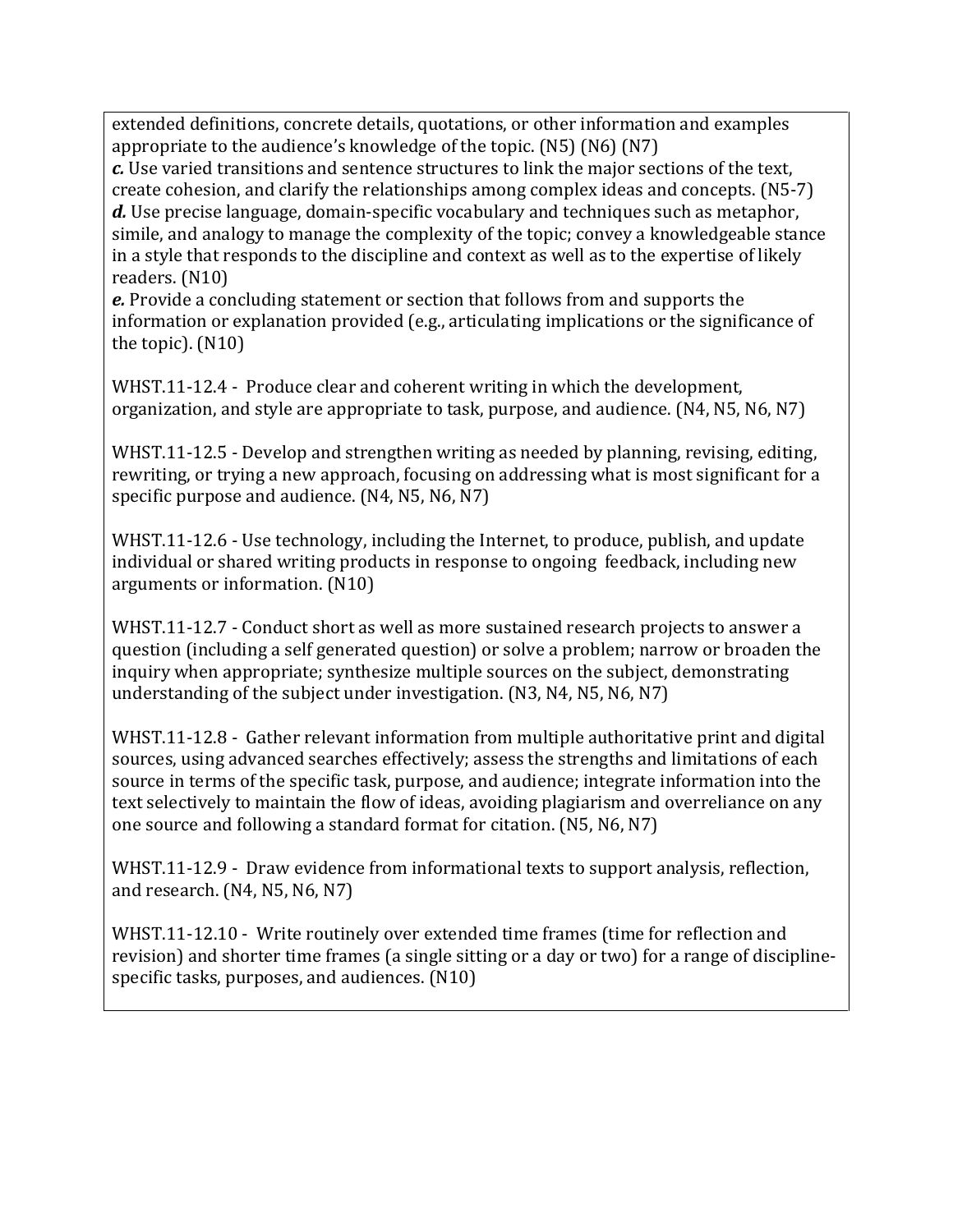**Unit Name**: 15 – Agricultural Law

## **Unit Objectives:**

- 1. Match terms related to agricultural law to their correct definitions.
- 2. List four sources of law.
- 3. List and define the two types of contracts.
- 4. List the four elements necessary for a contract.
- 5. Select types of contracts which fall under the statute of fraud.
- 6. Identify the situations in which farmers risk nonpayment for their farm commodities.
- 7. Describe in detail the definition of float and its effect on sellers.
- 8. Define forward contract.
- 9. Discuss the risk that farmers face when forward contracting if the buyer declares bankruptcy.
- 10. State the ways that farmers can protect their commodities.
- 11. Discuss cash farm leases, including the definition, two advantages and two disadvantages for the landlord, and two advantages and two disadvantages for the tenant.
- 12. Discuss crop share farm leases, including the definition, two advantages and two disadvantages for the landlord, and two advantages and two disadvantages for the tenant.
- 13. Describe in detail a farmer's liability by negligence.
- 14. List and describe the three types of farm visitors, their responsibilities and the landowners responsibilities concerning injury liability.
- 15. Discuss the Doctrine of Attractive Nuisance.
- 16. List and define the three types of employees and outline employer liabilities for the acts of each.
- 17. List employer responsibilities to employees.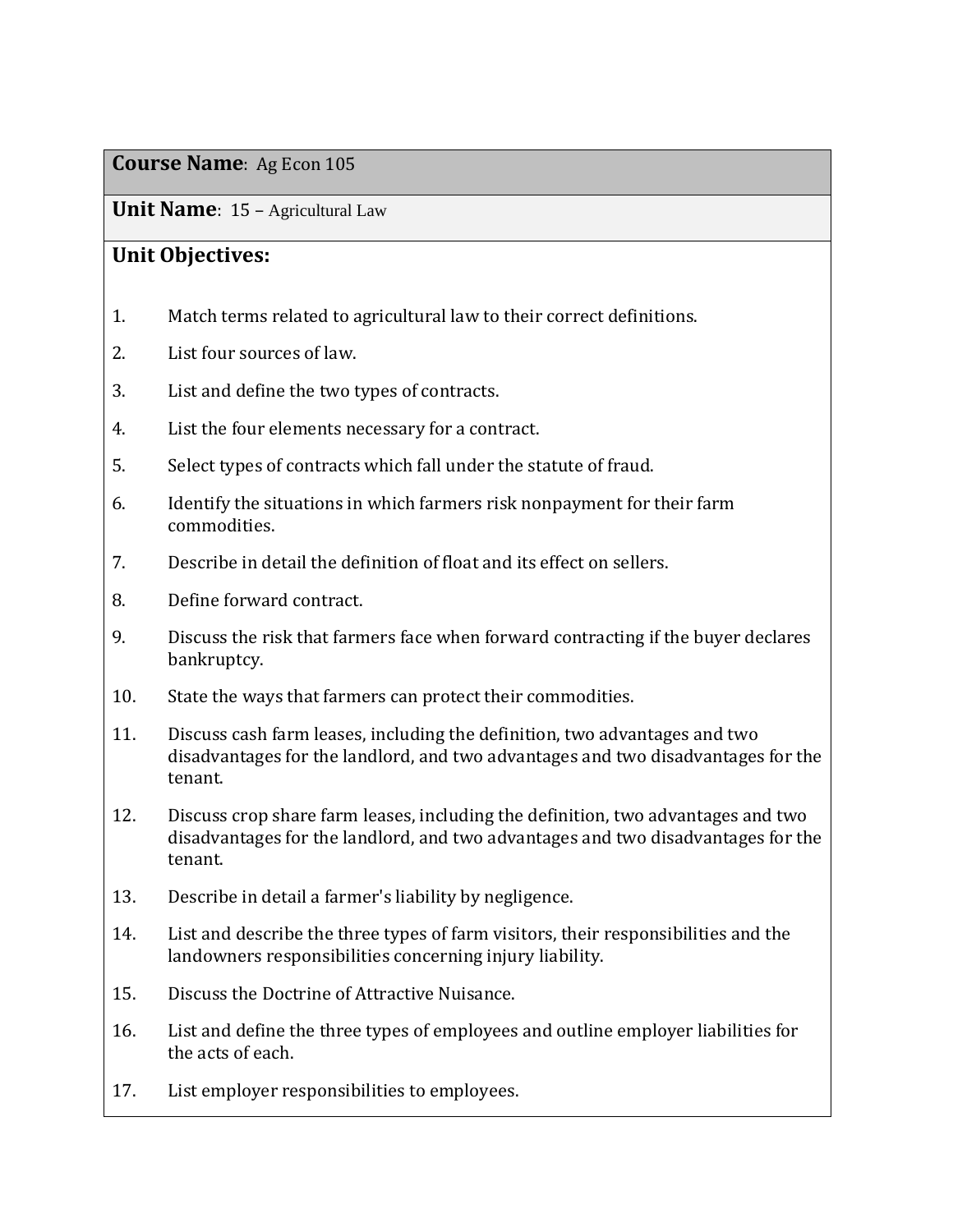- 18. Define estate planning.
- 19. Define real property and personal property.
- 20. List the reasons for having a will.
- 21. Discuss four components of a will.
- 22. Define real property.
- 23. Define estate.
- 24. List and define the two types of real property estates.
- 25. List the methods of acquiring real property ownership.
- 26. Define deed.
- 27. List and define the two major types of deeds.
- 28. List the characteristics of a deed.
- 29. Describe an abstract of title.
- 30. Describe title insurance.
- 31. List two methods of describing real property.
- 32. List the reasons for appraising land and buildings.
- 33. List the factors necessary to determine real property values.
- 34. Match terms associated with insurance to their correct definitions.
- 35. Write the basic purpose of insurance.
- 36. Match the types of insurance to their descriptions.
- 37. Describe various rights of ownership (Right-of-ways, zoning, mineral, water, conservation easements).
- 38. Describe the characteristics of choosing effective counsel.
- 39. Discuss fencing laws in Idaho.
- 40. Describe Open Range.
- 41. Discuss how to handle stray animals.
- 42. Describe how to handle and apply chemicals.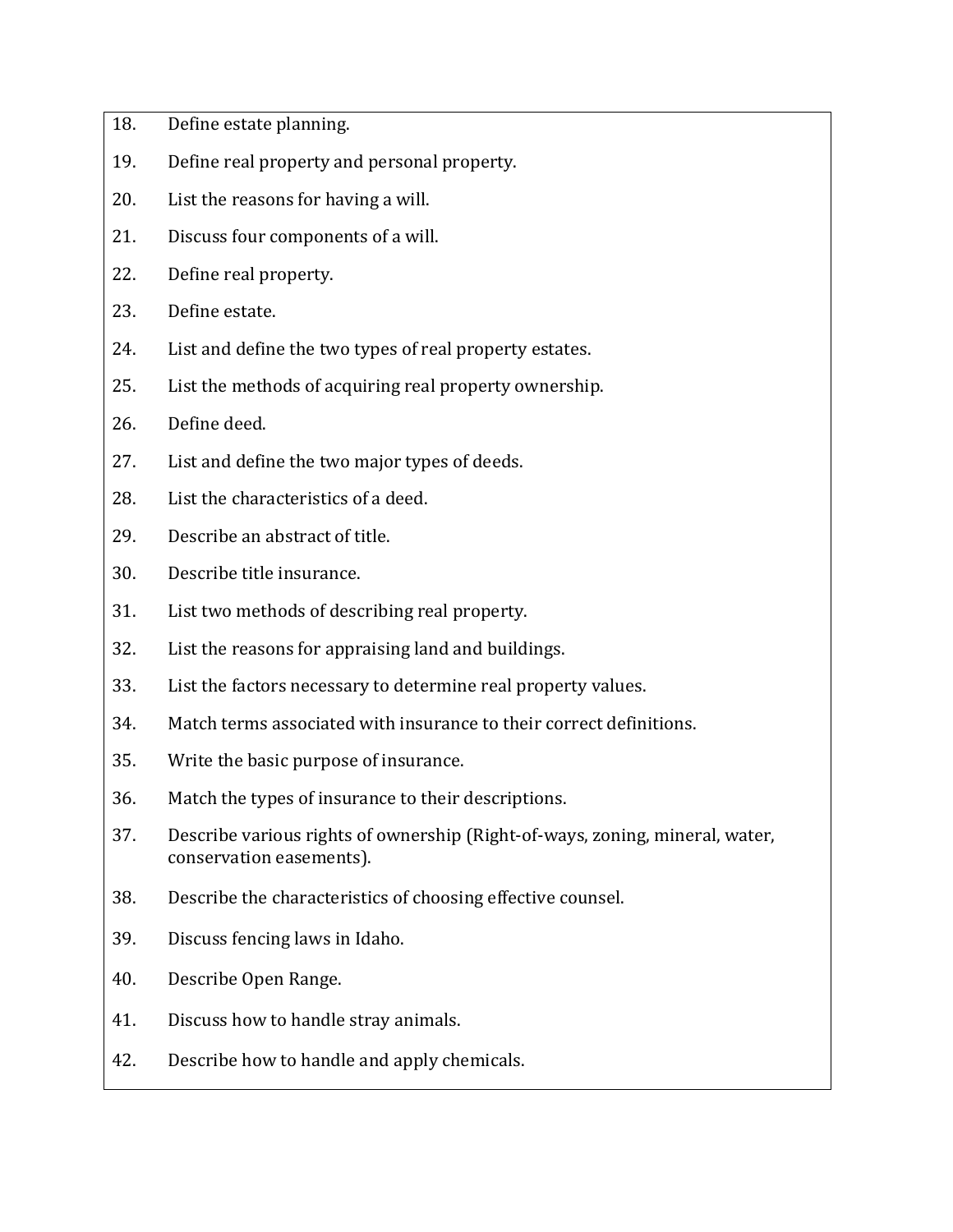- 43. Discuss the concerns of pollution from agricultural business.
- 44. Discuss brand laws in Idaho.
- 45. Discuss animal diseases in Idaho.

## **Preferred Common Core Standards for Instruction**

RST.11-12.1 – Cite specific textual evidence to support analysis of science and technical texts, attending to important distinctions the author makes and to any gaps or inconsistencies in the account. (O11, O12, O15)

RST.11-12.2 - Determine the central ideas or conclusions of a text; summarize complex concepts, processes, or information presented in a text by paraphrasing them in simpler but still accurate terms. (O16)

RST.11-12.3 - Follow precisely a complex multistep procedure when carrying out experiments, taking measurements, or performing technical tasks; analyze the specific results based on explanations in the text. (O25)

RST.11-12.4 - Determine the meaning of symbols, key terms, and other domain-specific words and phrases as they are used in a specific scientific or technical context relevant to *grades 11–12 texts and topics*. (O2, O3, O4)

RST.11-12.5 - Analyze how the text structures information or ideas into categories or hierarchies, demonstrating understanding of the information or ideas. (O16, O21, O24, O27)

RST.11-12.6 - Analyze the author's purpose in providing an explanation, describing a procedure, or discussing an experiment in a text, identifying important issues that remain unresolved. (O13)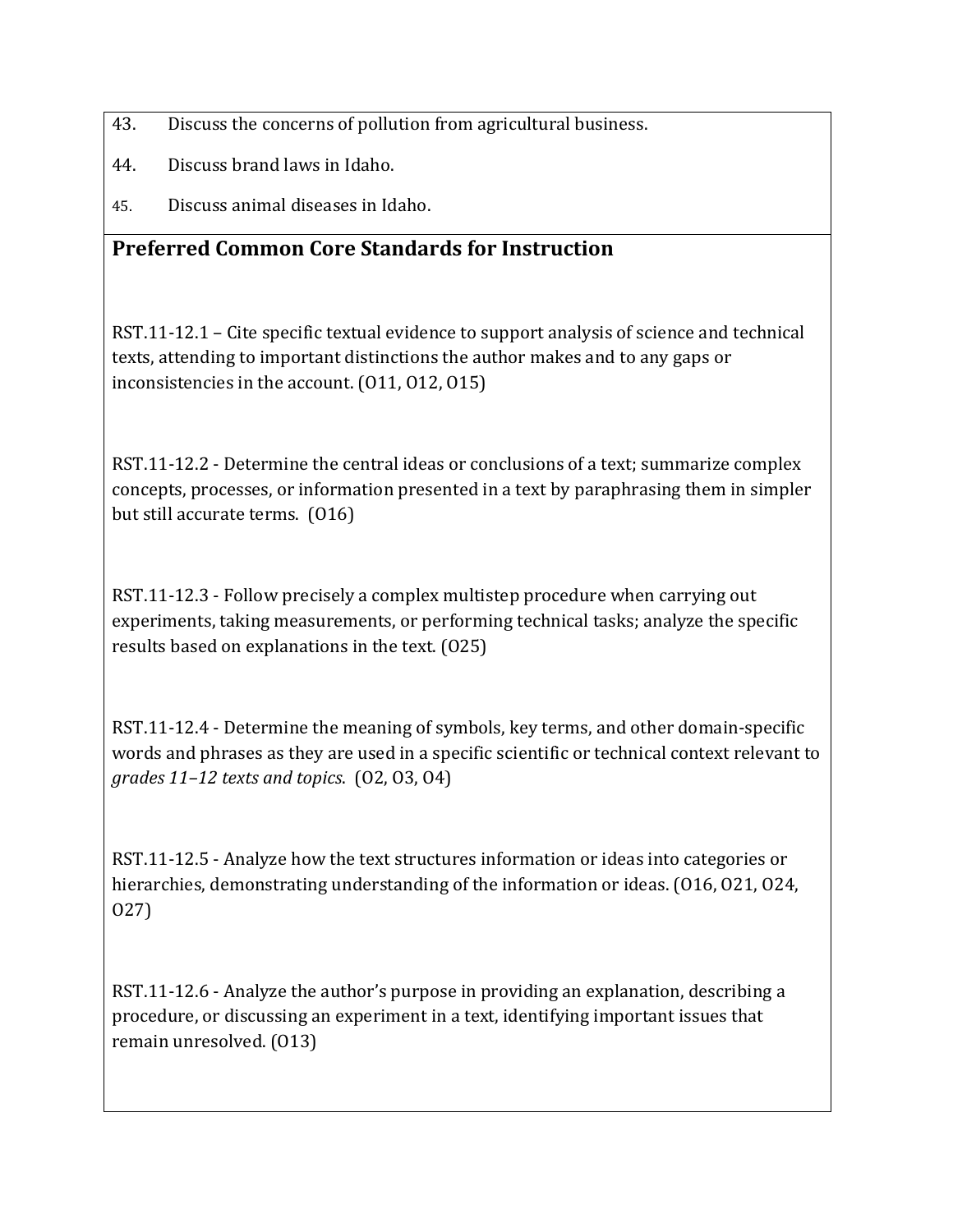RST.11-12.7 - Integrate and evaluate multiple sources of information presented in diverse formats and media (e.g., quantitative data, video, multimedia) in order to address a question or solve a problem. (O37)

RST.11-12.8 - Evaluate the hypotheses, data, analysis, and conclusions in a science or technical text, verifying the data when possible and corroborating or challenging conclusions with other sources of information. (O37)

RST.11-12.9 - Synthesize information from a range of sources (e.g., texts, experiments, simulations) into a coherent understanding of a process, phenomenon, or concept, resolving conflicting information when possible.(O33)

RST.11-12.10 - By the end of grade 12, read and comprehend science/technical texts in the grades 11–CCR text complexity band independently and proficiently. (O9)

WHST.11-12.1- Write arguments focused on discipline-specific content.

*a.* Introduce precise, knowledgeable claim(s), establish the significance of the claim(s), distinguish the claim(s) from alternate or opposing claims, and create an organization that logically sequences the claim(s), counterclaims, reasons, and evidence. (O7)

*b.* Develop claim(s) and counterclaims fairly and thoroughly, supplying the most relevant data and evidence for each while pointing out the strengths and limitations of both claim(s) and counterclaims in a discipline-appropriate form that anticipates the audience's knowledge level, concerns, values, and possible biases. (O7)

*c.* Use words, phrases, and clauses as well as varied syntax to link the major sections of the text, create cohesion, and clarify the relationships between claim(s) and reasons, between reasons and evidence, and between claim(s) and counterclaims. (O11, O12)

*d.* Establish and maintain a formal style and objective tone while attending to the norms and conventions of the discipline in which they are writing. (O7, O11, O12)

*e.* Provide a concluding statement or section that follows from or supports the argument presented. (O13)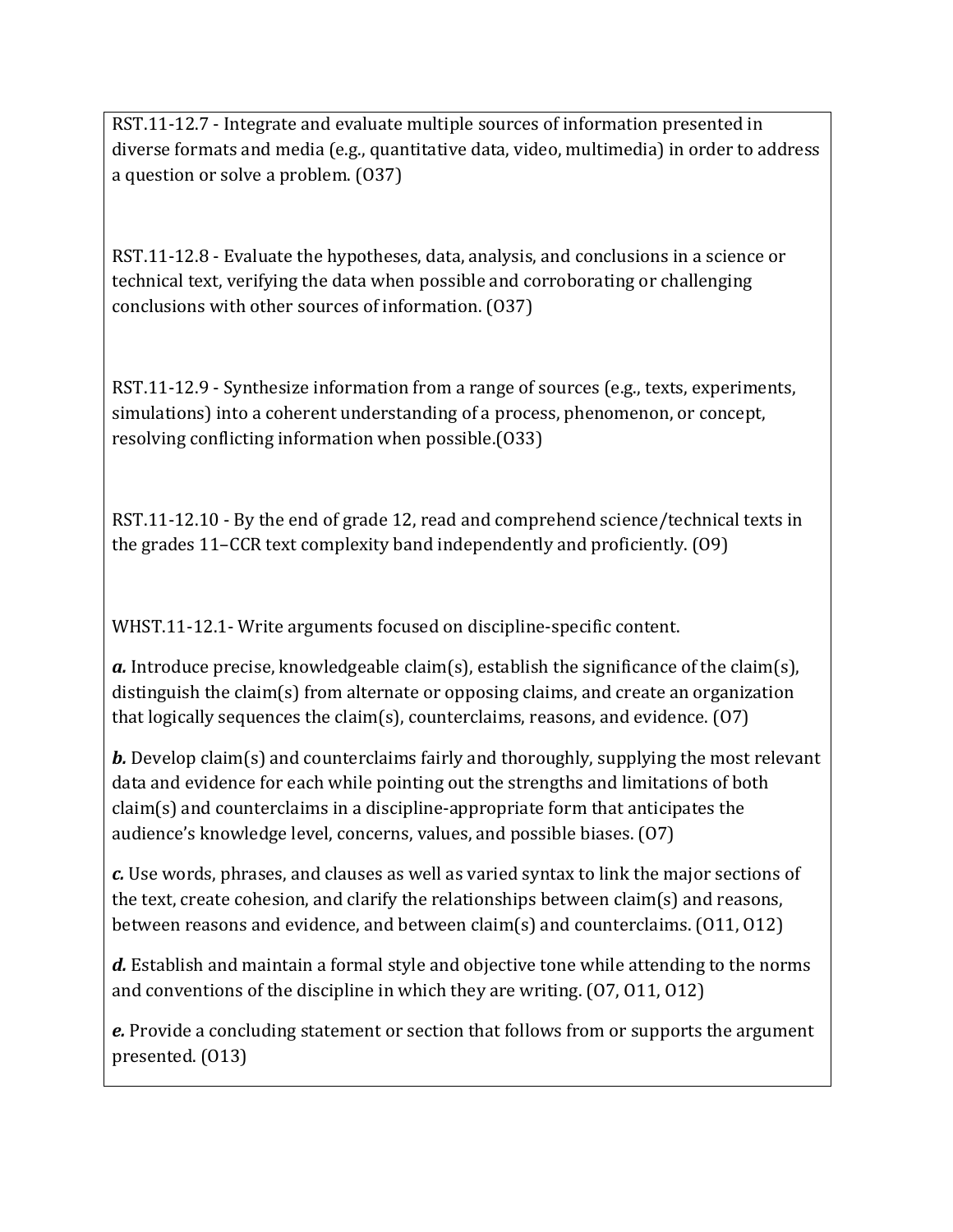WHST.11-12.2 - Write informative/explanatory texts, including the narration of historical events, scientific procedures/experiments, or technical processes. (029)

*a.* Introduce a topic and organize complex ideas, concepts, and information so that each new element builds on that which precedes it to create a unified whole; include formatting (e.g., headings), graphics (e.g., figures, tables), and multimedia when useful to aiding comprehension. (O30)

*b*. Develop the topic thoroughly by selecting the most significant and relevant facts, extended definitions, concrete details, quotations, or other information and examples appropriate to the audience's knowledge of the topic.(O38)

c. Use varied transitions and sentence structures to link the major sections of the text, create cohesion, and clarify the relationships among complex ideas and concepts. (O11)

*d.* Use precise language, domain-specific vocabulary and techniques such as metaphor, simile, and analogy to manage the complexity of the topic; convey a knowledgeable stance in a style that responds to the discipline and context as well as to the expertise of likely readers. (O12)

*e.* Provide a concluding statement or section that follows from and supports the information or explanation provided (e.g., articulating implications or the significance of the topic). (O13)

WHST.11-12.4 - Produce clear and coherent writing in which the development, organization, and style are appropriate to task, purpose, and audience. (O37)

WHST.11-12.5 - Develop and strengthen writing as needed by planning, revising, editing, rewriting, or trying a new approach, focusing on addressing what is most significant for a specific purpose and audience. (O38)

WHST.11-12.6 - Use technology, including the Internet, to produce, publish, and update individual or shared writing products in response to ongoing feedback, including new arguments or information. (O39)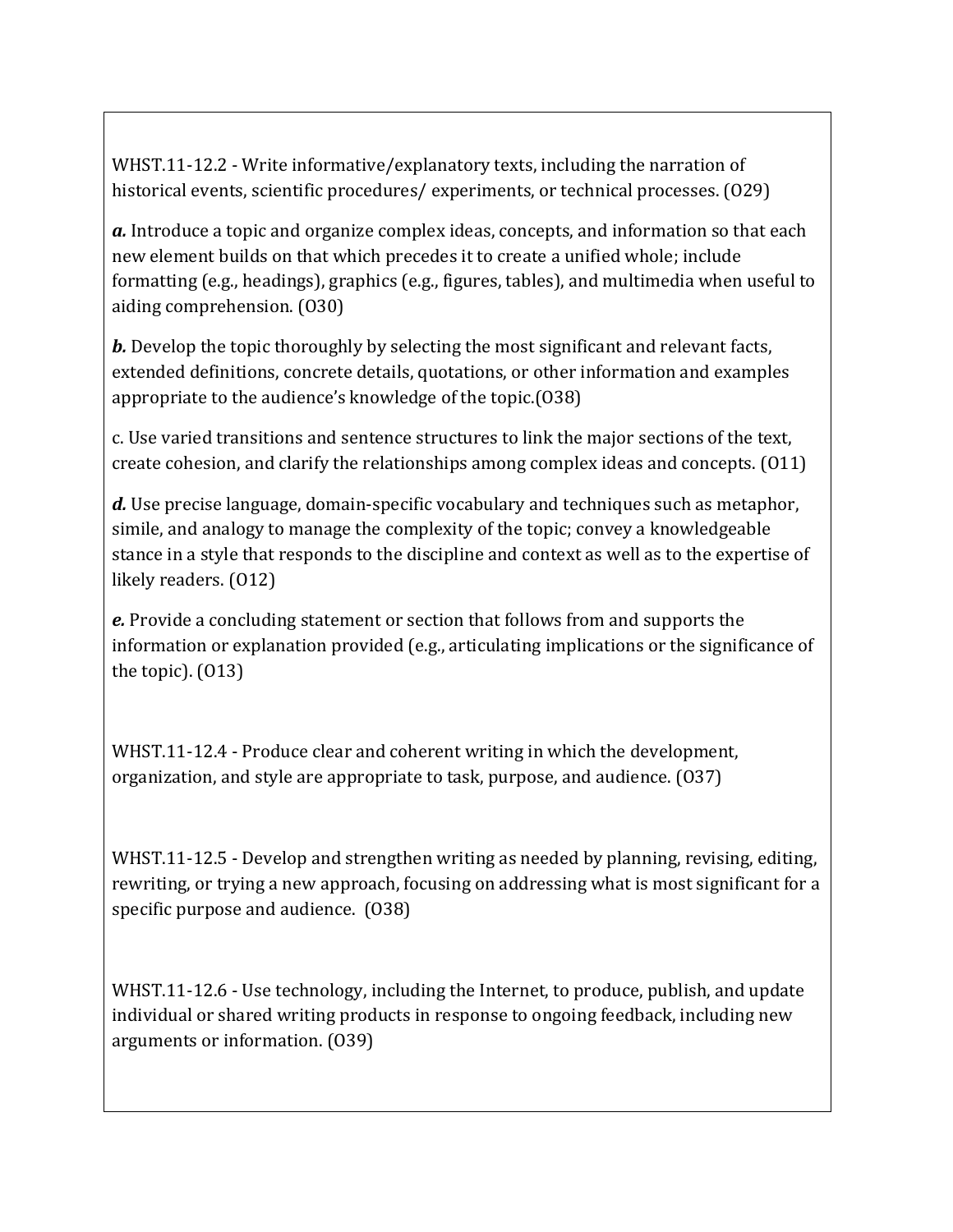WHST.11-12.7 - Conduct short as well as more sustained research projects to answer a question (including a self generated question) or solve a problem; narrow or broaden the inquiry when appropriate; synthesize multiple sources on the subject, demonstrating understanding of the subject under investigation. (O43)

WHST.11-12.8 - Gather relevant information from multiple authoritative print and digital sources, using advanced searches effectively; assess the strengths and limitations of each source in terms of the specific task, purpose, and audience; integrate information into the text selectively to maintain the flow of ideas, avoiding plagiarism and overreliance on any one source and following a standard format for citation. (O44)

WHST.11-12.9 - Draw evidence from informational texts to support analysis, reflection, and research. (O45)

WHST.11-12.10 - Write routinely over extended time frames (time for reflection and revision) and shorter time frames (a single sitting or a day or two) for a range of discipline-specific tasks, purposes, and audiences. (O38)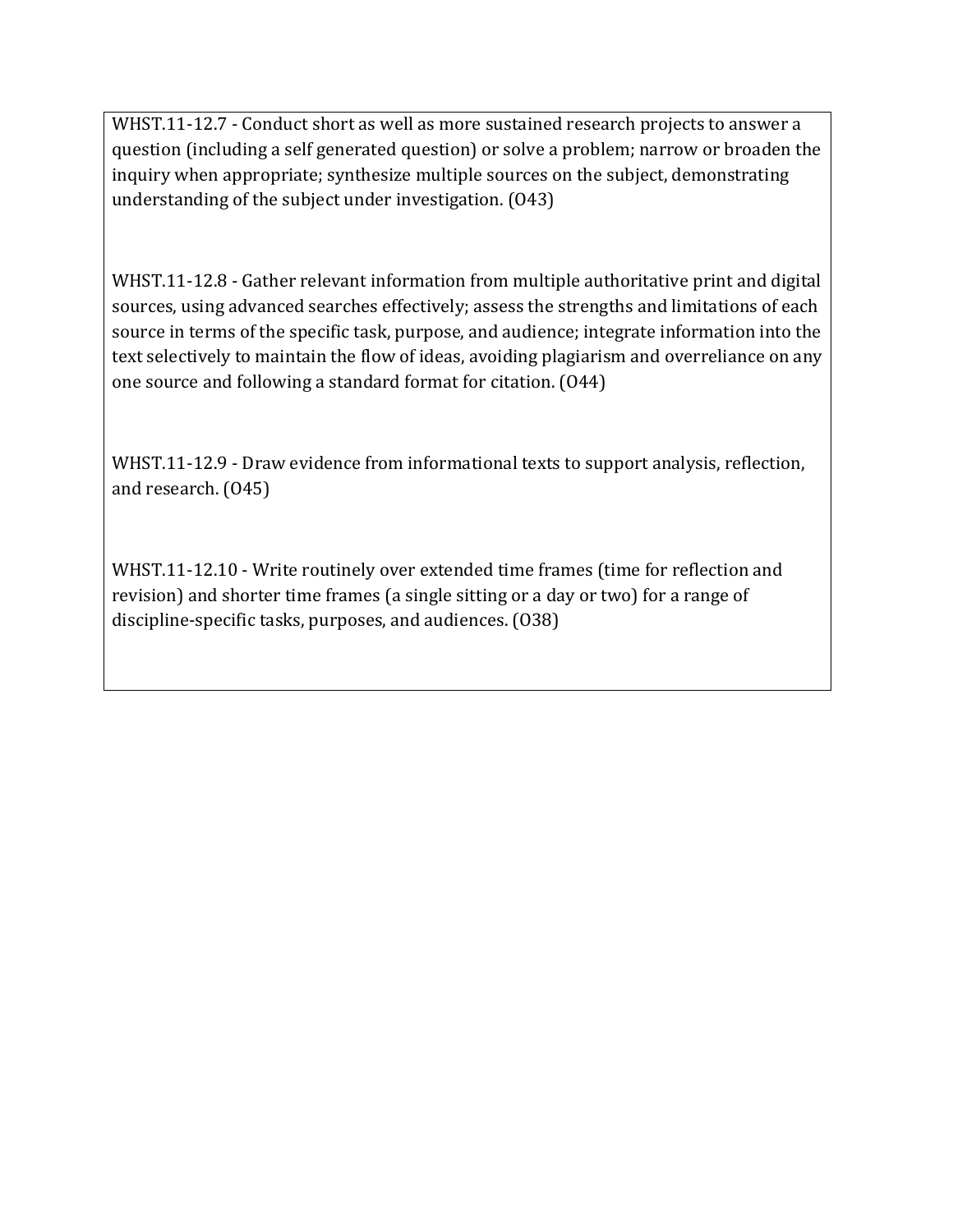**Unit Name**: 16 – Consumer Rights, Responsibilities and Spending

## **Unit Objectives:**

- 1. Match terms associated with consumer rights, responsibilities and spending to their correct definitions.
- 2. Identify the periods of the development of the consumer movement.
- 3. List consumer rights. (Goal 3.4, Objective 2)
- 4. List consumer responsibilities. (Goal 3.4, Objective 2)
- 5. Name the federal consumer protection laws.
- 6. List the consumer protection agencies.
- 7. List the advertising practices considered harmful to consumers.
- 8. List the objectionable sales practices.
- 9. List and define two fraudulent sales practices.
- 10. List the guidelines customers can follow to protect themselves from unfair or fraudulent sales practices.
- 11. Discuss how to solve consumer problems.
- 12. List the basic buying principles.

## **Preferred Common Core Standards for Instruction**

RST.11-12.1 – Cite specific textual evidence to support analysis of science and technical texts, attending to important distinctions the author makes and to any gaps or inconsistencies in the account. (P2, P5, P6)

RST.11-12.2 - Determine the central ideas or conclusions of a text; summarize complex concepts, processes, or information presented in a text by paraphrasing them in simpler but still accurate terms.

(P3, P4)

RST.11-12.4 - Determine the meaning of symbols, key terms, and other domain-specific words and phrases as they are used in a specific scientific or technical context relevant to *grades 11–12 texts and topics*. (P1, P5)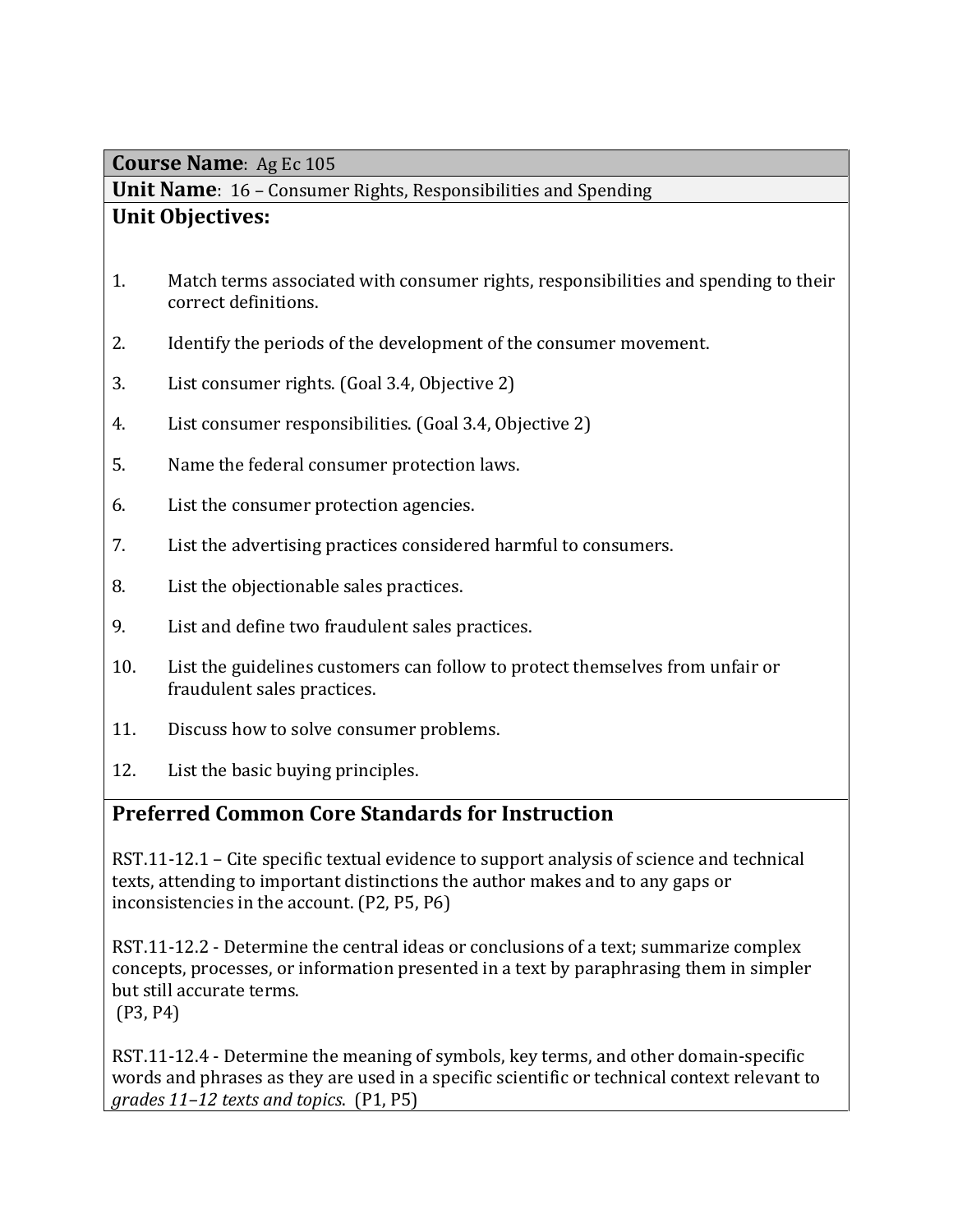RST.11-12.5 - Analyze how the text structures information or ideas into categories or hierarchies, demonstrating understanding of the information or ideas. (P8, P9)

RST.11-12.6 - Analyze the author's purpose in providing an explanation, describing a procedure, or discussing an experiment in a text, identifying important issues that remain unresolved. (P11)

RST.11-12.7 - Integrate and evaluate multiple sources of information presented in diverse formats and media (e.g., quantitative data, video, multimedia) in order to address a question or solve a problem. (P11)

RST.11-12.8 - Evaluate the hypotheses, data, analysis, and conclusions in a science or technical text, verifying the data when possible and corroborating or challenging conclusions with other sources of information. (P3, P4)

RST.11-12.9 - Synthesize information from a range of sources (e.g., texts, experiments, simulations) into a coherent understanding of a process, phenomenon, or concept, resolving conflicting information when possible. (P7, P8)

WHST.11-12.1- Write arguments focused on discipline-specific content. *a.* Introduce precise, knowledgeable claim(s), establish the significance of the claim(s), distinguish the claim(s) from alternate or opposing claims, and create an organization that logically sequences the claim(s), counterclaims, reasons, and evidence.  $(P11)$ *b*. Develop claim(s) and counterclaims fairly and thoroughly, supplying the most relevant data and evidence for each while pointing out the strengths and limitations of both claim(s) and counterclaims in a discipline-appropriate form that anticipates the audience's knowledge level, concerns, values, and possible biases. (P11)

*c.* Use words, phrases, and clauses as well as varied syntax to link the major sections of the text, create cohesion, and clarify the relationships between claim(s) and reasons, between reasons and evidence, and between claim(s) and counterclaims. (P12)

*e.* Provide a concluding statement or section that follows from or supports the argument presented. (P11)

WHST.11-12.2 - Write informative/explanatory texts, including the narration of historical events, scientific procedures/ experiments, or technical processes.

*a.* Introduce a topic and organize complex ideas, concepts, and information so that each new element builds on that which precedes it to create a unified whole; include formatting (e.g., headings), graphics (e.g., figures, tables), and multimedia when useful to aiding comprehension. (P10)

*b.* Develop the topic thoroughly by selecting the most significant and relevant facts, extended definitions, concrete details, quotations, or other information and examples appropriate to the audience's knowledge of the topic. (P7, P8, P9)

*c.* Use varied transitions and sentence structures to link the major sections of the text, create cohesion, and clarify the relationships among complex ideas and concepts. (P10)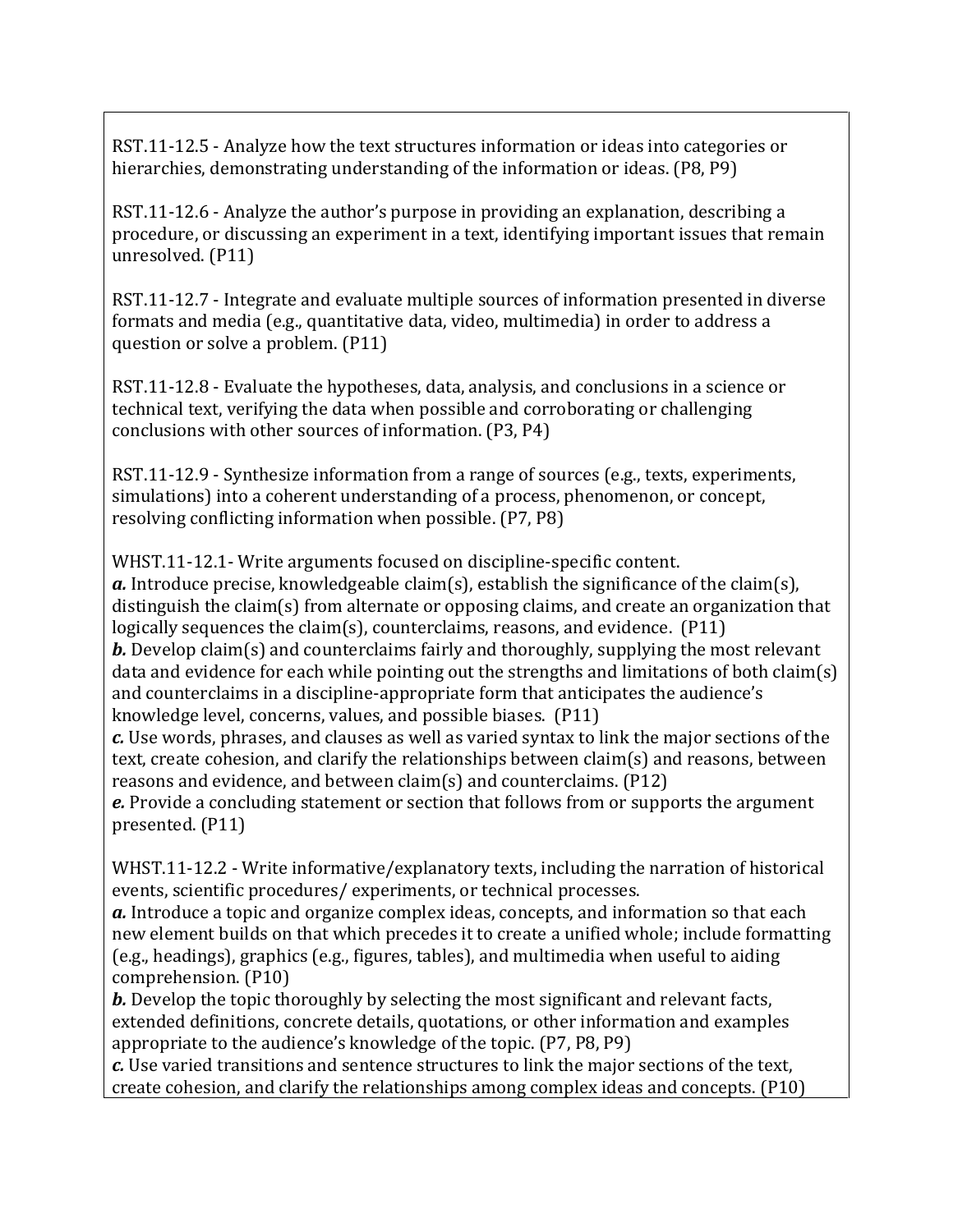*e.* Provide a concluding statement or section that follows from and supports the information or explanation provided (e.g., articulating implications or the significance of the topic). (P11)

WHST.11-12.4 - Produce clear and coherent writing in which the development, organization, and style are appropriate to task, purpose, and audience. (P3, P4)

WHST.11-12.6 - Use technology, including the Internet, to produce, publish, and update individual or shared writing products in response to ongoing feedback, including new arguments or information. (P7)

WHST.11-12.7 - Conduct short as well as more sustained research projects to answer a question (including a self generated question) or solve a problem; narrow or broaden the inquiry when appropriate; synthesize multiple sources on the subject, demonstrating understanding of the subject under investigation. (P11)

WHST.11-12.9 - Draw evidence from informational texts to support analysis, reflection, and research. (P5, P6, P12)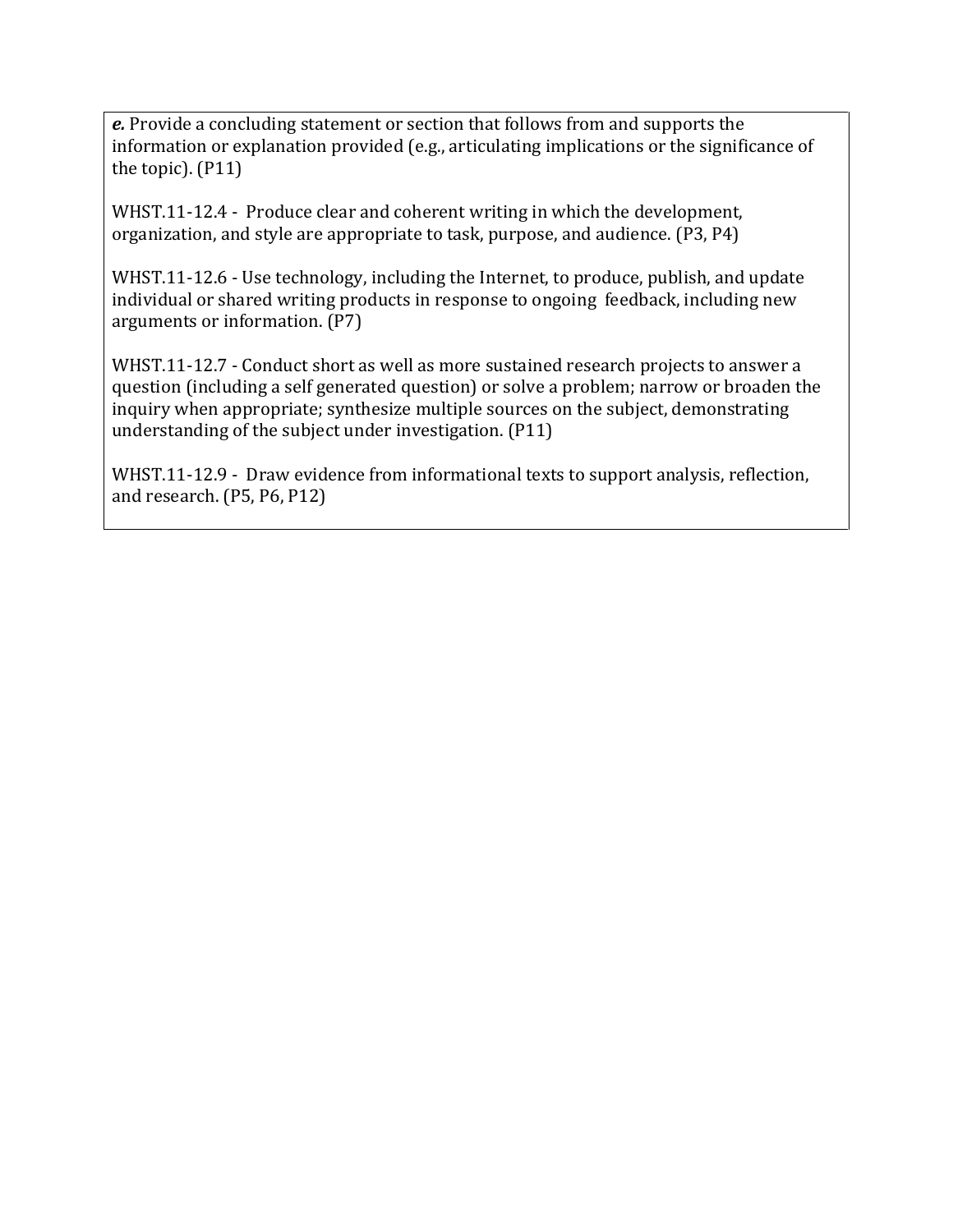**Unit Name**: 17 - National and International Economy and Trade

## **Unit Objectives:**

- 1. Match terms associated with national and international economy and trade with their correct definitions.
- 2. Describe the benefits of international trade. (Goal 5.1, Objective 1,2,3)
- 3. List the restrictions on international trade. (Goal 5.1, Objective 1,2,3)
- 4. List the arguments against free trade. (Goal 5.1, Objective 1, 2 ,3)
- 5. List the arguments for free trade. (Goal 5.1, Objective 1,2,3)
- 6. Explain the Reciprocal Trade Agreements Act. (Goal 5.1, Objective 1,2,3)
- 7. Explain the General Agreements on Tariffs and Trade (GATT) and World Trade

Organization (WTO). (Goal 5.1, Objective 1,2,3)

## **Preferred Common Core Standards for Instruction**

RST.11-12.1 – Cite specific textual evidence to support analysis of science and technical texts, attending to important distinctions the author makes and to any gaps or inconsistencies in the account. (Q3, Q4,Q5)

RST.11-12.2 - Determine the central ideas or conclusions of a text; summarize complex concepts, processes, or information presented in a text by paraphrasing them in simpler but still accurate terms. (Q2, Q3, Q4, Q5)

RST.11-12.4 - Determine the meaning of symbols, key terms, and other domain-specific words and phrases as they are used in a specific scientific or technical context relevant to *grades 11–12 texts and topics*. (Q1)

RST.11-12.7 - Integrate and evaluate multiple sources of information presented in diverse formats and media (e.g., quantitative data, video, multimedia) in order to address a question or solve a problem. (Q3, Q4, Q5)

RST.11-12.8 - Evaluate the hypotheses, data, analysis, and conclusions in a science or technical text, verifying the data when possible and corroborating or challenging conclusions with other sources of information. (Q2, Q18)